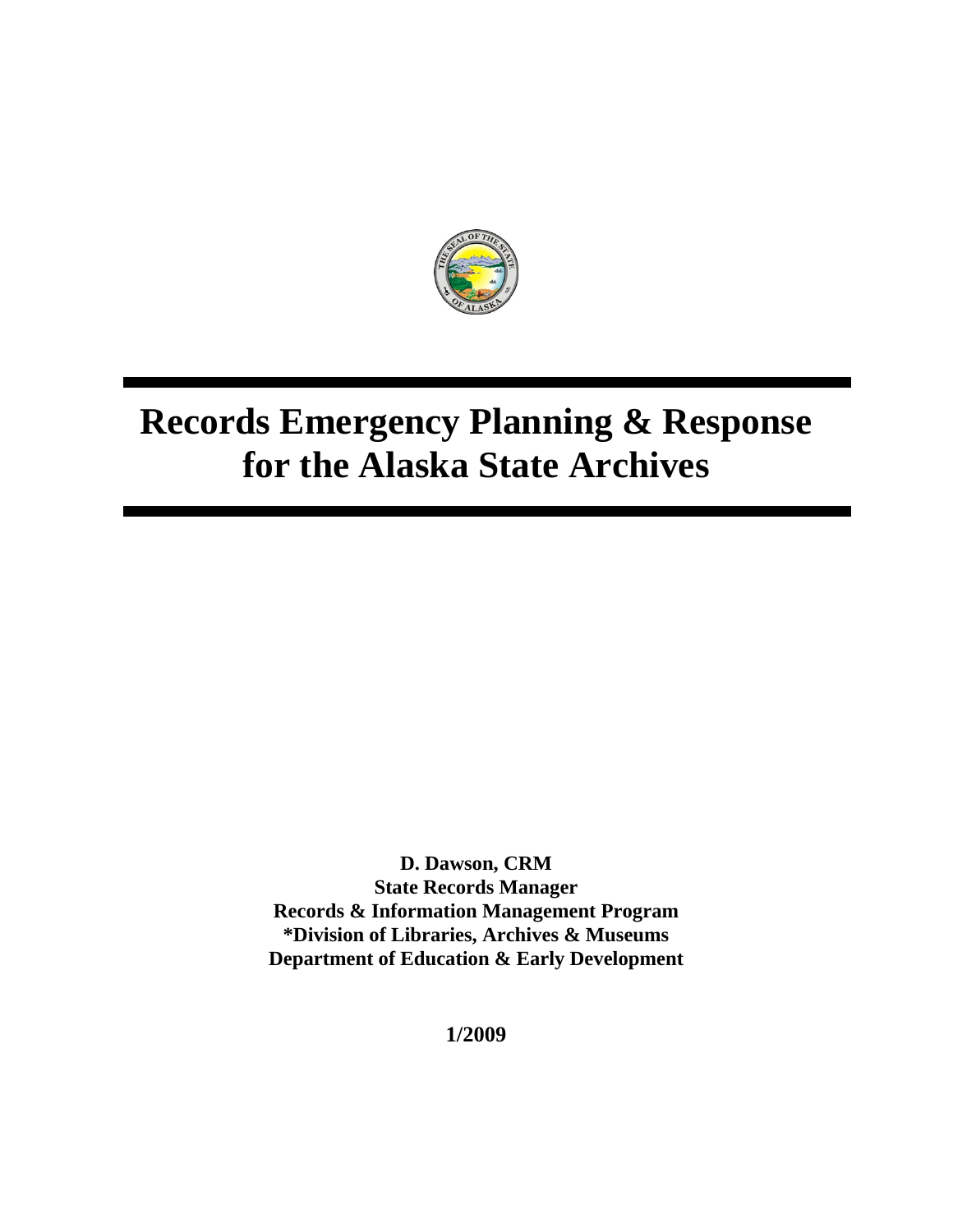## **Preface**

*Records Emergency Planning & Response for the Alaska State Archives* was written to cover the types of emergencies that Alaskans are most likely to experience. Portions of this manual have been adapted from the National Archives & Records Administration, *Records Emergency Planning & Response*  guidelines, the *Disaster Preparedness Workbook for US Navy Libraries & Archives*, and *Disaster: Readiness, Response & Recovery Manual* compiled for the state of Rhode Island.

The purpose of *Records Emergency Planning & Response for the Alaska State Archives* is to enable staff to adequately and professionally protect, recover and salvage valuable state records under its care. This plan assigns staff responsibilities in the event of an emergency or disaster and provides essential information and skills required to identify, protect, and make readily available the intrinsically valuable records entrusted to the State Archives' custody under AS 40.21 *(Public Records Act)*. This *records emergency action plan* may be used in conjunction with other guidelines, such as those produced by the Division of Homeland Security/Emergency Management, Enterprises Technology Services, and the Federal Emergency Management Administration. The State Archivist annually reviews this plan.

*Records Emergency Planning & Response for the Alaska State Archives* focuses on protection and recovery of the archival holdings. *However, the protection of human life and safety is the first priority at all times.* Staff should never risk their personal safety to protect archival holdings.

Further, staff must be aware of specific health risks related to recovery. All individuals involved with response and recovery should have an up-to-date tetanus shot; other immunizations may also be needed, based upon the nature of the emergency.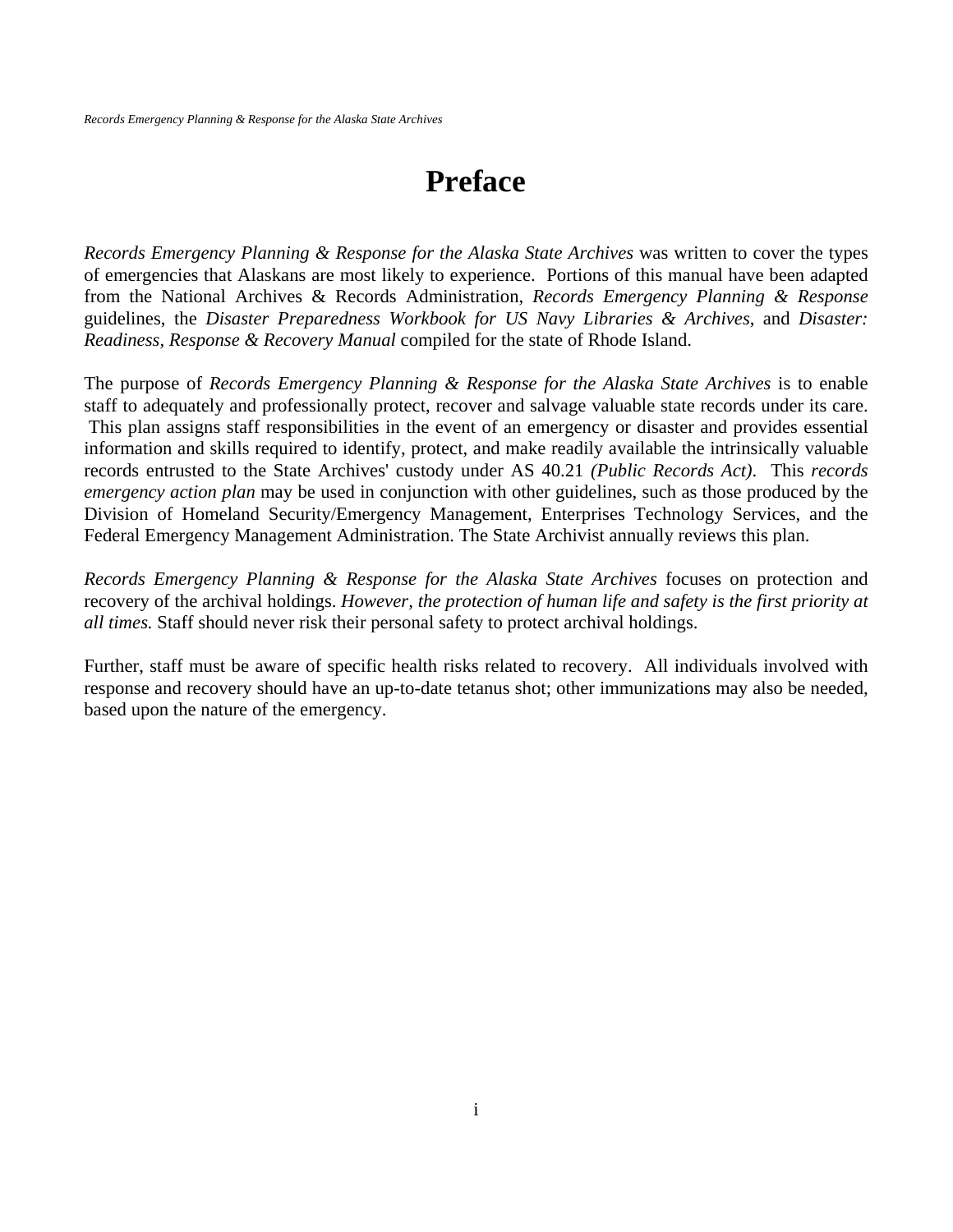### **Table of Contents**

Page

| <b>Response Procedures</b> |  |
|----------------------------|--|
|                            |  |
|                            |  |
|                            |  |
|                            |  |
| <b>Salvage Procedures</b>  |  |
|                            |  |
|                            |  |
|                            |  |
|                            |  |
|                            |  |
|                            |  |
|                            |  |
|                            |  |
|                            |  |
|                            |  |
|                            |  |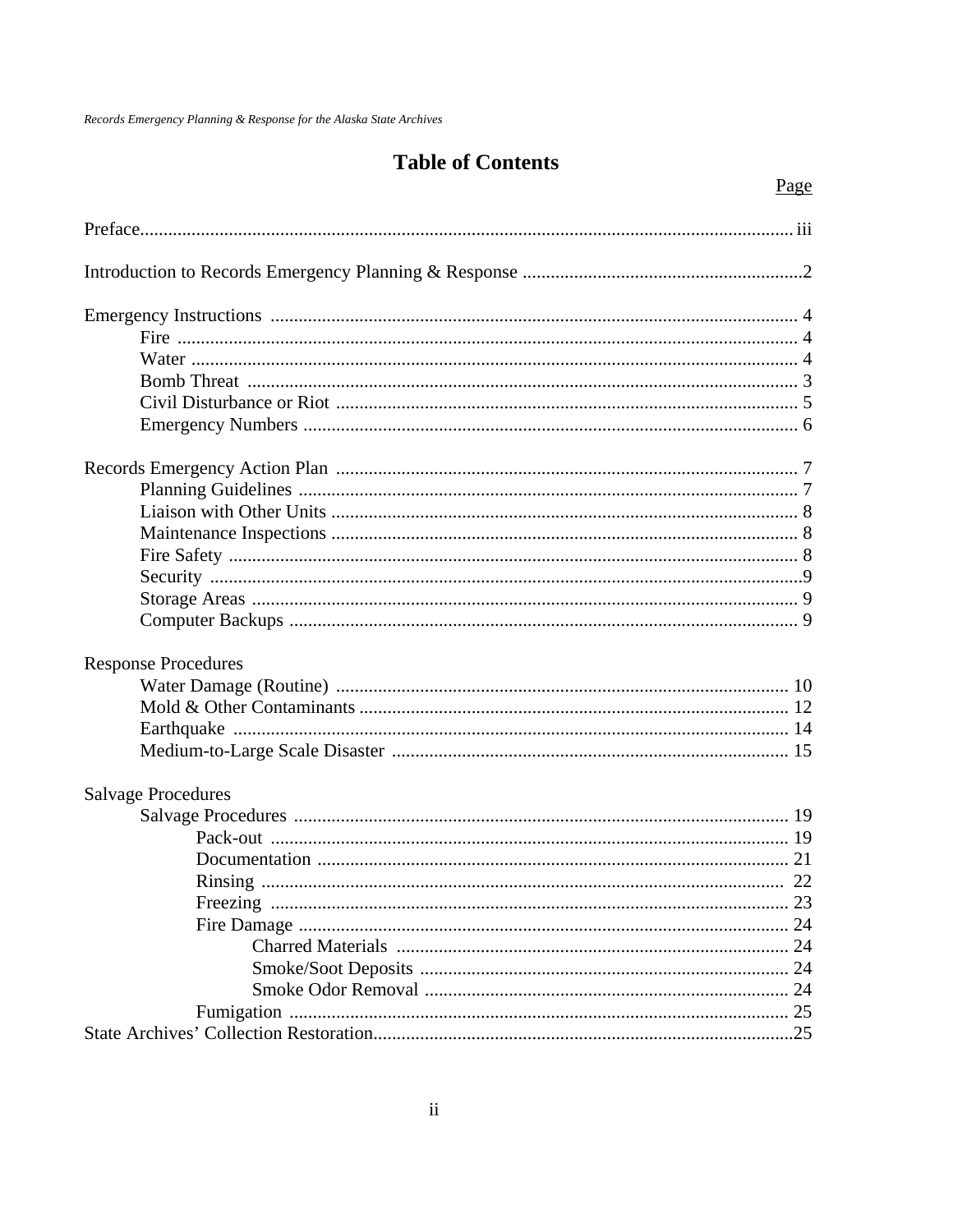### **Appendices**

|             | Appendix G. Electronic Information Systems Backup & Recovery Plans  49 |  |
|-------------|------------------------------------------------------------------------|--|
|             |                                                                        |  |
|             |                                                                        |  |
|             |                                                                        |  |
| Appendix I. |                                                                        |  |
| Appendix J. |                                                                        |  |
|             |                                                                        |  |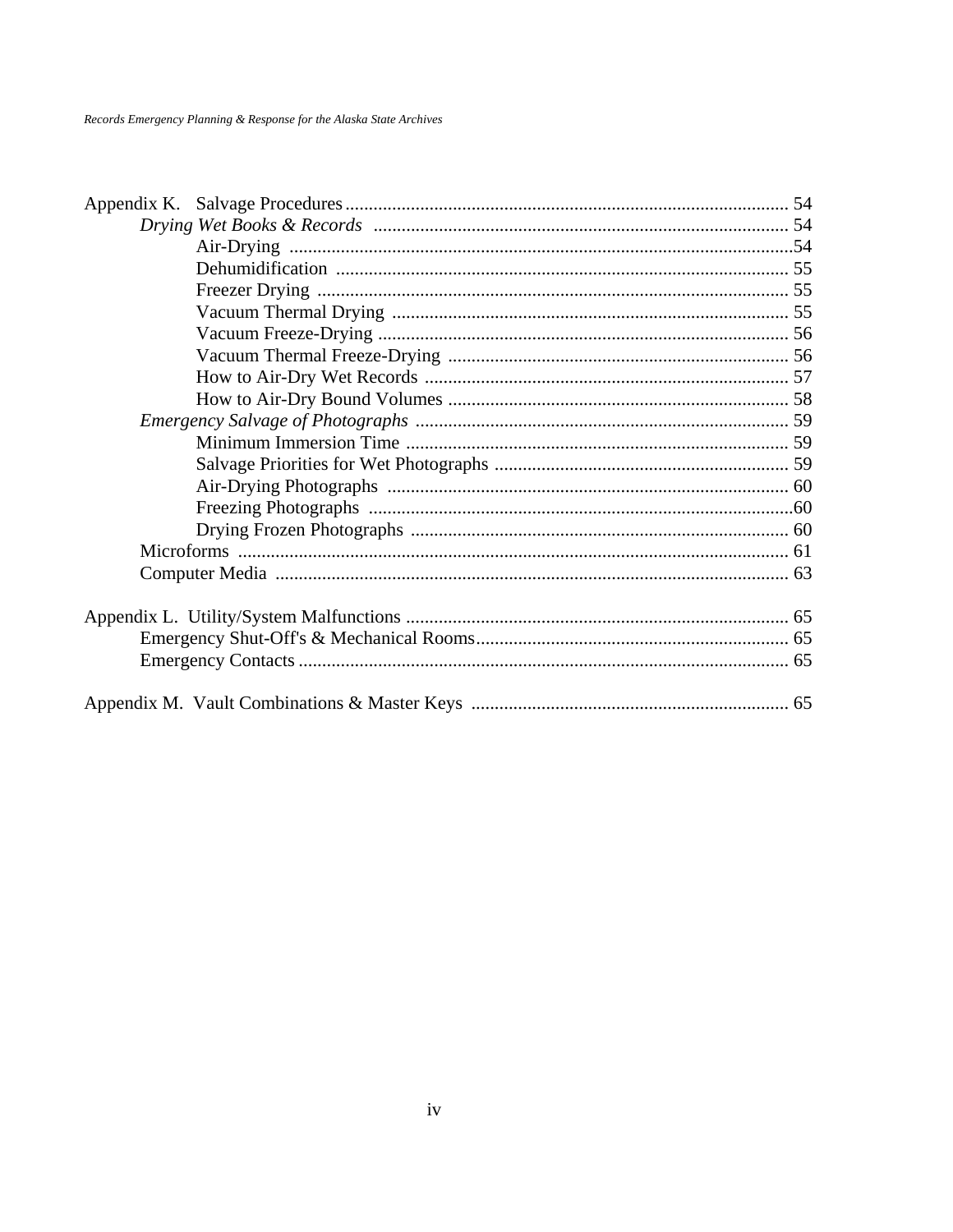### **Introduction to Emergency Planning & Response**

*Records Emergency Planning & Response* describes strategies employed to protect the archival collection from incidents caused by either human or natural phenomena that requires response actions to prevent or minimize loss of life or damage to property and/or the environment. Examples of incidents include: fire; natural disasters such as earthquakes, floods, ice storms; human and animal disease outbreaks; and, criminal acts and crime-scene investigations. The three facets of emergency planning that we will address include: **Planning, Response, and Recovery**. The State Archives' collection is irreplaceable at any price. If permanent archival holdings are lost in a disaster, they are gone forever.

An emergency is an unplanned adverse incident that requires you to secure your operations and protect assets. Examples of emergencies include: broken pipes, system crashes, bomb threats, severe storms, etc. Emergencies are usually of the garden variety: a leaky roof or pipes; moldy, dusty, sooty, or smoky documents; a cracked wall; or a window broken by vandals.

A disaster is an emergency incident that progresses from the realm of standard operating procedures and moves to conditions requiring resources beyond the State Archives' ability. Examples of disasters include: fire, flood, or earthquake.

Response is the action taken when an emergency occurs to save lives, prevent injuries, and prevent or limit damage to the archival collection. During response, the impact of the emergency is assessed, and the level of containment and control activity is determined.

The primary response activity is to activate the Records Emergency Action Plan.

Recovery involves the procedures and activities necessary to restore the State Archives' resources or resume operations following an emergency or other atypical disruption of routine activities. During recovery, efforts are made to reconstruct damaged business and operational records, in order to restore normal services; and to salvage archival records that have been damaged.

Activating the **Records Emergency Action Plan (REAP)** is the first and most critical element prior to an emergency event. This REAP is a vital organizational tool and includes all actions to be taken to reduce the risk to records should an emergency arise.

Benefits of the State Archives' REAP includes: rapid resumption of operations, appropriate and effective response, and increased appreciation of the importance of good records management practices. It consists of a discrete lists of facts, resources, procedures, priorities, and options that are brought together to form a coherent working document that guides policy and action. The plan includes lists of suppliers, personnel directories, and various resources and checklists. It guides the staff in recovering from emergencies of various magnitudes, and includes instructions and procedures that are relevant in various scenarios. The plan delineates the archive's business plan for coping with incidents ranging from small water leaks and mold outbreaks to devastating fire or natural disaster.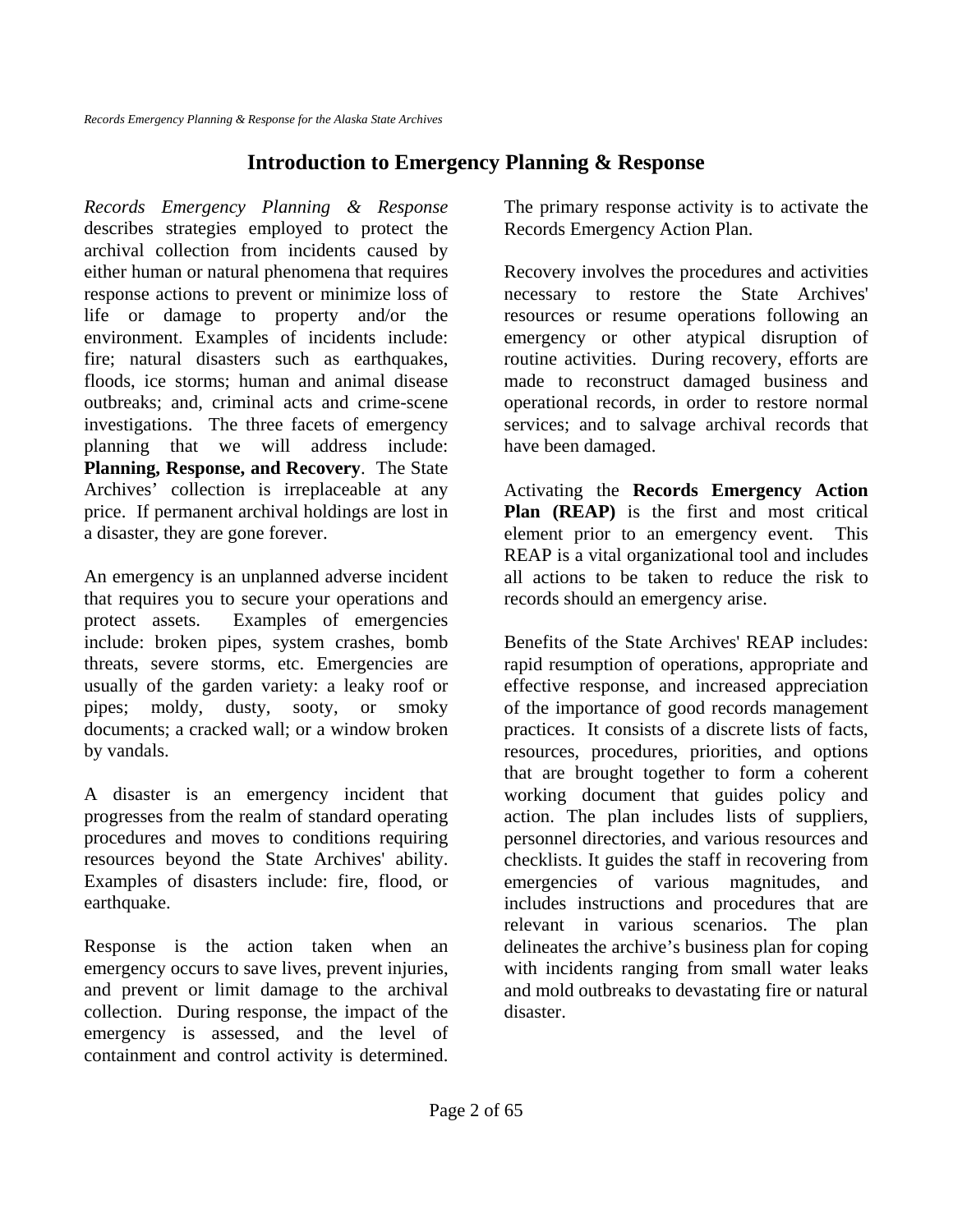The **Response** phase includes the immediate and short-term steps the State Archives will implement to assess and react to an emergency. Calling the fire department, organizing the recovery project by notifying necessary personnel, procuring supplies and services for recovery, stabilizing the building's environment, assessing the damage, and contacting recovery vendors, are Response phase activities.

Time is of essence when it comes to recovering records so the Records Emergency Action Team must be prepared to respond quickly and effectively. This publication will articulate response procedures for four situations: Routine Water Damage, Mold, Earthquakes, and Medium-to-Large Scale Disasters.

**Recovery** operations begin after an emergency has occurred and involves actions necessary to bring things back to normal as far as possible, including restoration of records and the resumption of business processes. Examples of

recovery operations include: resuming critical functions at a pre-established location, building reconstruction/remodeling, carpet and furniture replacement, etc.

*Salvage* operations included in the Recovery phase may include packing and removing materials from the affected site, stabilizing them (most often through freezing), and drying them by any of a variety of processes (air-drying, dehumidification, and vacuum thermal- or freeze-drying).

*Rehabilitation* or *restoration* includes such steps as cleaning, fumigation, repair, rebinding, affixing new labels, reshelving archival materials, and deodorization and removal of smoke or soot. Rehabilitation of non-paper materials such as photographic, magnetic media, and other electronic media often involves reprocessing and/or copying the salvaged object onto a new, stable medium. This manual provides guidance for recovery operations.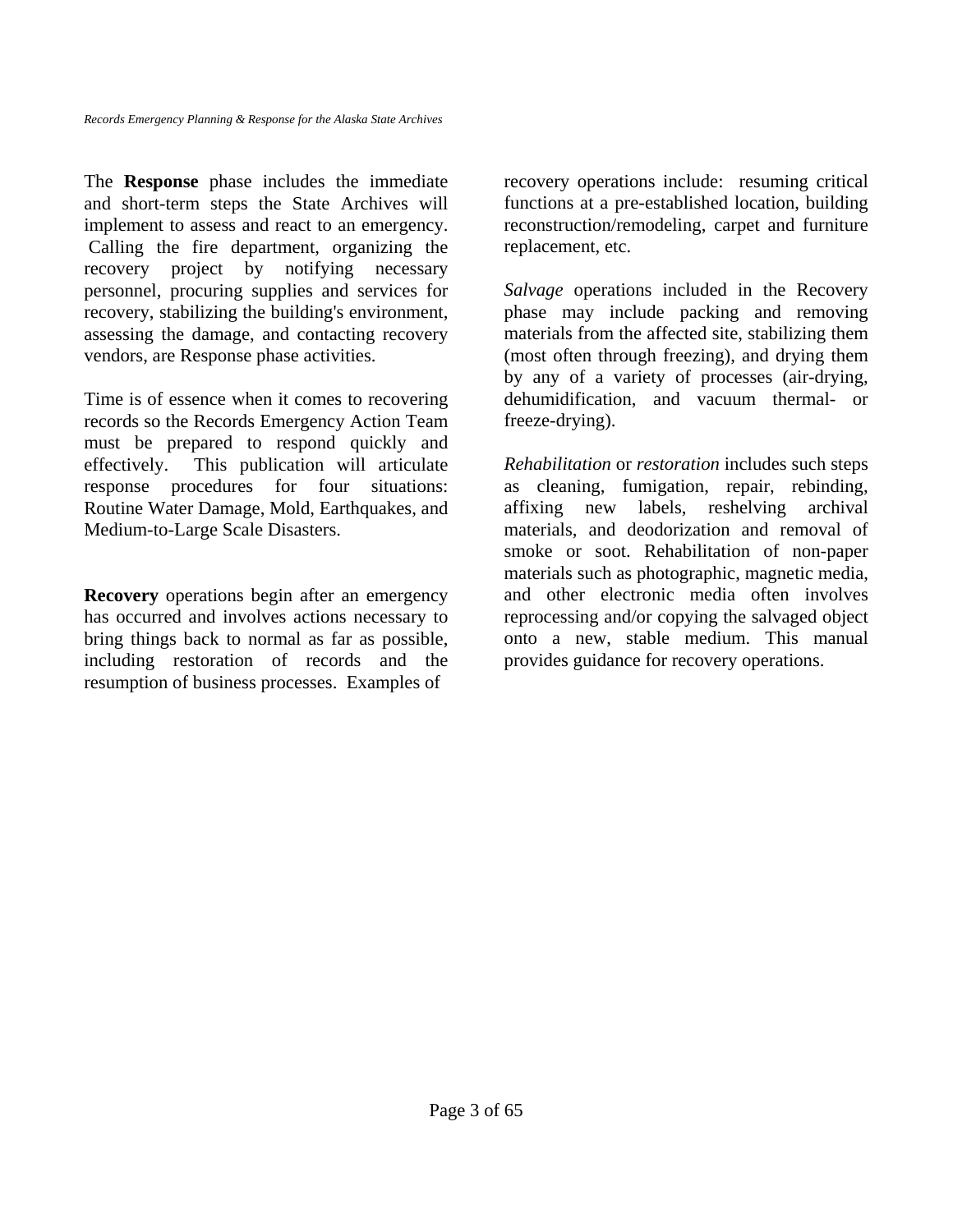# **Emergency Instructions**

## **Fire**

- 1. If you see fire or smell smoke, activate local fire alarm by pulling nearest manual alarm.
- 2. Determine the location and source of the fire, if that can be done quickly and safely.
- 3. Dial **911** to ensure that the Juneau Fire Department knows about the fire.
- 4. If fire has less than a 3-foot base and is not chemical, you may attempt to put it out using an ABC fire extinguisher located in various locations throughout the building.
- 5. If fire has more than a 3-foot base, immediately evacuate the building and await arrival fire department.

### 6. **Note: Do not jeopardize safety to save archival materials.**

7. Follow detailed instructions located in the records emergency action plan, page 7**;** a copy is kept at the front desk.

### **Water**

In routine emergencies, clean water may leak into stack areas. If there is any risk that the water is contaminated by sewage or other substances, responders should wear protective clothing (waterproof boots, clothing, and gloves). If there is any risk of electrocution, **do not enter the area**.

- 1. If easily done, attempt to determine the cause or source of the water.
- 2. Attempt to shut off water, if feasible. Contact **Building Facilities** to shut-off the water @ 465-5689 .
- 4. If archival materials are threatened by water, immediately notify State Archivist.
- 5. Protect the collections while awaiting assistance. Choose (a), (b), or (c), depending on the situation:
	- a. If only a few items are in jeopardy and the water flow is minor, move any wet or vulnerable materials to a dry, secure location nearby.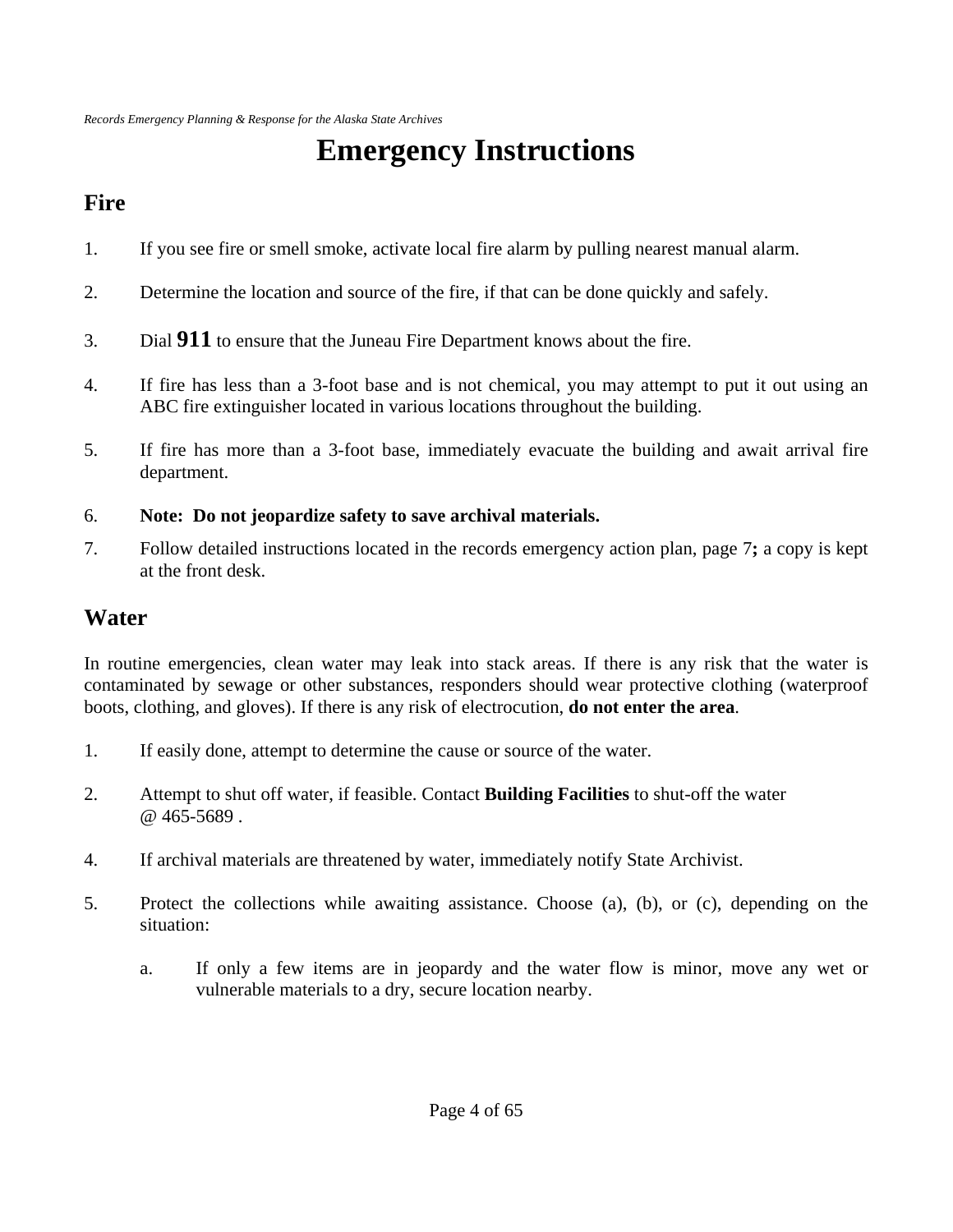- b. If water is coming from above, place visqueen over the affected areas, stack ranges, shelves, etc.
- c. If water is coming in on the floor, procure hand trucks and remove materials from affected area, beginning with those in lower drawers/shelves, and move them to a safe location not subject to flood threat.

### **Bomb Threat**

- 1. Keep the caller on the telephone if possible and gather information noted on the Bomb Threat Report Form located in *Appendix D* of the disaster plan.
- 2. Call **911**.
- 3. Evacuate building. See instructions under *Evacuation (Appendix C).*

### **Civil Disturbance or Riot**

- 1. Immediately call **911**.
- 2. If State Archivist determines that fire, vandalism, water damage, or other damage to the State Archives is likely, the response plan will be initiated.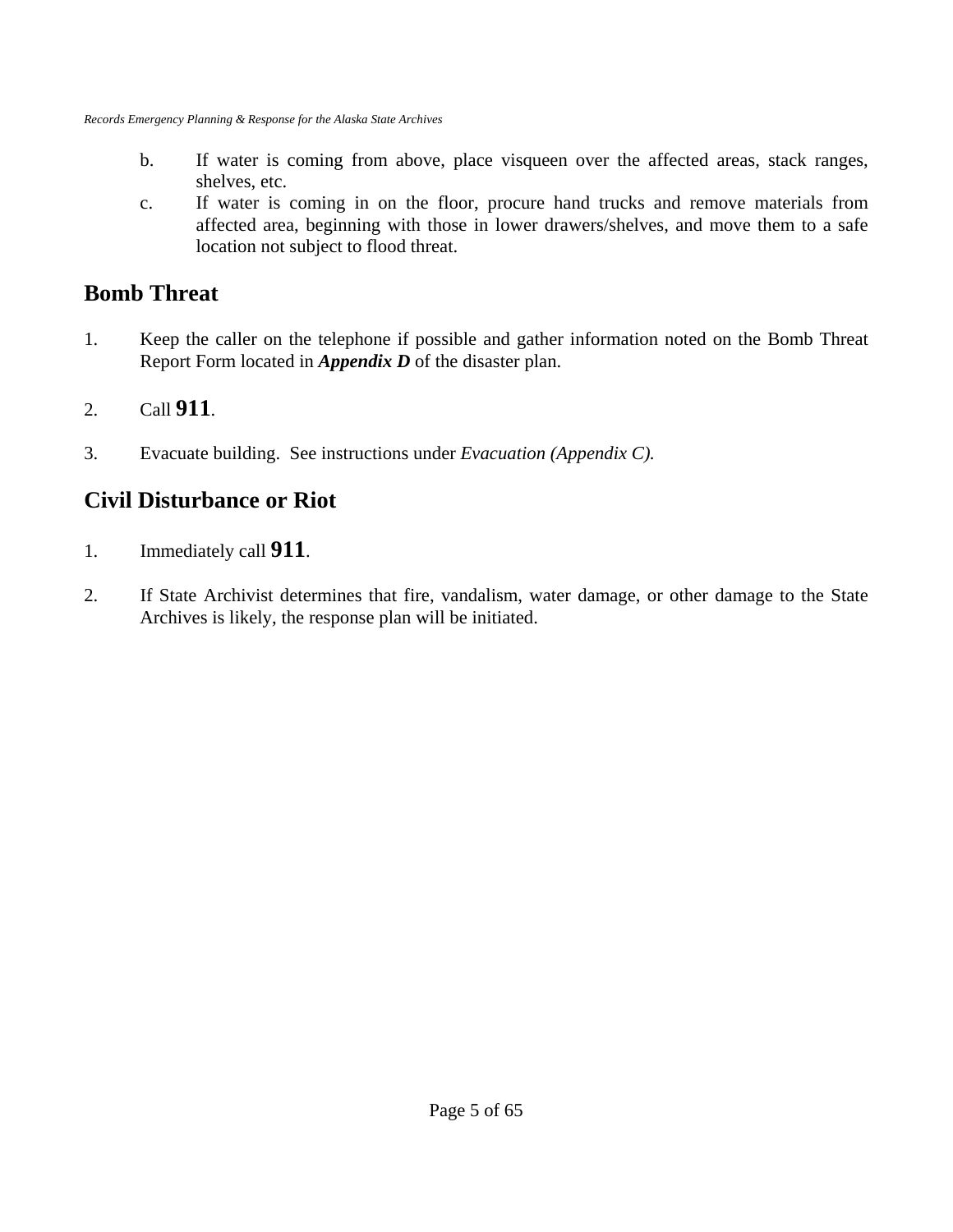## **FIRST RESPONDERS Emergency Telephone Numbers**

| <b>NAME</b>                                                              | <b>PHONE</b> |
|--------------------------------------------------------------------------|--------------|
| Alaska Electric Light & Power 586-9765                                   |              |
| . 911; 586-5322<br>Ambulance                                             |              |
| Bartlett Regional Hospital  796-8900                                     |              |
| Building Facilities (General Services) 465-5689                          |              |
| Building Security (General Services) 465-2100                            |              |
|                                                                          |              |
|                                                                          |              |
| Hazardous Materials: City & Borough of Juneau 586-0600                   |              |
| Otis Elevator  225-7244                                                  |              |
| $\ldots \ldots \ldots 465-4806$<br><b>State Museum Curator</b>           |              |
| Risk Management Officer  465-5723                                        |              |
| Telephone (VoiceIP) $\dots \dots \dots \dots \dots \dots \dots$ 465-1818 |              |
| Water/Sewer: City & Borough of Juneau 789-8844; 789-8806                 |              |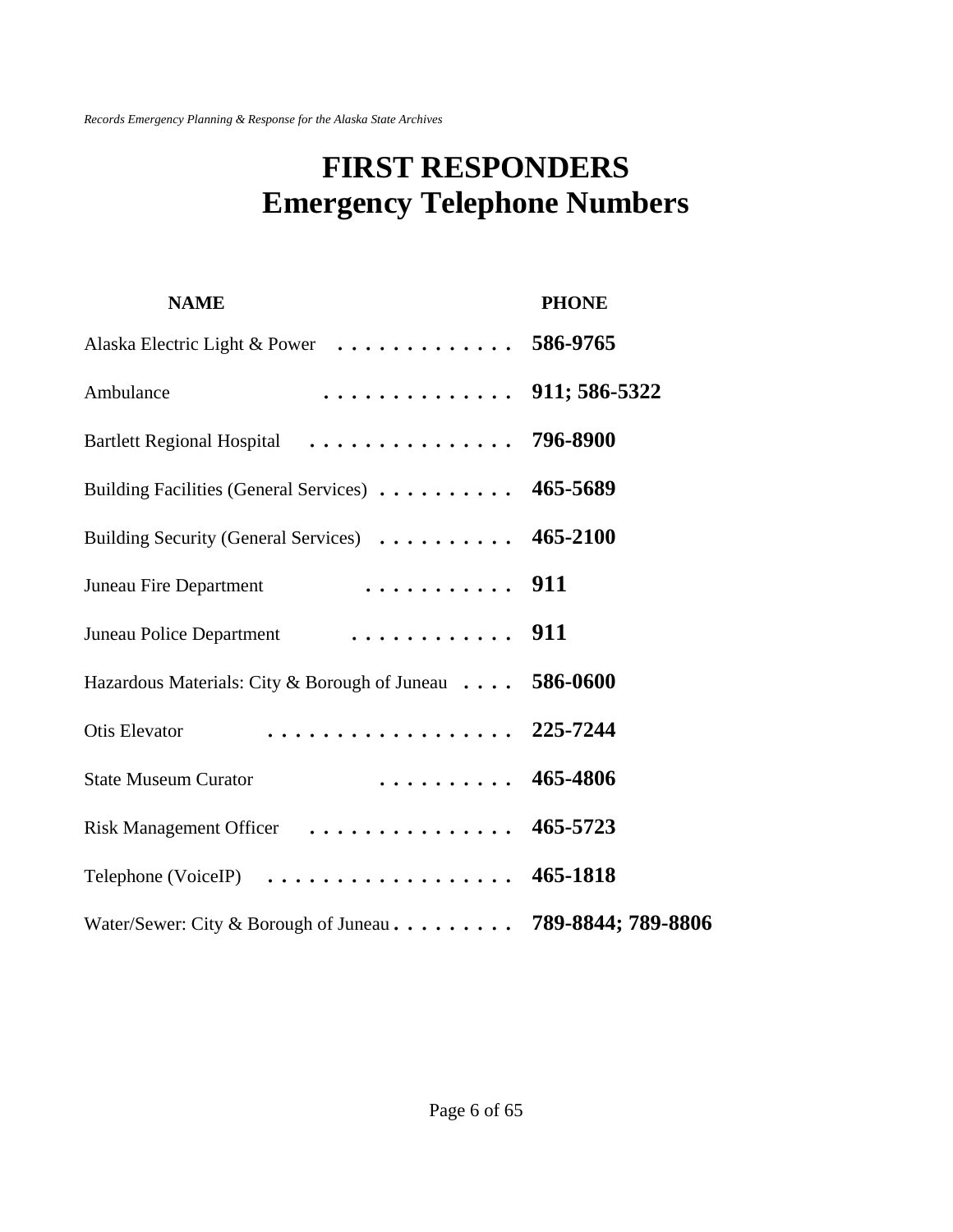# **Records Emergency Action Plan**

Whether it is caused by nature, technical problems, or human error, an emergency or disaster could result in catastrophic consequences and enormous costs to the Alaska State Archives. The key to improving the probability for a successful recovery after an emergency rests with an effective Records Emergency Action Plan (REAP). This plan is the State Archives' insurance policy in an emergency or disaster and mitigates potential loss of records in the event of an incident.

Staff awareness is one of the single most important measures to prevent and mitigate emergencies. Constant staff vigilance can often prevent an emergency or keep a minor disaster from becoming a major one. Every staff member should take the initiative to be a troubleshooter, noting building problems and anomalies that may occur. Problems such as leaky pipes, cracked windows, toilet problems, or unusual odors (particularly those that could indicate a fire) should be brought to the attention of the State Archivist. Correcting a problem before it develops into a full-blown emergency or disaster can save hundreds of staff hours and thousands of dollars.

### **REAP Guidelines**

- 1. The State Archivist will provide each new staff member a copy of *Records Emergency Planning & Response for the Alaska State Archives*. New employees must read and become familiar with its content and focus.
- 2. The State Archivist will acquaint new staff members regarding building deficiencies and vulnerabilities. He will also review the emergency evacuation procedures and evacuation routes with staff annually.
- 3. The *Response & Recovery Coordinator* will inventory the emergency supply kit annually, noting the supplies on hand, those stored in locations outside the building, and those that would have to be purchased in case of emergency.
- 4. The list of vendors and consultants in *Appendix B2, Suppliers & Service Providers*, will be updated annually by the *Response & Recovery Coordinator*
- 5. The State Archivist will review the *Records Emergency Planning & Response* document annually, updating sections as necessary.
- 6. The State Archivist will arrange for inspections using the *Inspection Checklist (Appendix I)* and authorize appropriate staff to ensure that problems are remedied.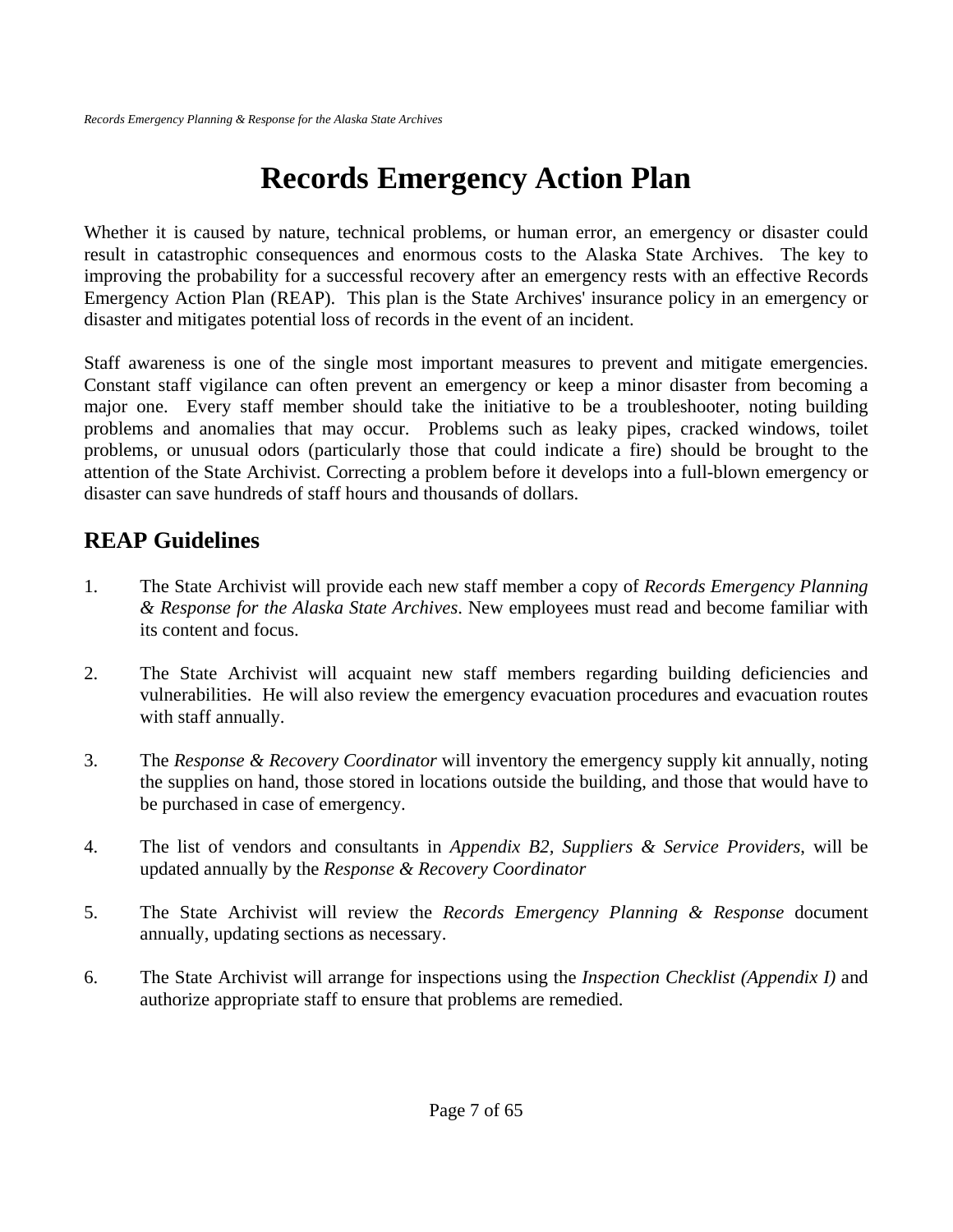## **Liaison with Other Units**

Regular communication will:

- Help emergency response staff minimize damage to collection
- Increase responders' salvage effectiveness

As necessary, the State Archivist will arrange for training/education sessions for personnel on the Records Emergency Action Team. Objectives of these sessions will be to help them understand how they can minimize damage to the State Archives and what special issues are involved in disaster recovery for archival materials.

### **Maintenance Inspections**

Building Facilities will annually identify and inspect all areas and equipment that may cause or be subject to a disaster. These will include areas noted in the *Inspection Checklist (Appendix J)* that relate to:

- a. Building structure
- b. Grounds
- c. HVAC system
- d. Electrical appliances and wiring
- e. Plumbing and drainage

## **Fire Safety**

The State Archivist will manage the fire safety program. This includes annual inspection and maintenance of fire protection systems and devices. Activities and inspections will include areas listed in the *Inspection Checklist (Appendix J)* that relate to:

- a. Fire extinguishers
- b. Fire alarm system
- c. Smoke and heat detectors
- d. Fire suppression system (sprinklers, Halon)
- e. Liaison with the Fire Department
- f. Staff training

Further details about the fire safety program are outlined in *Appendix F, Fire Safety*.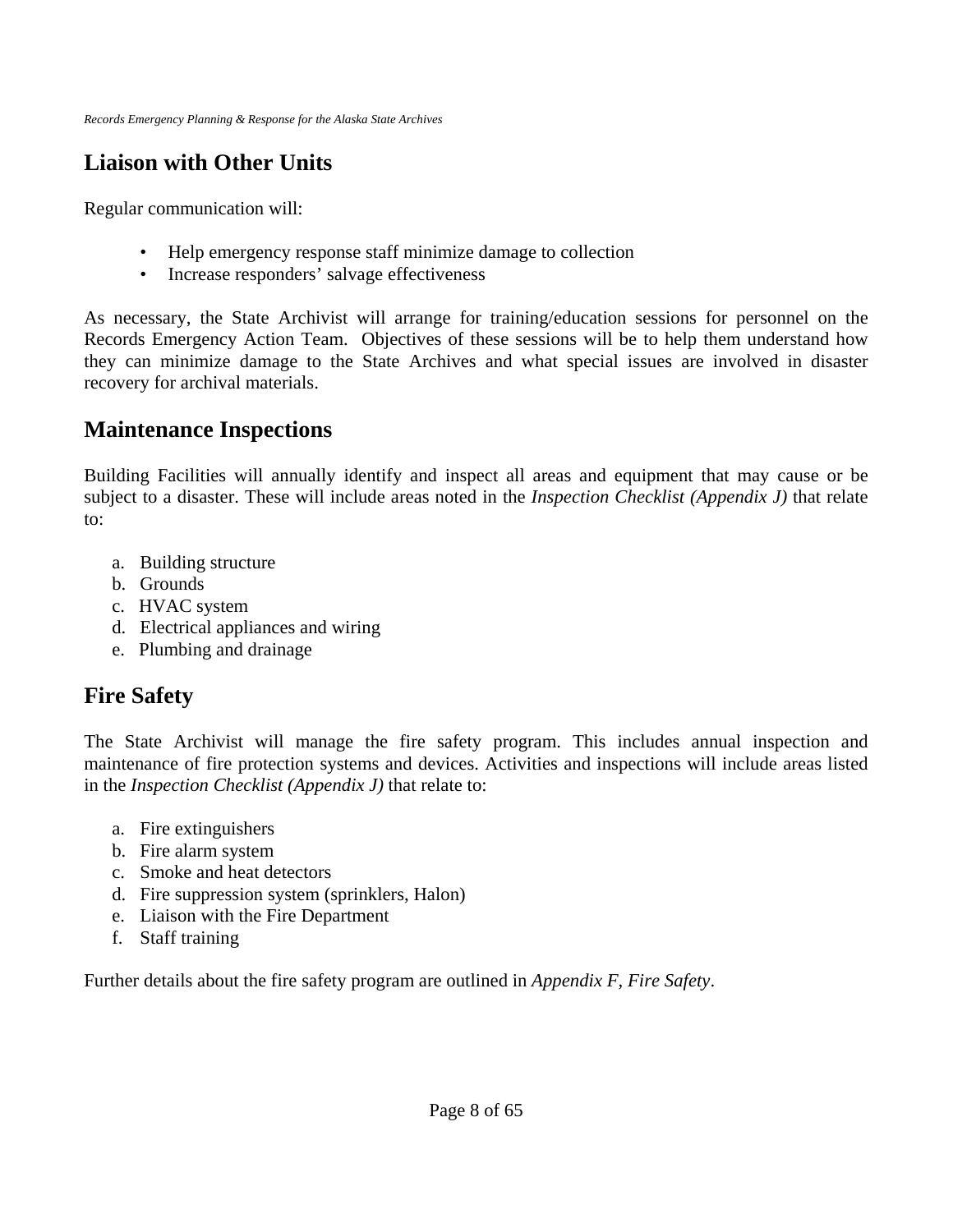## **Security**

The State Archivist will manage the security program. This includes ensuring that annual inspection and maintenance of security systems and devices occurs. Activities and inspections will include areas listed within the *Inspection Checklist (Appendix J)* that relate to:

- a. Key control
- b. Maintenance and monitoring of security devices on interior and exterior doors.

### **Storage Areas**

The State Archivist will ensure annual inspection of archival storage areas according to criteria listed in the *Inspection Checklist (Appendix I).* Inspections will give particular attention to:

- a. Signs of leaks, water damage, etc.
- b. Signs of mold, insect, or rodent infestation
- c. Fire hazards

## **Computer Backups**

An important element of disaster mitigation is routine backup and offsite storage of the State Archives' electronic information assets. Because computer backup tapes are stored offsite, the State Archives' vulnerability to disaster is reduced.

Information about computer backups and offsite storage of computer records is provided in *Automation Backup & Recovery Plans (Appendix G).*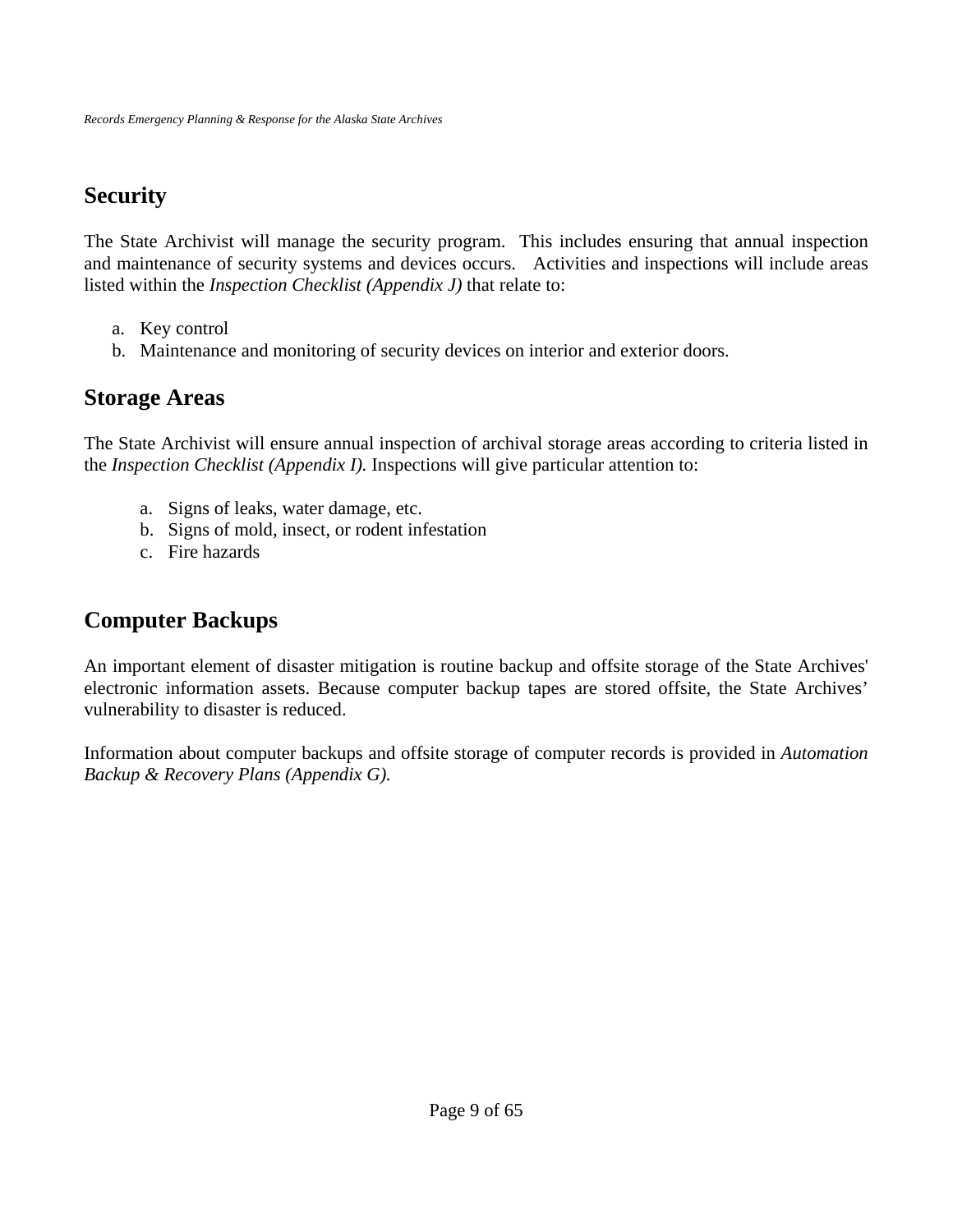# **Response Procedures: Water Damage (Routine)**

Emergency response procedures are the steps taken from the time an emergency situation is detected through the time when holdings are actually removed to begin packing, drying, or other salvage actions. The following procedures are for routine water damage from roof leaks, plumbing system malfunctions, minor flooding, etc. For area flooding and other major water events, follow the instructions in *Response Procedures: Medium-to-Large Scale Disasters*.

Judgment, experience, and damage assessment may lead you to apply these instructions in a different order than listed here. For example, if a minor leak threatens only a single file cabinet, the prudent course may be to move the cabinet out of harm's way before initiating steps 2-6.

- 1. Attempt to determine the cause or source of the water. If you cannot determine the source, proceed to step 2.
- 2. Attempt to turn off water if feasible. Refer to *Appendix L.*
- 3. Call Building Facilities @ 465-5689.
- 4. If collection materials are threatened by water, immediately notify the State Archivist.
- 5. Turn off all electrical circuits in the affected area. Due to risk of electrical shock and/or death, **Do not come into contact with water** until Building Facilities has declared the area safe.
- 6. If there is any danger of biological contaminants in the water, staff working in the area will wear disposable gloves and boots located in the emergency supply kit.
- 7 If necessary, utilize the in-house emergency supply kit.
- 8. Protect archival holdings while awaiting assistance. Choose (a), (b), or (c), depending on the situation:
	- a. If only a few items are in jeopardy and the water flow is minor, move any wet or vulnerable materials to a dry, secure location nearby.
	- b. If water is coming from above, cover affected areas, stack ranges, cabinets, shelves with visqueen.
	- c. If water is coming in on the floor, use hand trucks to remove materials from affected area, beginning with those on lower shelves, and move them to a safe location.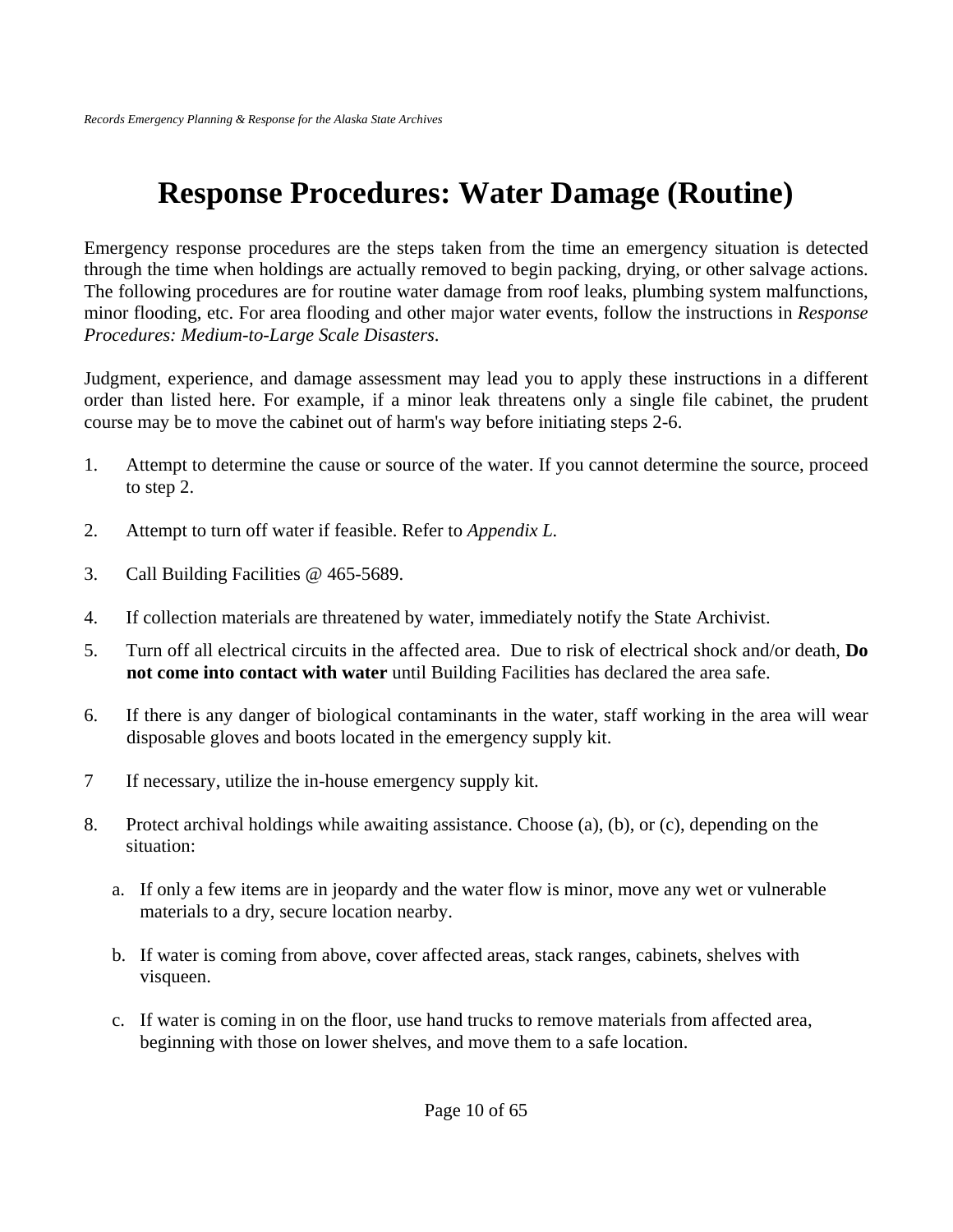- 9. Remove any standing water with a wet/dry vacuum.
- 10. Take steps to reduce the temperature and humidity and to increase air circulation:
	- a. Measure the temperature and relative humidity using monitoring devices in the supply kit.
	- b. Contact Facilities to activate the air-conditioning or lower the temperature setting.
	- c. Increase air circulation in the affected area by running fans continuously.
- 11. Initiate salvage procedures detailed in the *Salvage Procedures* section of the plan.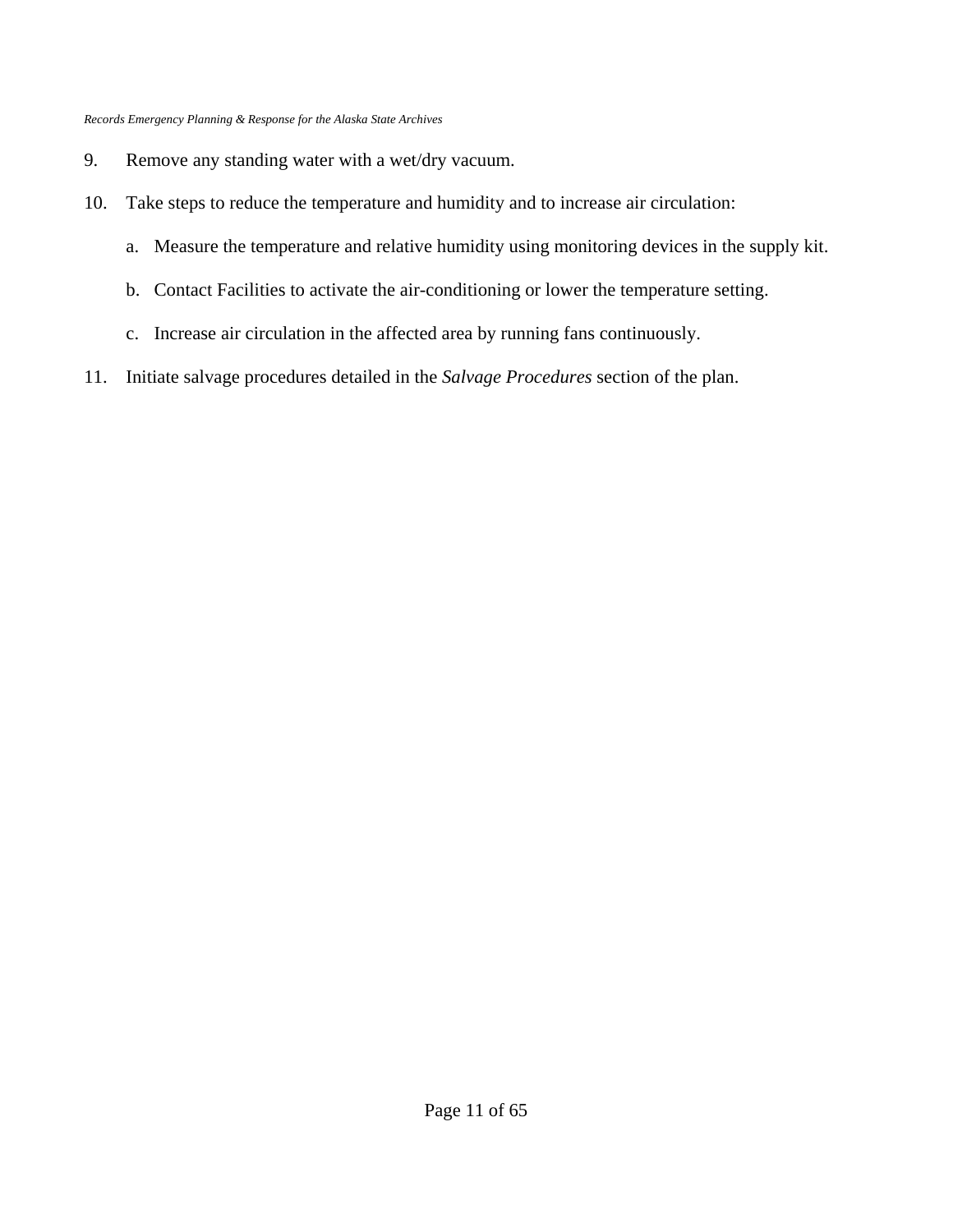## **Response Procedures: Mold & Other Contaminants**

Molds (fungal), bacteria, and other water- and air-borne contaminants can have an adverse effect on people, particularly individuals with allergies, asthma, or other respiratory problems. People with respiratory impairments and sensitivities should stay away from contaminated areas.

Spores of mold and mildew are found almost everywhere and can cause irremediable damage to archival materials. Spores require the proper conditions--moisture, temperature, nutrients, and often darkness or dim light--to proliferate. Media such as paper, cloth, leather, and adhesives may be consumed or stained by many types of mold. The combination of temperature and humidity is the most critical factor. General cleanliness and the removal of dust and dirt reduce the risk of infestation, and good air circulation is helpful in avoiding a mold outbreak.

When the temperature reaches 70° Fahrenheit and relative humidity is near 70%, conditions are optimal for growth and reproduction of most types of mold. Any rise in these levels creates an environment conducive to mold and mildew growth, and they may *blossom* within 48 to 72 hours. The absence of visible growth at low temperatures does not indicate the death of spores, but merely that they have gone dormant.

Although a mold outbreak may occur anytime temperature and humidity controls are inadequate, mold is the most common category of contaminant in water-based emergencies. Recovery techniques for mold cause weakening and discoloration of the original records beyond the water and mold damage itself.

When working with moldy records, wear a respirator, disposable rubber or plastic gloves, a lab coat, and eye protection. Response staff should wash exposed clothing in hot water and bleach and make sure that contaminated fingers do not come into contact with one's mouth, nose or eyes. Note that ordinary dust masks are not sensitive enough to filter mold spores and fit-tested respirators with a High Efficiency Particulate Air (HEPA) filter must be worn.

#### **In the event of a mold outbreak, take the following actions:**

- 1. If mold is on a few isolated items:
	- a. Place items in appropriate-sized freezer bags*.*
	- b. Place plastic freezer bags in a freezer.
	- c. Contact the Operations & Collection Manager.
- 2. If mold is discovered in whole stack ranges, contact the State Archivist and building Facilities to determine if the temperature and humidity must be adjusted; or, if the integrity of the building has been compromised.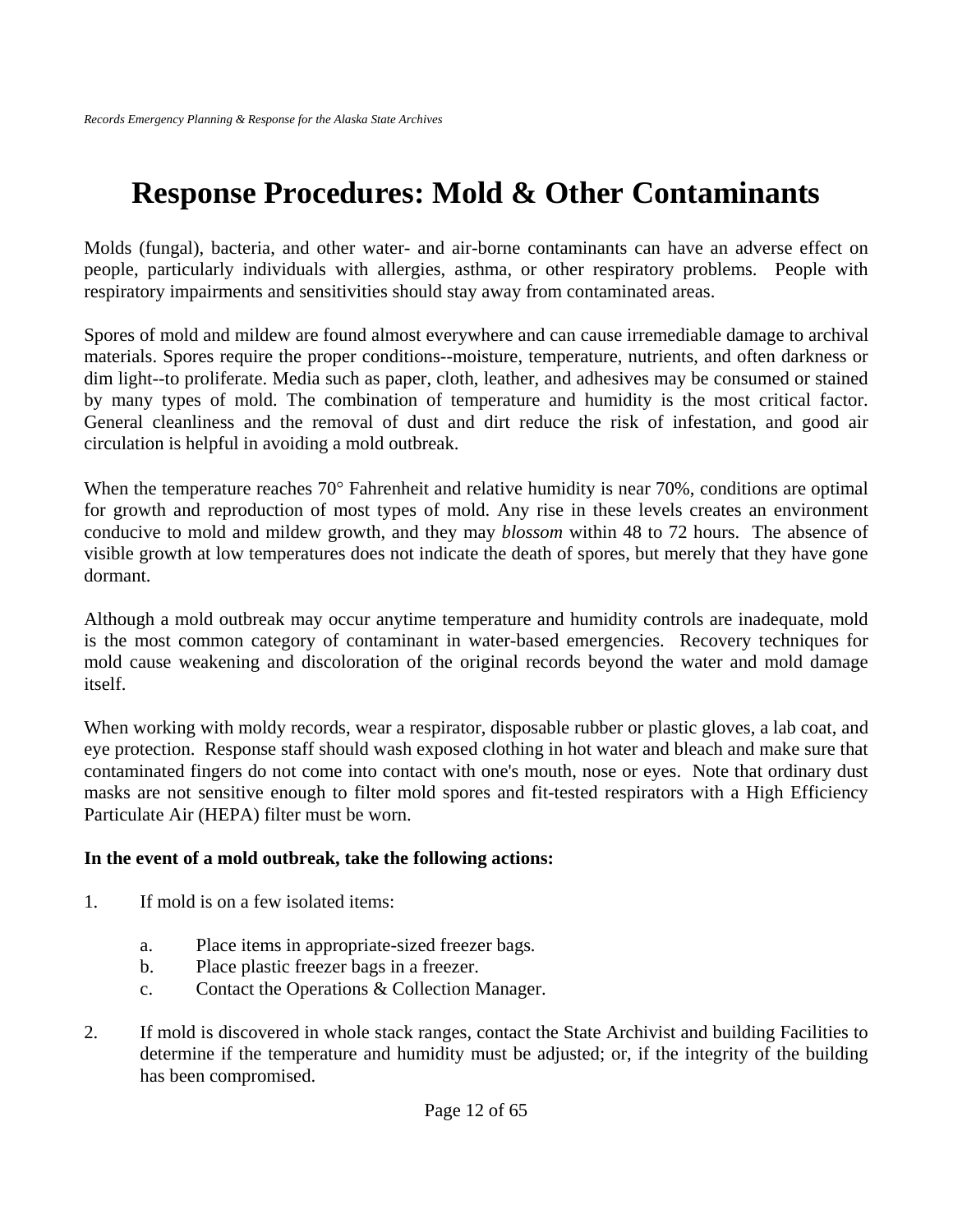- 3. Obtain appropriate supplies from the emergency supply kit located in the supply room. Wear appropriate protective gear such as gloves and respirators.
- 4. Seal materials in garbage bags located in the supply room.
- 5. When dealing with a moderate or large-scale mold problem, keep air movement to a minimum, since air currents spread mold spores to other, unaffected collections.
	- Do not use fans in the area.
	- Minimize the opening and closing of doors.
	- If feasible, block off return air vents so spores are not spread into the air-handling system and to other storage areas.
- 6. Transfer all infected materials to an isolation room in such a manner that other areas will not be affected because of the transportation of materials. Extra space may be requested from the state library.
- 7. Immediately and thoroughly sterilize the affected storage area(s), including the climate control system where possible.
- 8. Determine whether the affected items must be retained. If not, consider discarding, photocopying, or microfilming.
- 9. If the items must be salvaged, consult a conservator or preservation specialist (*see Suppliers & Service Providers, Appendix B2)* when dealing with severely affected materials. If the number of affected items is small, they may be treated in-house. Refer to instructions in Lois Price's *Mold: Managing a Mold Invasion* for detailed instructions.
- 10. Check materials periodically (at least monthly) for evidence of new or recurrent growth. Carry out these inspections for one year following the infestation.
- 11. If necessary, contact a health care professional to determine safety of the work environment. Remember, black mold is a neurotoxin and attacks the central nervous system.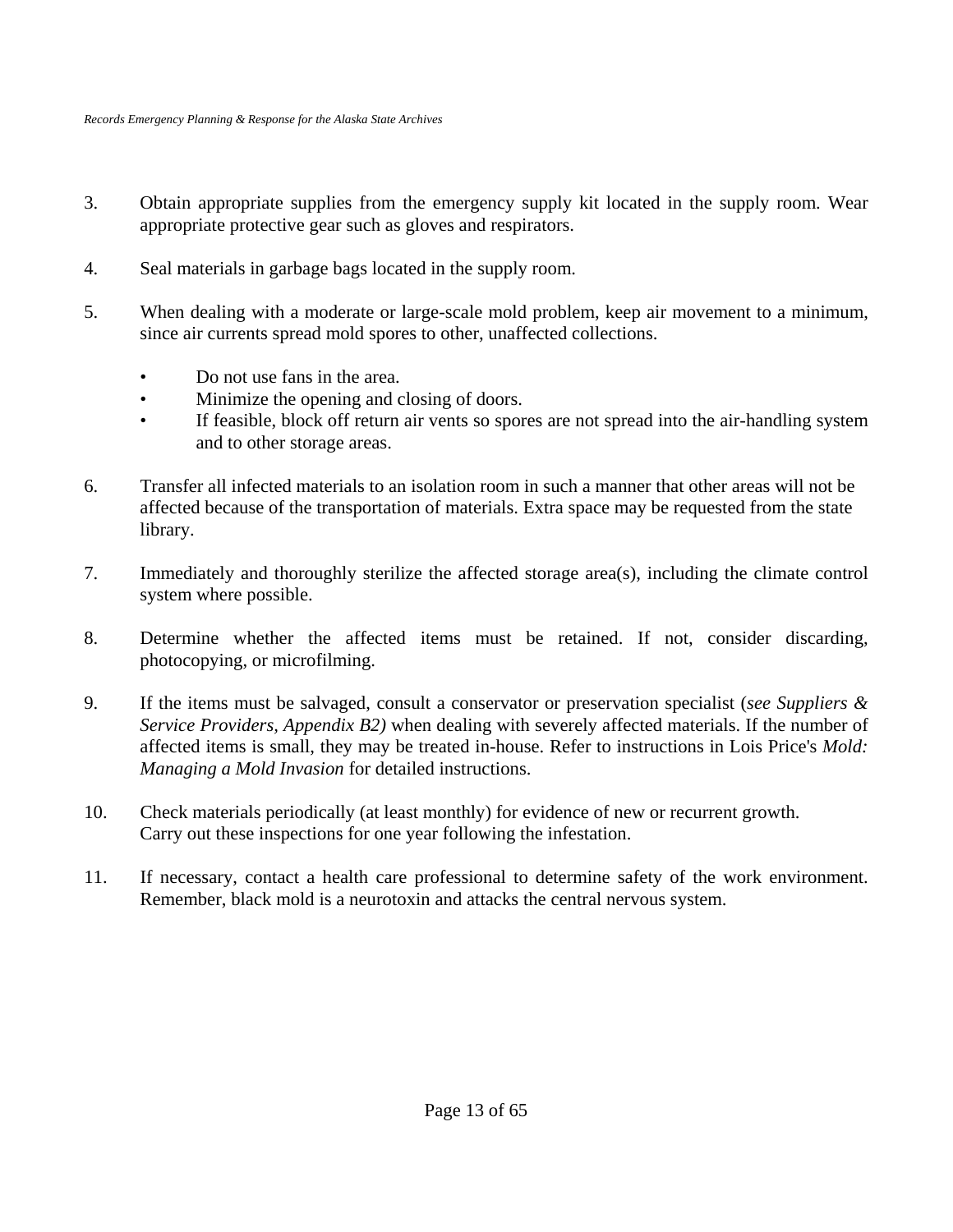# **Response Procedures: Earthquake**

An earthquake may knock over shelves, storage units, and equipment; shelves, ceiling tiles, and overhead light fixtures may crash to the floor. In addition, structural supports may be twisted or broken. A potential serious problem may be water damage caused by broken pipes. Also, asbestos might get dislodged or exposed, and this could significantly delay implementation of recovery operations.

The following instructions have been numbered for ease of reference. In reality, many of them should occur simultaneously. The more people are available, the more quickly the response can proceed.

### **Remember, in all disasters the first priority is to protect human life and safety.**

- 1. Move away from shelves or file cabinets quickly, if you are near them.
- 2. Take shelter in a doorway, under a sturdy desk or table, or in another well-protected area.

### **After the main shock has occurred, take the following actions:**

- 3. Be prepared for after-shocks.
- 4. Check for broken water pipes, shorted-out electrical circuits, or fuel leaks.
- 5. If you see water flowing, contact Building Facilities to turn off water at main valve. Turn off all appliances.
- 6. Assist those who have been trapped or injured by falling debris, glass, etc. Do not move seriously injured persons unless they are in obvious, immediate danger from fire or structure collapse.
- 7. Listen to a battery-powered radio for instructions.
- 8. Notify the fire department of any fires.
- 9. Open doors carefully and watch for falling objects.
- 10. Do not use the elevator.
- 11. Do not use the telephone, except in an emergency. The lines should be kept free for rescue communications.
- 12. Evacuate the building when safe to do so. Do not re-enter until the building has been secured and declared structurally sound by Building Facilities.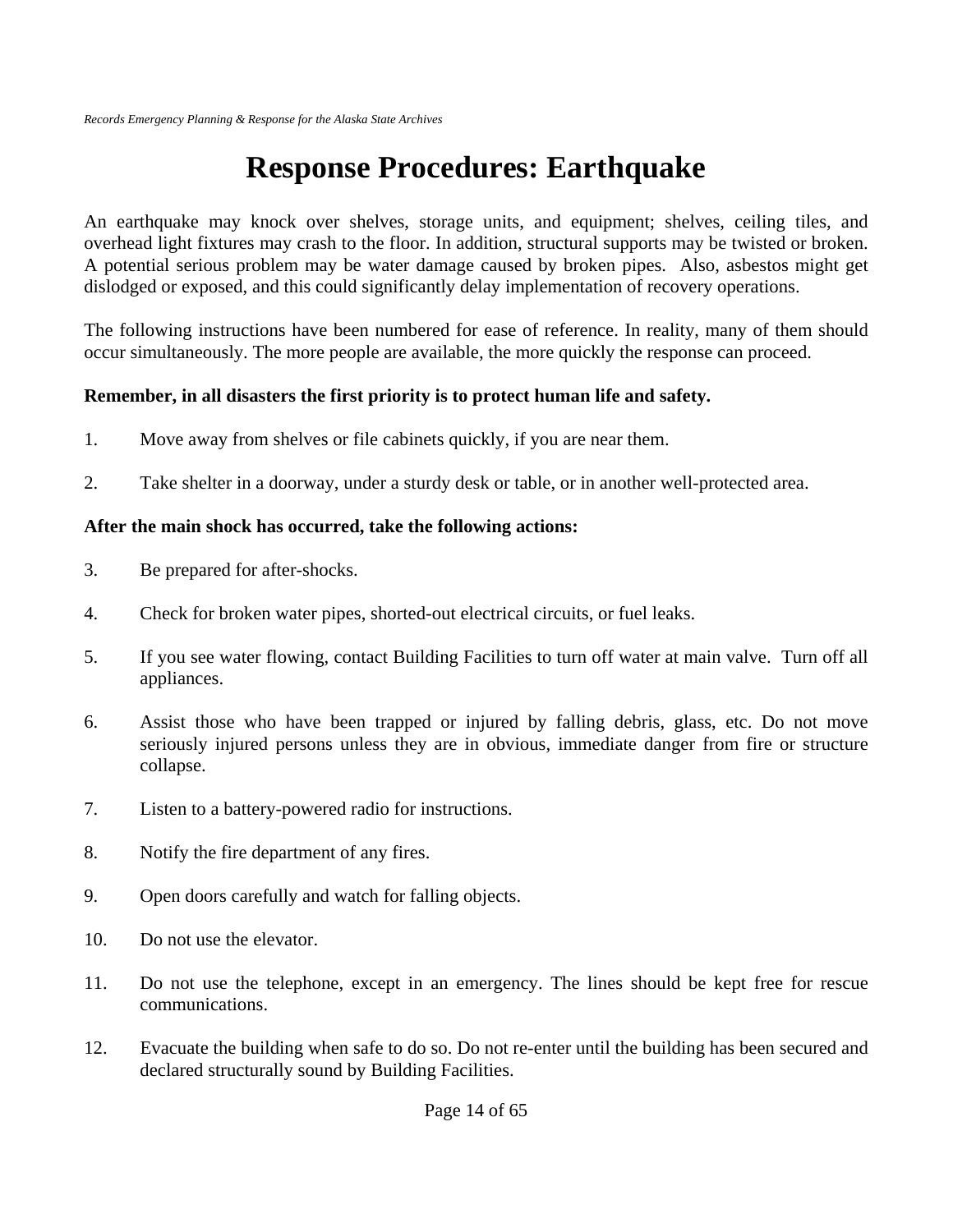## **Response Procedures: Medium-to-Large Scale Disaster**

Coordination with other governmental agencies may be required for large-scale incidents that affect the downtown area or greater City & Borough of Juneau. If this is the situation the State Archives staff will collaborate with FEMA or other entities in the Incident Command System (ICS). The Operations & Collections Manager should be prepared to brief the ICS as to the State Archives' authorities, responsibilities, equipment, skills, experience, and capabilities with respect to archival holdings.

This section outlines the basic steps that may be taken for a medium-to-large scale disaster. The order may be altered depending on the nature of the emergency, extent and type of damage, and available resources.

#### **1. Perform initial damage assessment of the situation**

The person who discovers the emergency will determine the nature of the damage; the number, type, format, and value of records affected; and, the extent of action and assistance needed.

### **a. Notify responsible staff**

During working hours, contact the State Archivist, who will make the determination telephonically or through onsite inspection.

### **b. Assist the injured**

Assist those who have been trapped or injured by falling debris or glass. Do not move seriously injured people unless they are in obvious, immediate danger from fire or structural collapse. Dial 911 if an ambulance is needed.

### **c. Determine damage**

The Division Director will determine whether or not to declare a disaster.

- (1) The situation will be deemed an *emergency* if the nature and extent of damage is of limited severity and can be dealt with by available staff. An emergency is defined as an unforeseen combination of circumstances [or the resulting state] that calls for immediate action—an urgent need for assistance or relief. Refer to *Salvage Priorities Appendix K* (detailed salvage procedures) for instructions.
- (2) A *disaster*, a sudden, calamitous event that brings great damage, loss, or destruction, will be declared if the nature and extent of damage warrants doing so.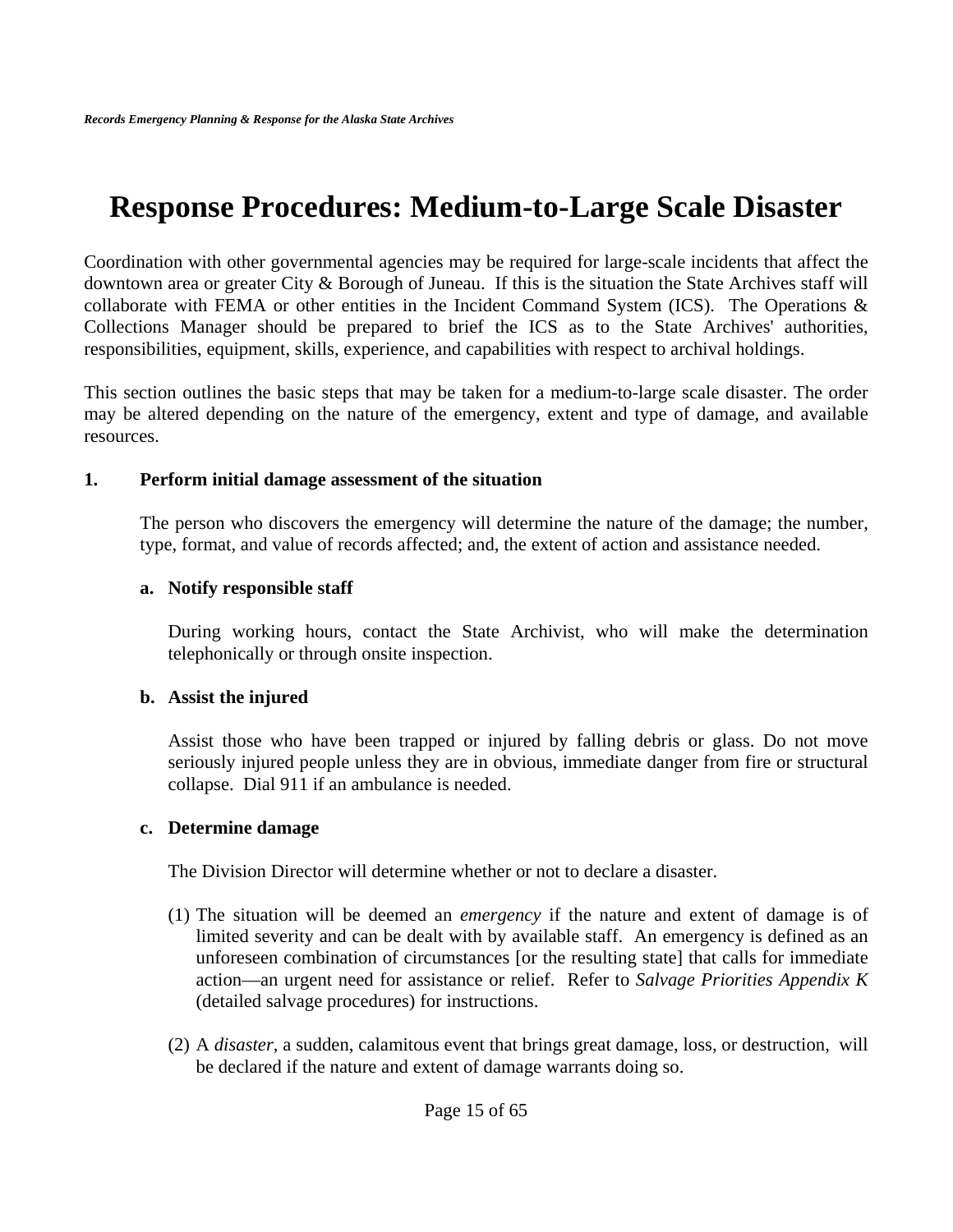### **2. Notification**

#### **a. Determine personnel needed**

If the Division Director declares a disaster, staff will be informed exactly when and where to report.

### **b. Means of notification**

If phones are working, refer to the phone numbers as per the *Staff List (Appendix A2*).

### **c. Establish personnel management system**

The State Archivist will establish mechanisms for the following:

- · Work hours for all staff, volunteers, ancillary personnel, and contractors and ensure appropriate compensation.
- · Maintain hourly work records.
- Train staff and volunteers.
- · Provide space, supplies, and other materials needed for refreshments, meals, and rest areas.

### **3. Establish a command center**

In a routine emergency where the building is intact, functions will be controlled and coordinated through the State Archivist's office. In larger disasters it may be necessary to establish an operations and control post offsite.

### **4. Procure/assemble the necessary supplies and services**

The administrative manager will consult with the State Archivist to determine what supplies and services are required for the recovery operations.

Refer to the in-house supply/equipment stockpile inventory in *Appendix B1, Emergency Supply Stockpile.* 

External suppliers and service providers are listed in *Appendix B2, Suppliers & Service Providers.* 

If cash, purchase orders, or requisitions are needed contact the administrative manager.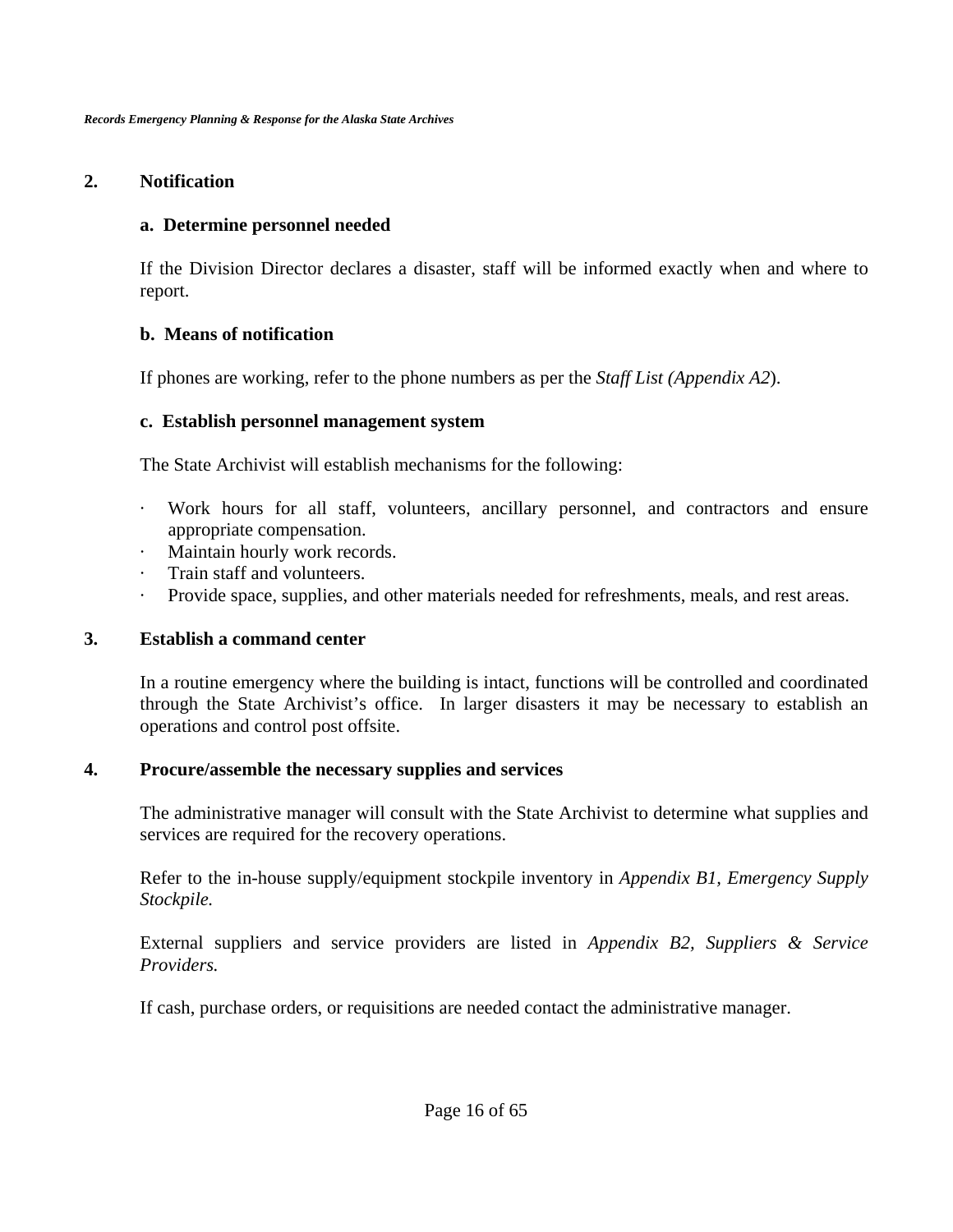#### **5. Establish security measures**

- a. Building Facilities will secure the site commensurate with the level of damage.
- b. Only authorized persons with identification will be allowed to enter the site.
- c. Special security personnel may be required if the security system has been damaged, if doors or windows are damaged, or if the facility is not substantially intact. In such cases, the State Archivist will work with Building Facilities to arrange for adequate security.
- d. Unauthorized persons in the disaster area should be reported immediately to the State Archivist.

#### **6. Get clearance to enter the site**

After a fire or other major disaster, Building Facilities will evaluate the structural integrity of the building. Facilities will declare when the building is contaminant-free and safe for re-entry by staff. A security entry checkpoint may be established.

If there are asbestos, PCBs, or other hazardous materials, it may be several days before clean-up is complete and the staff are allowed to enter the building. Clearance may also be delayed if the disaster is a result of arson or vandalism, and the area may be declared a crime scene. If so, staff may not be allowed to enter until the forensic work is finished.

#### **7. Make a detailed damage assessment**

The Division Director and State Archivist constitute the *Assessment Team* and are responsible for a detailed assessment of damage. The *Team* will:

- Record observations and recommend priorities for response and recovery.
- Photograph, videotape, investigate, and document damage to the location/space and physical records.
- Note the historical significance of impacted records.
- Estimate the volume of records requiring response and recovery.
- Note additional risks.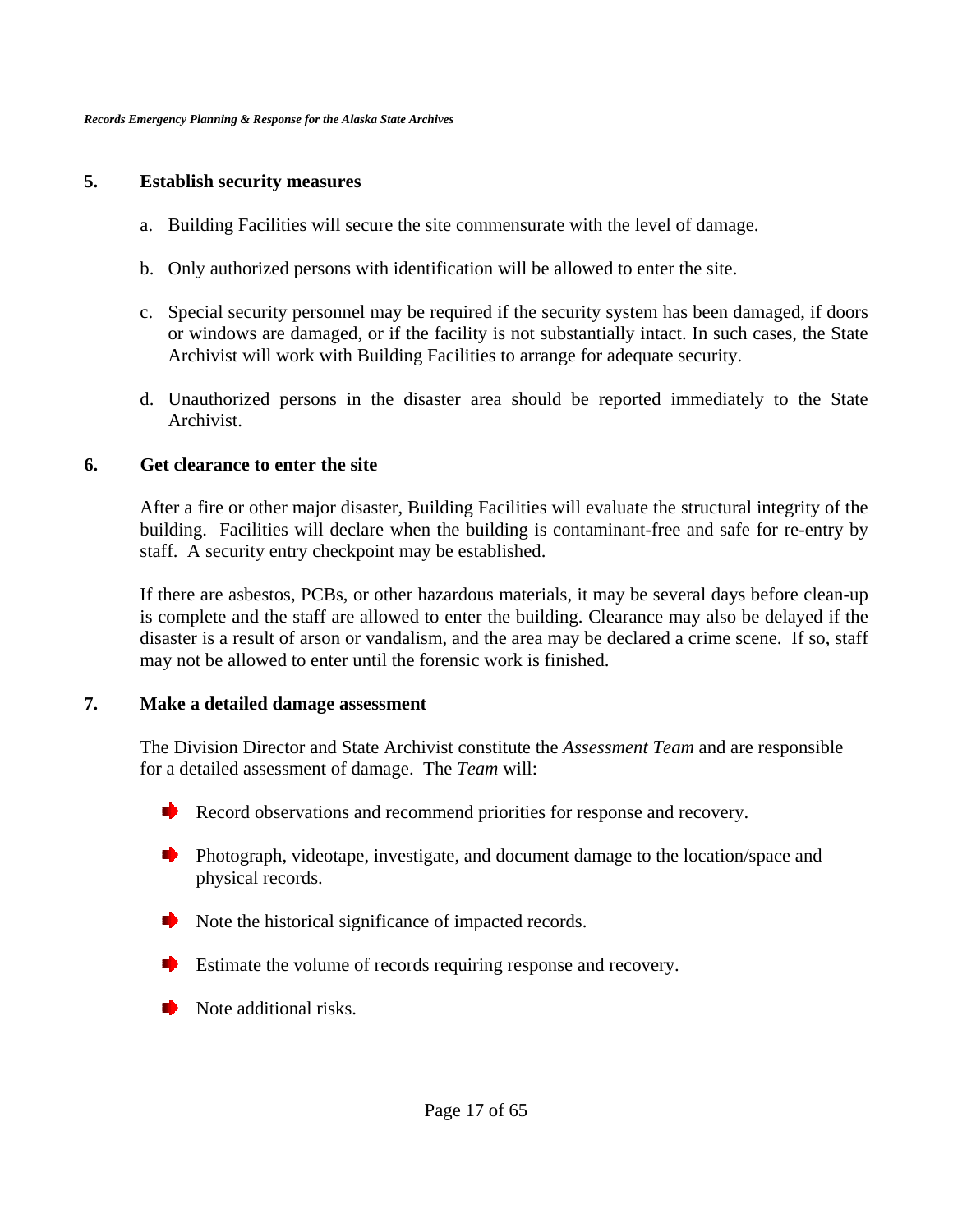#### **8. Stabilize the building**

Building Facilities will supervise the stabilization of the building. First priority is to implement measures to remedy immediate threats to human safety or to the collection. Second priority will be for the restoration of power. Other actions will receive attention as soon as possible. Necessary actions may include the following:

- Work with Departments of Health  $\&$  Social Services and Environmental Conservation regarding cleanup of sewage, biological agents, chemicals, and other contaminants.
- $\blacktriangleright$  Shut off and repair/restore water and electricity.
- $\blacktriangleright$  Stabilize leaning or collapsed shelving.
- Establish priorities regarding removal of mud, water, ceiling tile debris, broken glass, sheetrock, carpet, etc.

#### **9. Stabilize the environment**

Building Facilities will supervise the restoration of environmental controls with the goal of providing a cool, dry climate in the affected area(s).

- a. If the heating/chilling system is operable, settings will be adjusted to provide maximum cooling and dehumidification, optimally with the temperature below 70°F and the relative humidity below 50%.
- b. Building Facilities will monitor the temperature and humidity every 8 hours to measure progress.

### **10. Develop a detailed plan of action**

The Division Director, State Archivist and Building Facilities engineer will meet to review the extent of damage, status of building systems, and available personnel. They will develop a plan of action that addresses major issues in the recovery plan. In the event of a large-scale disaster, a key decision will be which recovery operations to handle with existing staff and which to contract to specialized disaster recovery companies.

Staff will be briefed on the action plan and their responsibilities. If appropriate, training in specific techniques such as packing, cleaning, or air-drying will be offered by the museum curator. The director may issue a press release to the media.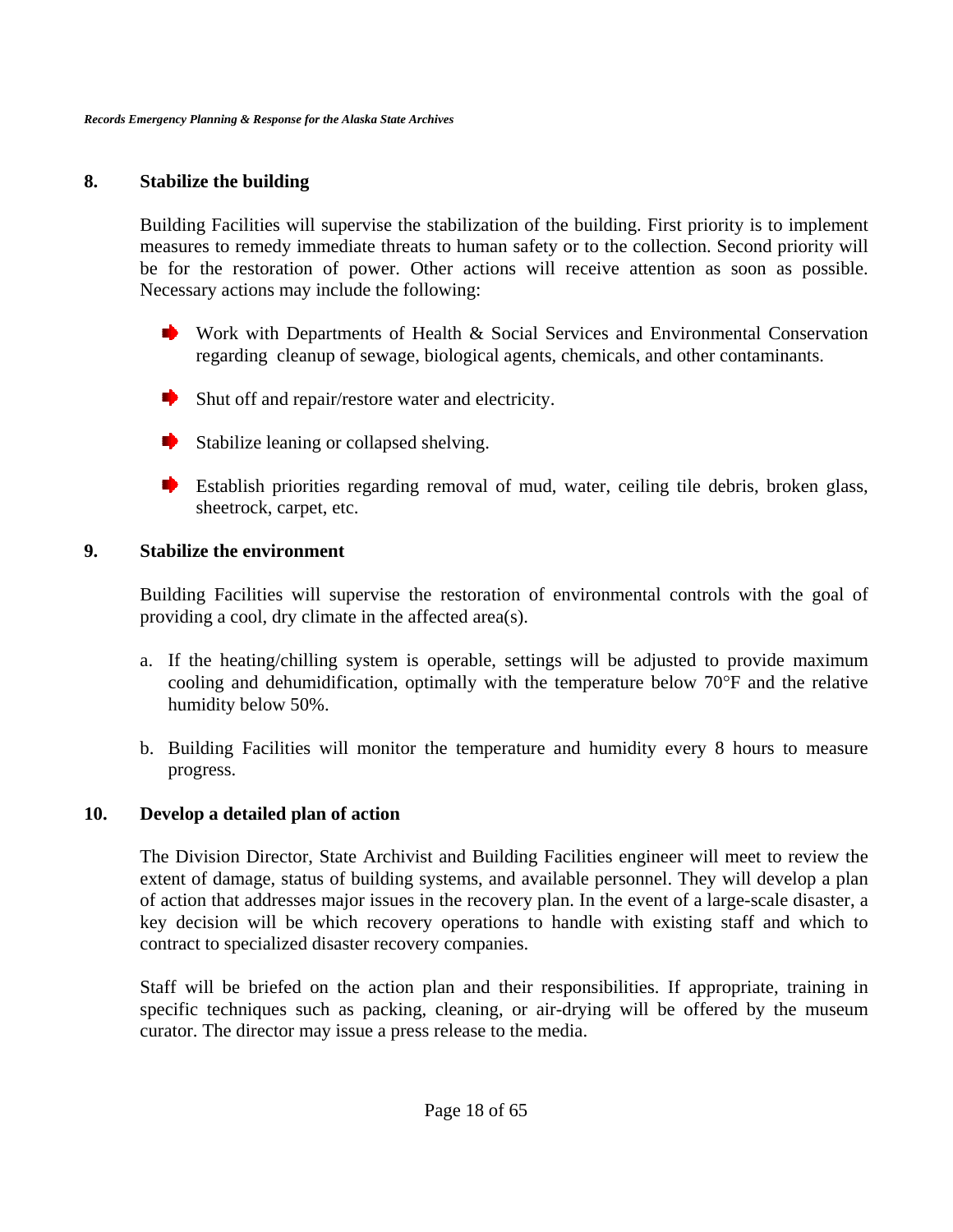# **SALVAGE PROCEDURES**

### **Pack-out**

Pack-out is the phase of emergency response in which damaged records are identified, labeled, and moved for: immediate drying in a stable location within the State Archives; transport to a cleaning/salvage area off-site for immediate recovery processes; or, transport to frozen storage or a commercial drying facility until recovery operation can begin. If the option of on-site dehumidification is to be used, only **soaked** items need to be removed. Do not begin moving records until the staging and/or recovery area is prepared.

Execute pack-out procedures in the order determined by the salvage coordinator, based on the degree of damage. If a full range of recovery services is available, begin working on the wettest materials, then deal with those that are merely damp. However, if the response is limited to air-drying using existing staff, it may be better to begin with those that are least damaged and therefore most easily salvaged.

Pack-out procedures depend on whether materials are being transported to a nearby area for immediate drying or to an off-site freezer or drying facility. The latter requires more careful packing and more thorough documentation.

Depending on the nature of damage and possible logistical constraints, each work crew in **the pack-out operation will generally consist of the following**:

- a. Crew leader: ensures smooth work flow and alleviates bottlenecks
- b. Box assembler: sets up boxes or other containers
- a. Retriever: removes materials from impacted areas
- b. Wrapper: cuts freezer/waxed paper
- e. Packer: takes items from retriever and wrapper, and boxes items
- f. Sealer: seals (working in concert with recorder) & labels containers; prepares packing list
- g. Transporter: moves containers from packing area to pallet, elevator, stairs, etc.

Take the following precautions if materials are to be transported in **cardboard** boxes:

- Boxes should be no larger than 1.5 cubic feet.
- Line the boxes with heavy-duty trash bags before placing wet materials inside. This will prevent the boxes from becoming soggy and collapsing.
- Do not stack boxes more than 4 high. Stack boxes on pallets and shrink-wrap the pallets to prevent slippage during transportation. Use a fork lift or pallet-jack to move the pallets onto trucks or to the drying area.

If possible, loosely sort materials according to the degree of wetness (soaked, damp, or dry), packing like materials together.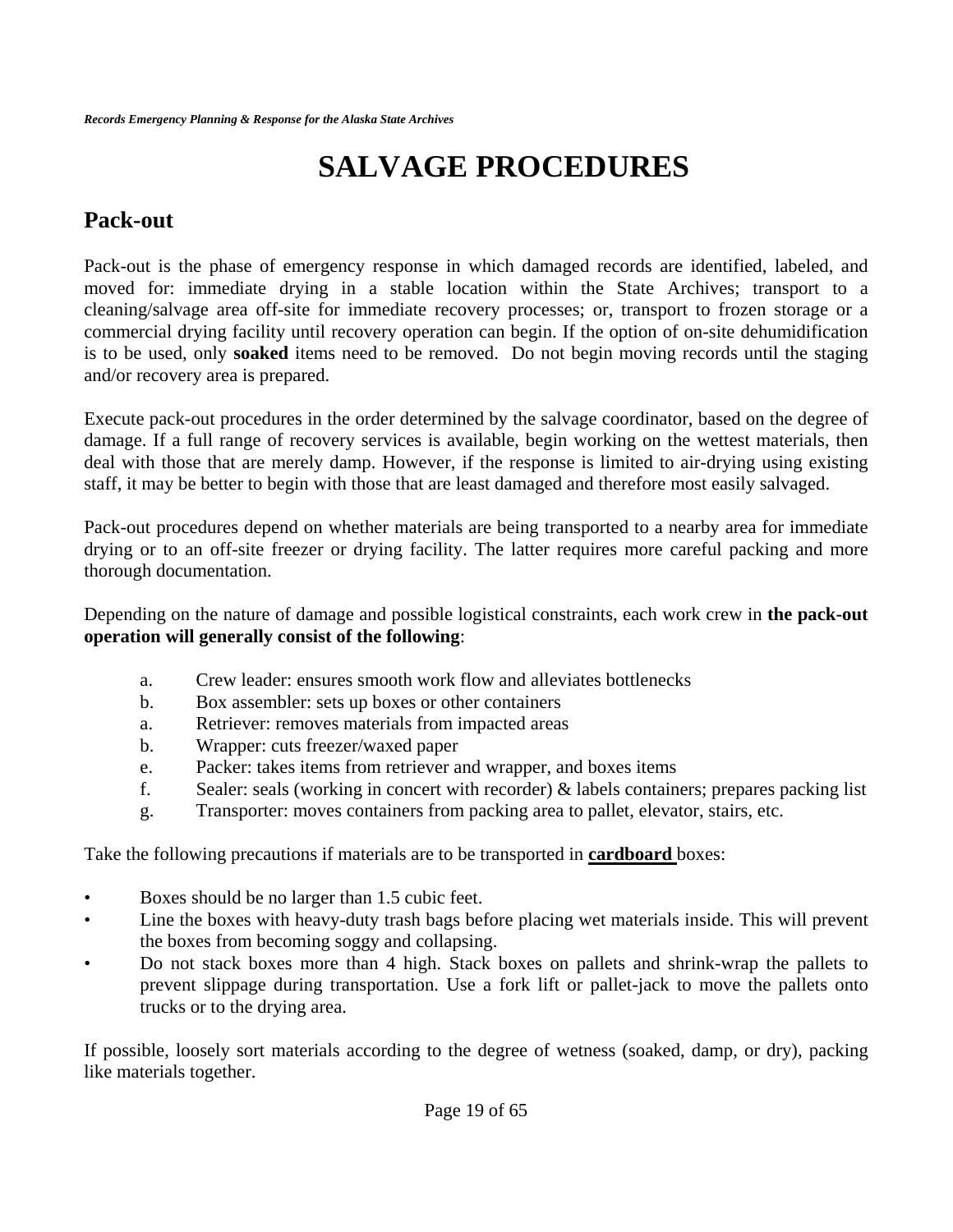**Bound Volumes**: It is preferable to quickly freeze and vacuum freeze-dry bound volumes, because this will help minimize the danger of distortion. Load into boxes for transport. Place normal-size volumes in a *spine-down* position. Pack large volumes flat in boxes. If time allows, loosely place sheets of freezer paper or waxed paper around every volume (or every other volume). Boxes should be packed only about 75% full to allow for swelling.

Bound volumes can be successfully air-dried, but require attention to ensure that the spine is completely dry; book spines and covers are highly susceptible to mold. Small bound volumes with rigid covers which are only partially wet can be dried by standing them upright:

- Place the book upright and hold it open with blotter pieces to allow increased air circulation and to expose the tightly bound spine to air.
- If the book covers are sturdy enough, fan the pages open and interleave with small pieces of pre-cut blotter paper placed close to the spine.
- Invert books to even the stress on the binding, rotating books upside-down to right-sideup while drying. Remove the blotters when the book is dry. See further details in *Appendix K, How to Air-Dry Bound Volumes.*

**Files**: Place folders in boxes. Place the folders vertically in boxes (standing as they would in a file drawer). Fill boxes only about 75% full to allow for swelling.

**Photographic Film & Prints**: Can be left in cool, clean water for a few hours until ready to dry or send for reprocessing. See further details in *Appendix K, Emergency Salvage of Photographs*.

**Microforms**: Place in cool, clean water until ready to transport for reprocessing. See further details in *Appendix K, Salvage Procedures: Microforms*.

**Oversized Prints & Drawings**: Pack in map drawers, bread trays, shallow flat boxes, or on heavy cardboard or plastic-covered plywood.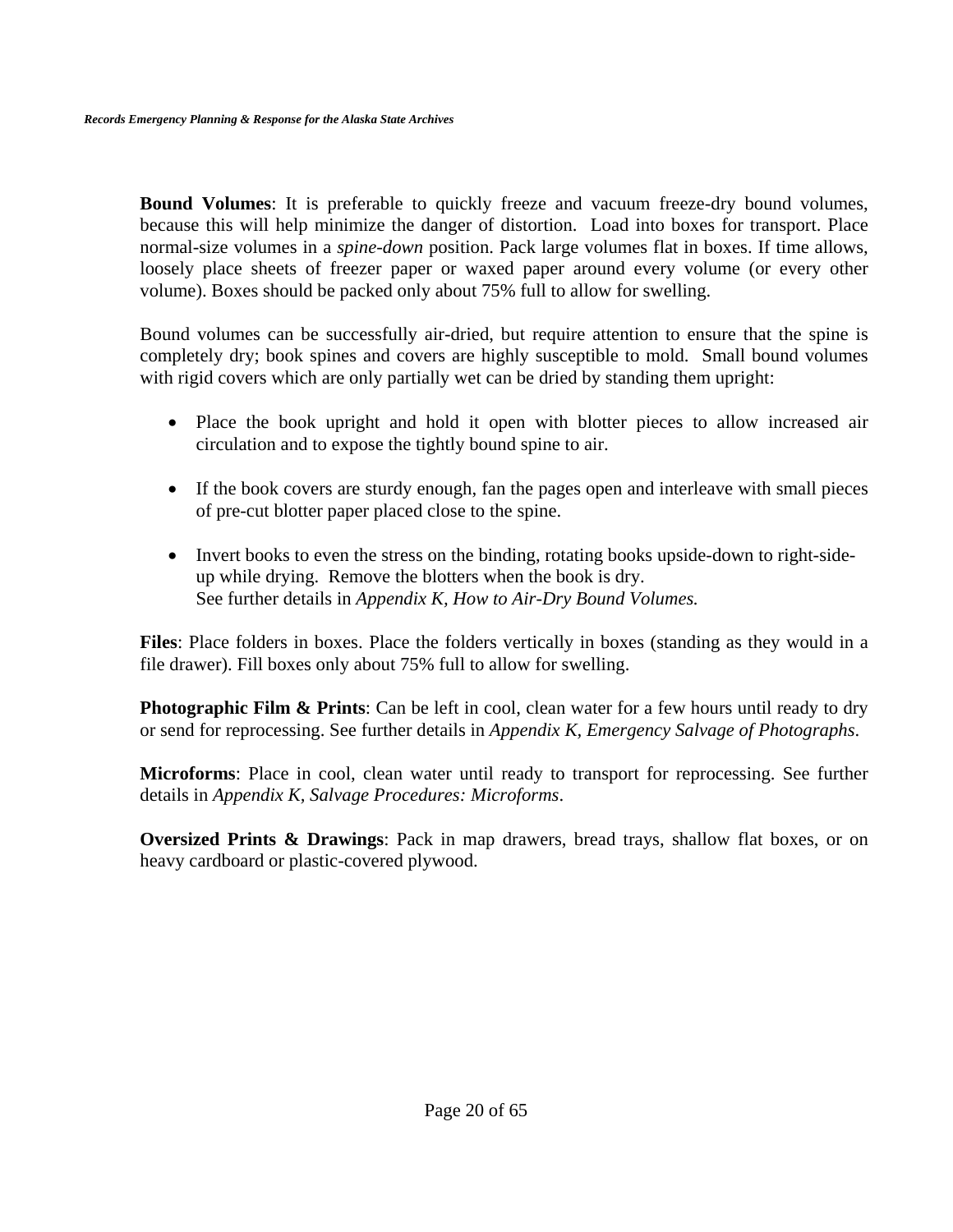**Audio & Videotapes**: Keep wet. Pack vertically in plastic bags or containers with cold water.

**Computer Diskettes**: Keep wet. Pack vertically in plastic bags or containers with cold water. See further details in *Appendix K, Salvage Procedures: Computer Media*.

**Computer Tapes**: Pack vertically in a plastic container and fill with clean water. See further details in *Appendix K, Salvage Procedures: Computer Media*.

**Coated Papers:** If the pages are stuck together, or *blocked*, place the record in a freezer and vacuum freeze-dry. If the pages are not stuck or blocked, gently place pre-cut pieces of spunbond polyester fabric between the pages. Allow air to circulate and wait until record is completely dry to remove interleaving material (the absorbent material placed between leaves of paper to hasten drying; interleaving material should be thin, absorbent, ink-free, and acid-free).

**Encapsulated & Shrink-Wrapped Records:** Although encapsulation and shrink-wrapping slow the intrusion of water, these records are not protected from water damage. If the records become wet, it is possible to successfully vacuum freeze-dry the encapsulation record. If possible to air-dry, staff should:

- Cut through the encapsulation bond or weld on all sides of the record with scissors. If the plastic sheet is clean, it can be re-used to support the wet record while it is carried to the drying site.
- If the record is fragile or the mylar is stuck to the paper, place the paper face down on a piece of clean, dry absorbent paper and gently roll or peel the mylar sheet from the back of the record.

### **Documentation**

For inventory control as well as insurance purposes, it is necessary to know the condition and disposition of materials. Which materials were destroyed and which must be removed or replaced? Which were damaged but are salvageable? A computerized tracking system can be established for this purpose.

The inventory tracking system should list:

- Unique identifier linked to content type.
- Original location.
- If necessary, include:

Destination during recovery. All actions performed and by whom.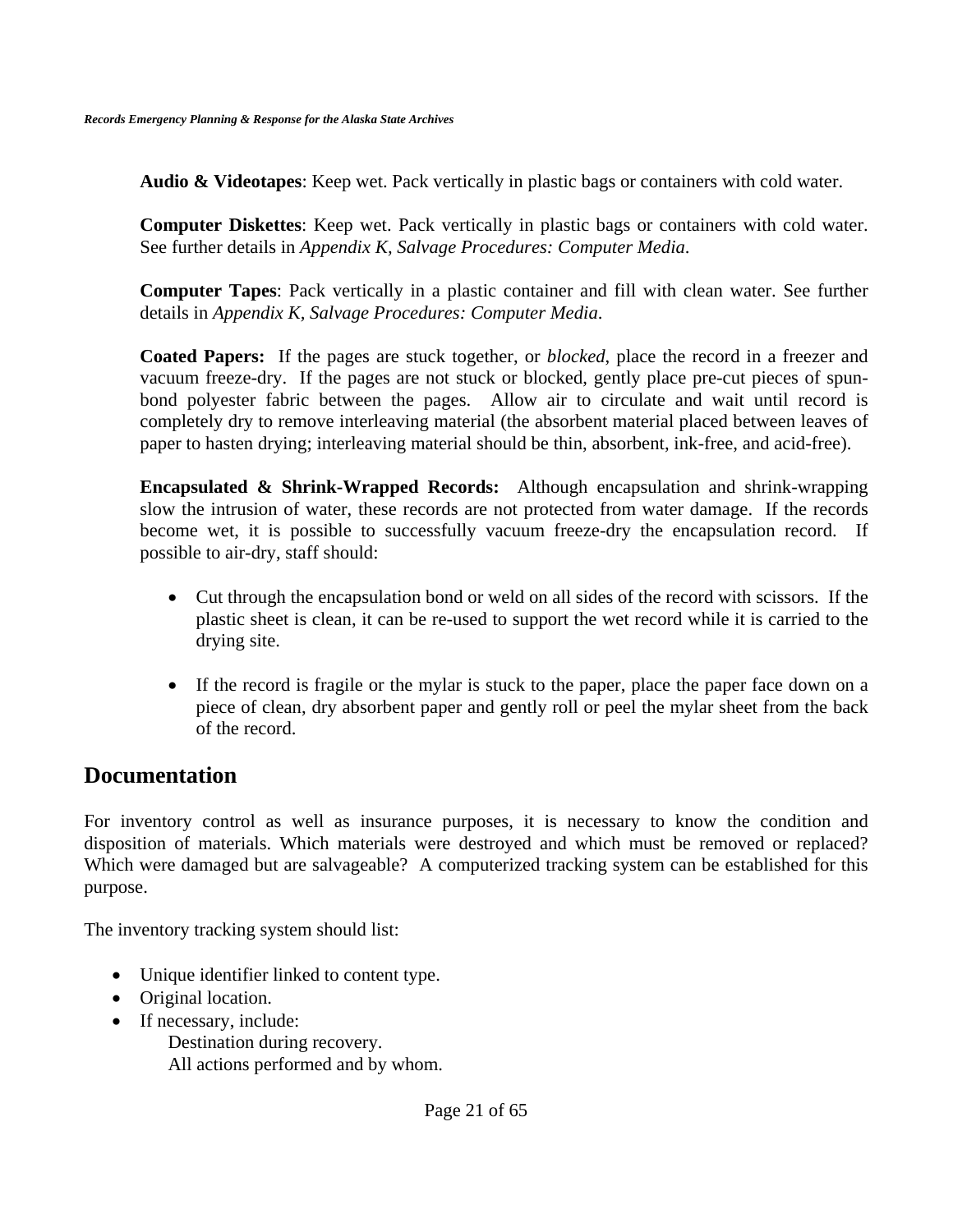As materials are removed, one person will label each container with a brief designation of its contents (location number, record group or series). If time allows, describe the damage (e.g., *wet*, *dry*, *smoke*, *mud*, etc.), and indicate the salvage priority. If materials are going to different areas (e.g., some to the rinsing stations, others to the air-drying area, and some to a freezer), also note the destination of each container. Use a written inventory/packing list to record detailed information regarding contents, damage, and priority. A sample packout list is included in *Appendix I, Inspection Checklist.* 

Documenting the process with photographs or via video recorder is optimal.

Throughout the salvage operation, it is also useful to document various decisions made (particularly the decision to discard) and who made/authorized them.

## **Rinsing**

Materials may be rinsed before drying or freezing if they have been compromised by mud or other dirty deposits and if adequate personnel, time, and running water are available. The objective of the cleaning is to remove gross deposits. Attempting to remove mud from wet paper records may force dirt farther into the paper if a rubbing action is used. [Mud may be easier to remove when dry.] Never use these rinsing techniques on materials with soluble inks (watercolors and many manuscripts), animal skins (leather, vellum, or parchment). Rinsing will be conducted on the loading dock.

Personnel working in the rinsing area will be provided with rubber boots and gloves and waterproof clothing. If the water has been contaminated by sewage or other contaminants, workers will have additional protective gear as recommended public health officials and contractors that specialize in treatment of contaminated materials.

### **Rinsing Stations**

For light deposits, stations may consist of a garden hose with a spray nozzle. Rinse individual folders or volumes one at a time, holding the folder/volume tightly closed to avoid transferring dirt between the pages.

If deposits are heavy: Set up several 30-50 gallon plastic garbage cans and run a garden hose into each can, with the nozzle resting at the bottom, and turn water on to provide a slow but continuous flow into each one.

Staff will immerse each item each item in succession through the line garbage cans. (Keep a supply of sponges at the last can, so that mud can be lightly dabbed off there). The last station will have a hose with spray nozzle so that workers can rinse materials under a fine spray. Gently squeeze excess water from volumes or folders.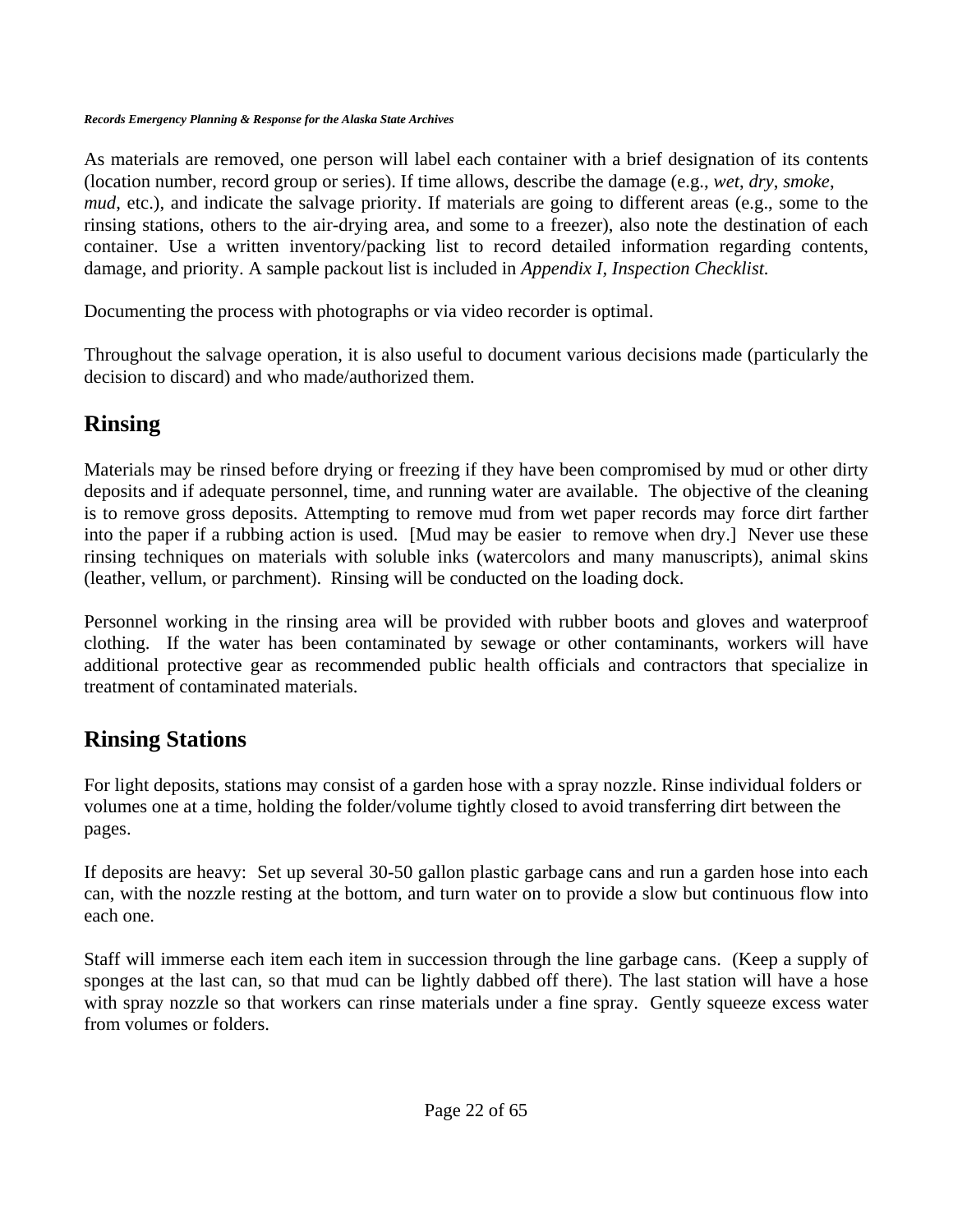Do not attempt to remove mud or stubborn stains during the rinsing process, for that would significantly slow down the operation. In addition, it might damage the materials, and it usually drives mud and stains even deeper into paper fibers, making restoration even more difficult.

The same procedure may be used for photographic materials and computer media, except that shallow dish pans or photo processing trays may be placed on tables and used instead of garbage cans.

Once materials have been rinsed, they may be transferred to the air-drying area or packed for transport to a freezer or drying facility as outlined above in the packing instructions.

### **Freezing**

Freezing may be used as a stabilization technique for wet materials, especially paper-based ones. It should be used whenever materials cannot be dried within 48-72 hours, because wet materials are at great risk for developing mold if the temperature is above 70°F, especially in high-humidity conditions. In addition, bound volumes cease swelling and inks cease *bleeding* or diffusing once frozen. In a medium-to-large scale disaster, freezing *buys time* for the Archives: once the materials are stabilized by freezing, funds can be obtained, and drying options and vendors can be evaluated. There is no limit on the amount of time materials may remain frozen and paper dries somewhat when frozen.

Bound volumes and paper records are suitable for freezing. In a large-scale disaster, microfilm and most other photographic materials can also be frozen, though that is not ideal. Historic photographs (such as daguerreotypes, tintypes, ambrotypes) should **never** be frozen. Best results are attained by using a commercial blast freezer that freezes materials at -10°F or lower.

In the event a local freezer facility is unavailable, staff may utilize a refrigerated truck for transporting materials to a remote facility or for temporary cool storage on-site. While a truck will not freeze the materials, it may keep them cool enough to prevent mold growth. Sources of refrigerated trucks are listed in *Appendix B2, Suppliers & Service Providers*.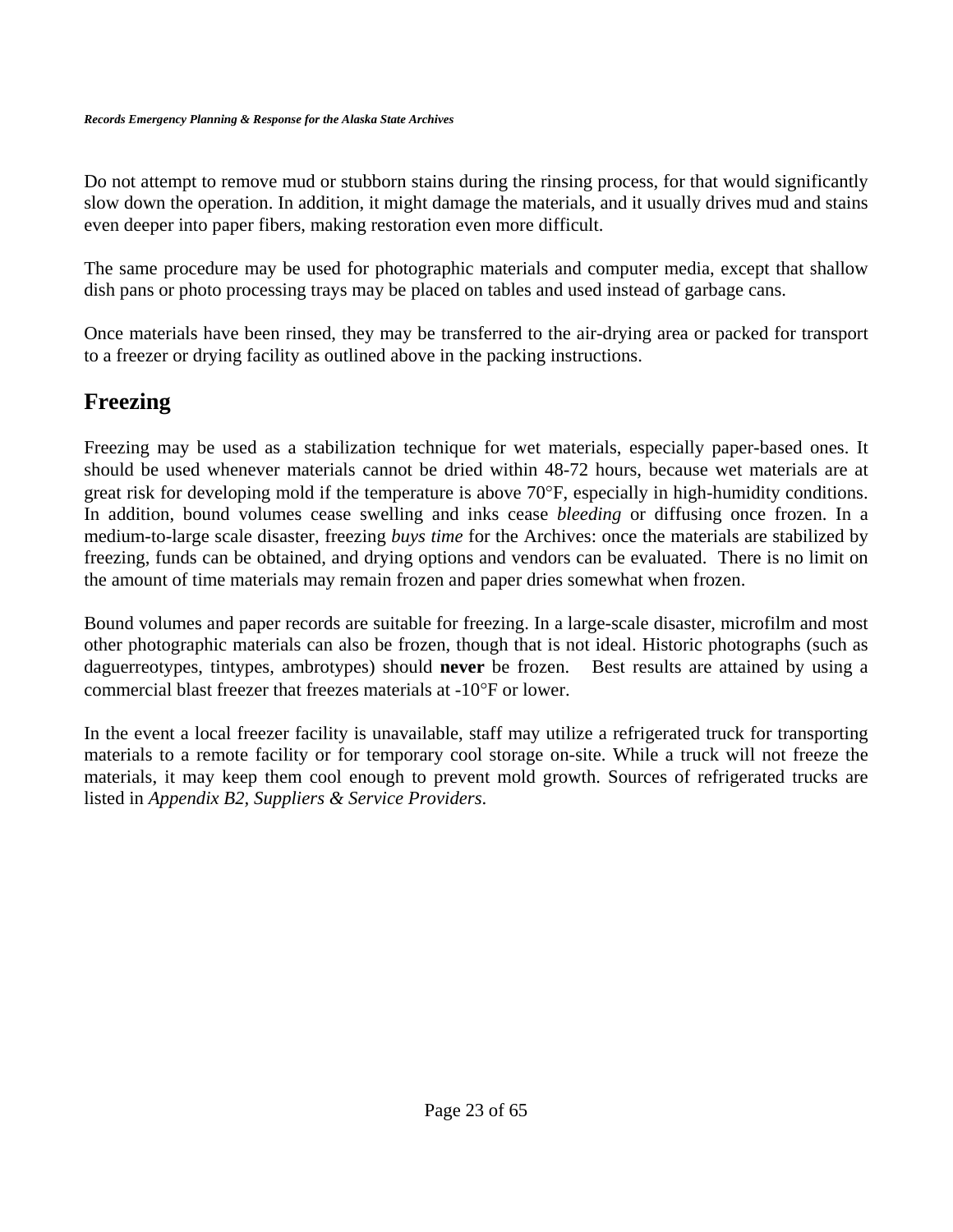### **Fire Damage**

Materials involved in a fire are likely also to suffer water damage, and recovery techniques outlined here may be used. They also may be charred (either completely or just around the edges), may have smoke/soot deposits, and are likely to have an odor. The following techniques are appropriate for bound volumes and paper records.

### **Charred Materials**

Damage caused by extremely high temperatures is irreversible. However, the information on charred materials sometimes can be recovered through special photographic methods. These methods are usually carried out only in forensic science laboratories and are only available in exceptional circumstances. In the absence of professional help, do not attempt to open charred bundles, for such handling will result in further damage.

Even if materials are not charred beyond recognition, exposure to high temperatures will cause the paper to become extremely brittle. Such records should be evaluated. Some may be discarded, and others may be microfilmed or photocopied to preserve the information.

If edges of bound volumes are charred or badly smoke-damaged, they can be sent to a library binder, who will remove the binding, trim the edges of the paper, and rebind the volumes.

### **Smoke/Soot Deposits**

If smoke/soot is deposited on the edges of materials, they can be treated in the following ways:

- Send the materials to a binder who can guillotine off the smoke-damaged edges
- Treat the materials in-house, using natural latex sponges to remove the smoke from the edges of bound volumes.
- Rare archival materials may be evaluated by a conservator before employing any generalpurpose smoke removal techniques.

### **Smoke Odor Removal**

Professional companies can deodorize fire-damaged paper materials.

- Some companies essentially *perfume* damaged materials to mask the odor.
- Materials may be treated in an ozone chamber. Ozone effectively neutralizes the odor. However, ozone is a powerful oxidizing agent that irreversibly accelerates the aging of paper, so it generally should not be used on many archival materials.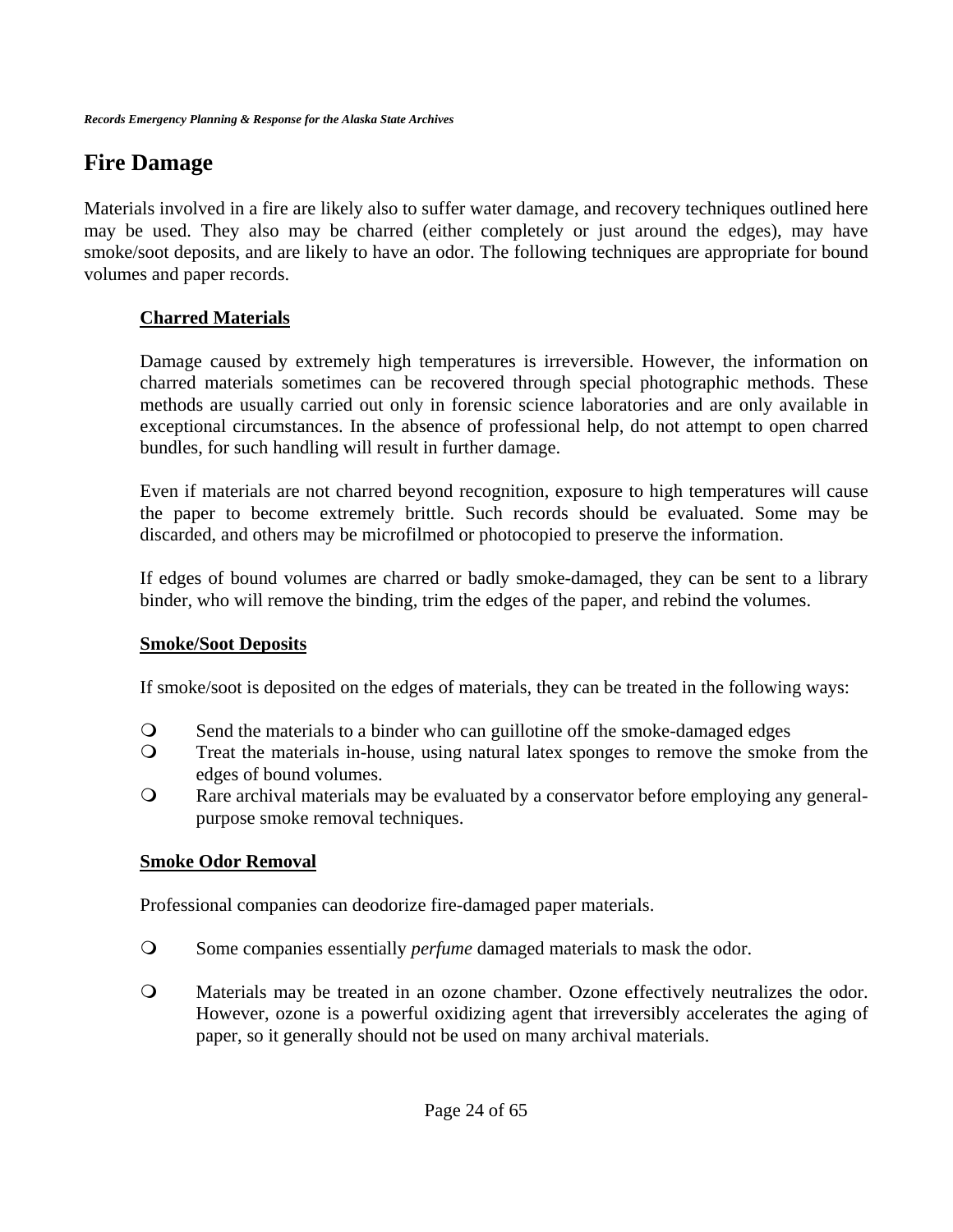### **Fumigation**

Water-related disasters, including water left from firefighting, create an environment ideal for mold growth. Give high priority to the fumigation and sterilization of mold-infested materials, and keep such materials segregated from those not yet infested. There are many divergent opinions about fumigating archival materials. If the decision is made to fumigate, every precaution must be taken to safeguard the collection materials and the health of personnel.

- a. Area Fogging by Licensed Fumigator. If the mold infestation is widespread, fogging the area with a fungicide may be advised. Fogging kills only the mold that is growing on exposed surfaces, and the procedure may have to be followed up by more intensive fumigation.
- b. Cleaning & Sterilization. The affected area must be cleaned and sterilized before replacement of the archival materials. The contracted cleaning crew should wear protective clothing and eyewear. The following procedures are recommended:
	- 1. Thoroughly clean carpets with a germicidal cleanser. Remove as much moisture as possible from the carpets.
	- 2. Provide good air circulation in the room along with air-conditioning and dehumidification.
	- 3. Thoroughly wash floors, ceilings, walls, shelves, fixtures, and furniture using a germicidal cleaner. Disposable wipes should be used to avoid the spread of contamination.

### **State Archives Collection Restoration**

After materials have been salvaged, some further restoration work will probably be required before they can be reshelved or returned to other storage locations.

- 1. Storage. Materials that have been water-damaged or mold-infested will be kept apart from other holdings for at least 3 months in a well-ventilated area (65° F and 35-45% relative humidity).
- 2. Assessment. The State Archivist will evaluate the materials and decide on the next steps:
	- Discard/withdraw
	- Reprocess and/or duplicate
	- Replace by microfilming, photocopying, or purchasing another copy or edition
	- Repair, rebind, clean, or provide conservation treatment
	- Rehouse in new folders, boxes, etc.
	- Relabel boxes and oversize volumes, if necessary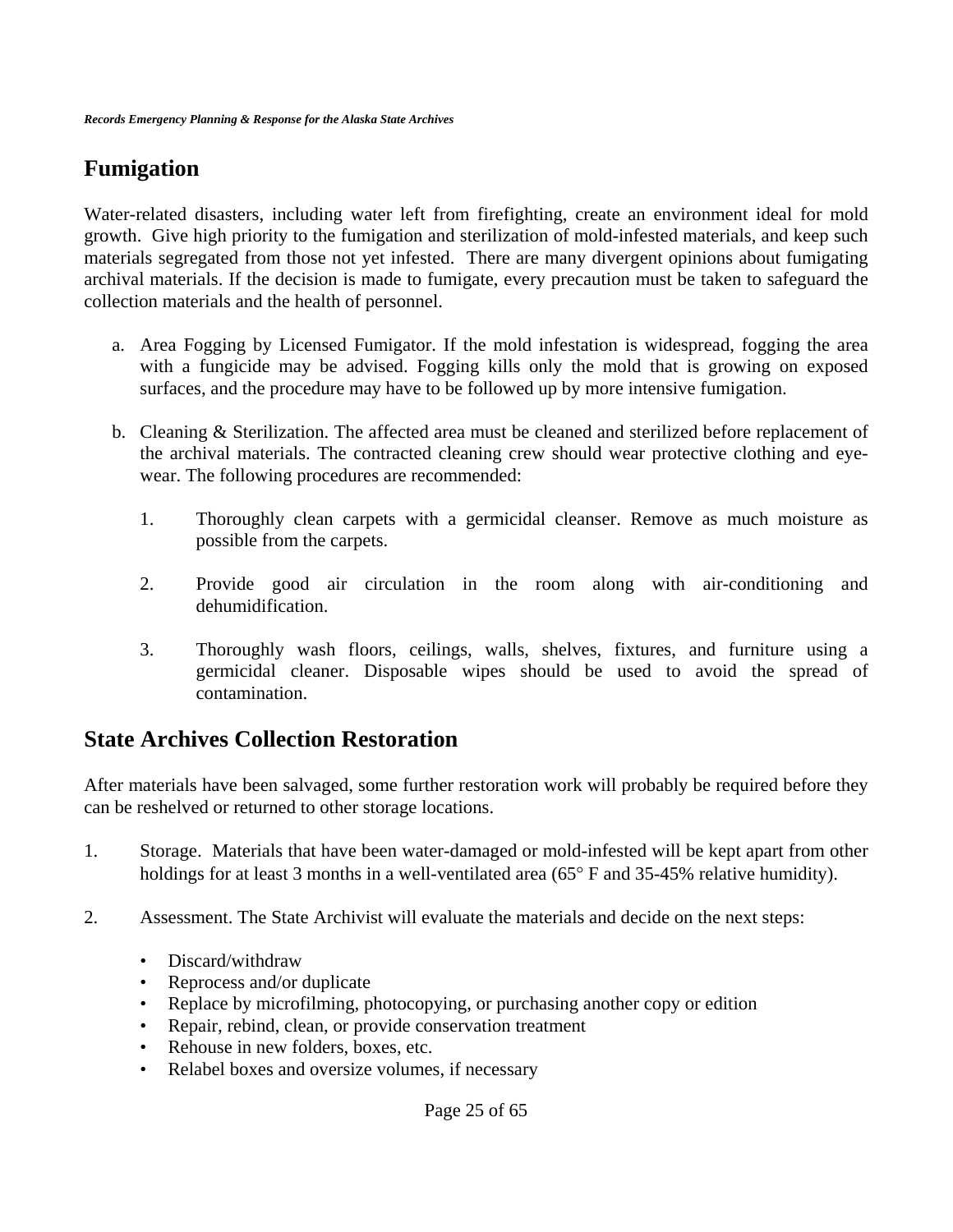# **Appendix A1: State Archives Records Emergency Action Team**

The size, membership, and structure of the State Archives Records Emergency Action Team depends on the scope of the disaster—its nature, severity, and extent. Minor emergencies will be handled by a small group who will set up fans and dehumidifiers, dry materials, and document damage. In a significant disaster, the team will be expanded so that staff can focus on the recovery and functions such as supply and procurement will be handled by the division administrative manager.

This appendix facilitates planning for functions that may need to be managed and jobs that may need to be done in the event of a disaster. In a disaster of moderate scope, the organization can be fairly simple, as illustrated in *Figure 1*. The Response & Recovery Coordinator will oversee the details of the recovery in consultation with the State Archivist and division director. Ancillary staff support will come from division personnel. It may also be necessary to contract with preservation specialists, conservators, or other specialized professionals as appropriate.

### **Records Emergency Action Team Responsibilities**

This section describes the various responsibilities that may need to be discharged in an emergency event. Other staff in the Division of Libraries, Archives & Museums; and, in the Department of Education & Early Development will assist in necessary functions of the recovery operation.

The Response & Recovery Coordinator, under supervision of the Operations & Collections Manager, will:

- 1. Gather information and develop initial strategy based on the nature of the emergency.
- 2. Establish a base of operations and announce its location.
- 3. Communicate staffing needs to Operations & Collections Manager.
- 4. Manage work crews.
- 5. Assign personnel as necessary to ensure efficient work flow.
- 6. Coordinate equipment and supply needs with administrative office.
- 7. Continually re-evaluate emergency priorities.
- 8. Regularly report to Operations & Collections Manager on progress and problems.

### **A. Administration**

**Division of Libraries, Archives & Museums Director:** Responsible for protection of life, facilities, and collections. In a large-scale disaster, these duties may fall to Division of Homeland Security/Emergency Management Director or designee. Also oversees external communications during the emergency.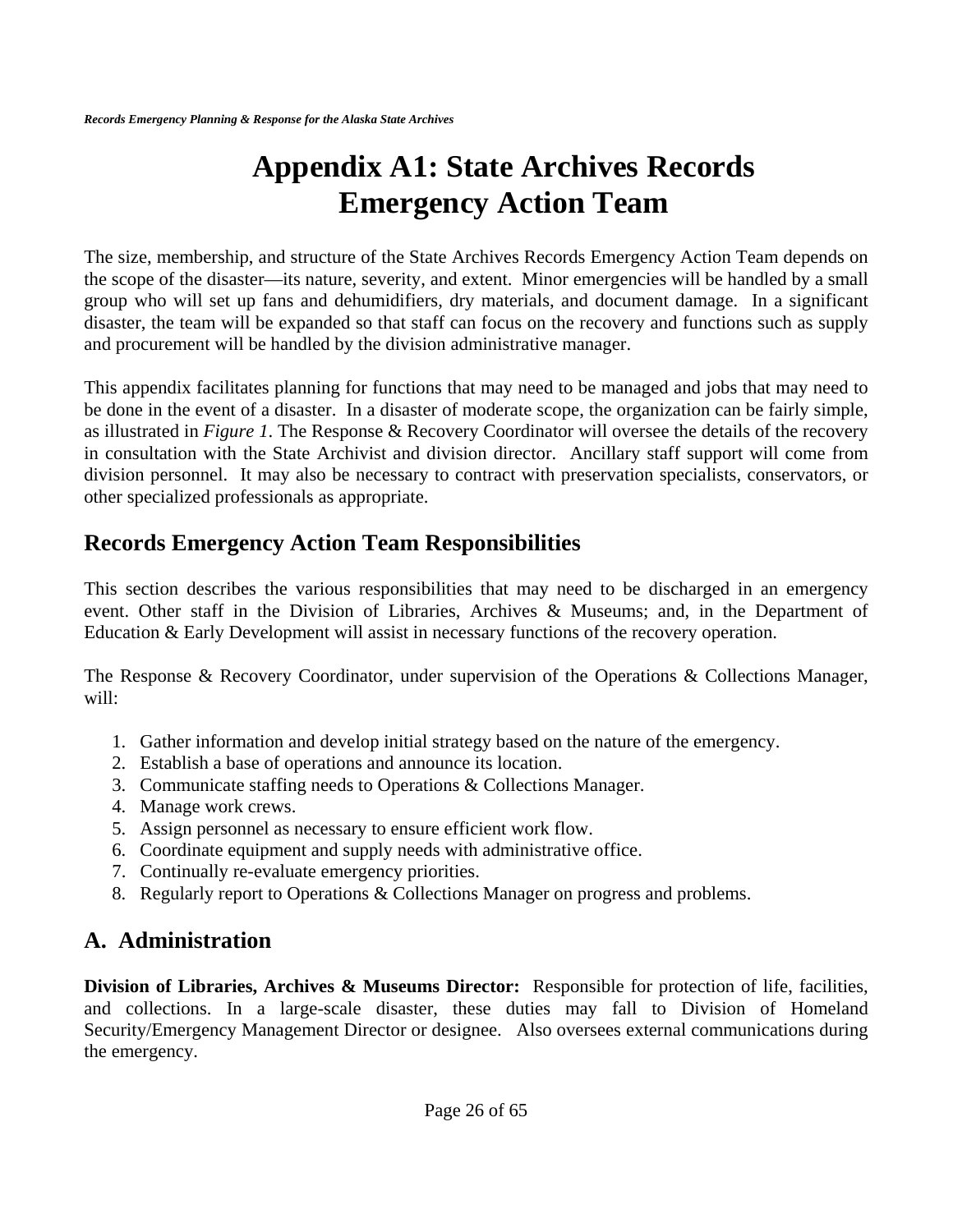## **The Division Director Will:**

- 1. Keep top executive staff and/or federal government authorities informed of status and needs.
- 2. Coordinate assistance from other agencies.
- 3. Serve as major financial decision-making authority and authorize emergency expenditures.
- 4. Establish priorities for life, safety, physical security, and archival needs.
- 5. Issue press releases about the disaster or delegate this function to the Operations & Collections Manager.

The **Operations & Collections Manager (State Archivist)** manages and directs the entire recovery operation.

### **The Operations & Collections Manager Will:**

- 1. Assess emergency and declare disaster plan in effect.
- 2. Take immediate action to reduce or eliminate potential risks.
- 3. Manage and direct the entire recovery operation.
- 4. Appoint staff to carry out the recovery operations as per plan.
- 5. Purchase materials, supplies, and services; deploy necessary equipment.
- 6. Ensure effective workflow and coordinate the organizational units involved in recovery operations.
- 7. Protect human life, facilities, collection, and other state assets during recovery.
- 8. Assess need for off-site operations center or storage areas.
- 9. Cooperate with Building Facilities regarding the recovery operations center.
- 10. Develop *business resumption plan* as soon as practical.
- 11. Establish salvage priorities.
- 12. Appraise the value and importance of archival materials.
- 13. Provide guidance regarding disposition decisions and replacement options for unusable materials.
- 14. Refine established salvage priorities based on type and extent of damage.
- 15. Select salvage techniques and restoration strategies in consultation with Salvage Coordinator
- 16. Ensure long-term clean-up and restoration/rehabilitation operations are initiated.
- 17. Authorize discard of archival objects.
- 18. Provide findings to Response & Recovery Coordinator.
- 19. Report directly to the Division Director.
- 20. Declare that emergency is over when appropriate.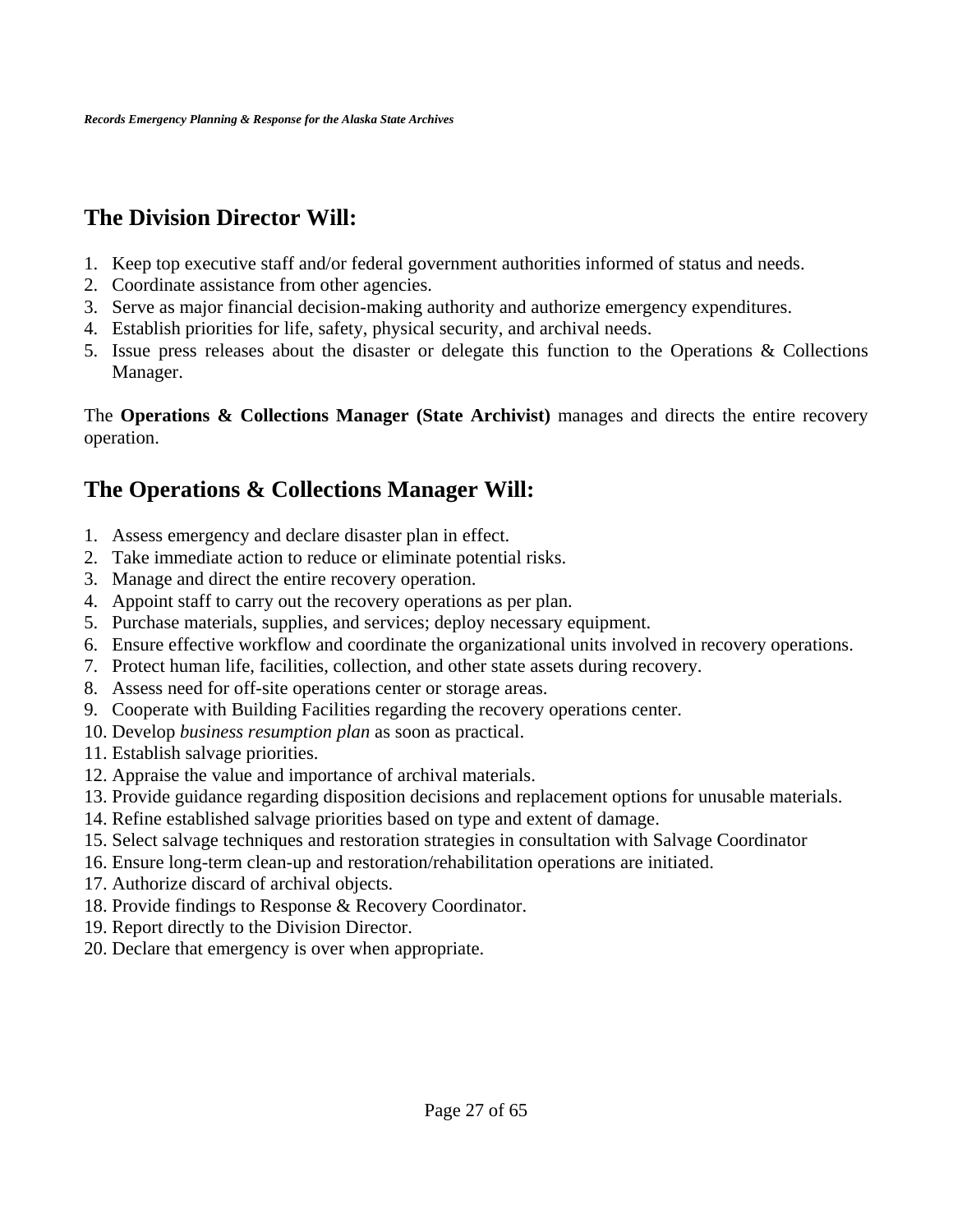### **B. State Archives Collections Unit**

The **Response & Recovery Coordinator (Archivist III)** directs all recovery functions involving archival materials and reports to the Operations & Collections Manager. The Response & Recovery Coordinator is responsible for general supervision of packing and transportation of collections, drying and other salvage activities, storage arrangements, documentation of movement and treatment, and longterm restoration of collection materials.

### **The Response & Recovery Coordinator Will:**

- 1. Annually review the *Records Emergency Planning & Response for the Alaska State Archives* to ensure that the archival collection is adequately protected.
- 2. Retrieve emergency materials/supply kit from storage.
- 3. Identify and ensure the protection or salvage of high-priority archival holdings.
- 4. Take immediate action to reduce or eliminate risk of damage to collection.
- 5. Estimate extent and type of damage to the archival holdings.
- 6. Prepare initial damage assessment.
- 7. Notify Operations & Collections Manager of support needs.
- 8. Refine salvage priorities based on type and extent of damage.
- 9. Oversee Salvage Coordinator functions.
- 10. Contact the Alaska State Museum curator or conservator for professional assistance.
- 11. Establish work areas for all parts of the recovery operation, with assistance from Division administration and Building Facilities.
- 12. Establish safe storage locations on-site and off-site.
- 13. Recommend discard of archival holdings.
- 14. Initiate plans for long-term clean-up and restoration of collections.
- 15. Issue daily situation report to Operations & Collections Manager.

**The Salvage Coordinator (Archivist II)** coordinates all salvage activities to minimize damage to the collections and reports to the Response & Recovery Coordinator.

### **The Salvage Coordinator Will:**

- 1. Report initial damage assessment to the Response & Recovery Coordinator.
- 2. Take immediate action to reduce or eliminate risk of damage to collection.
- 3. Obtain emergency supplies as necessary and advise Response & Recovery Coordinator of additional needs.
- 4. Advise Response & Recovery Coordinator on the sequence and methods of salvage of collections.
- 5. Activate, supervise, and train salvage work crews.
- 6. Direct staff regarding archival material handling.
- 7. Recommend on-site and off-site storage areas to Response & Recovery Coordinator.
- 8. Arrange with Response & Recovery Coordinator for specific conservation documentation.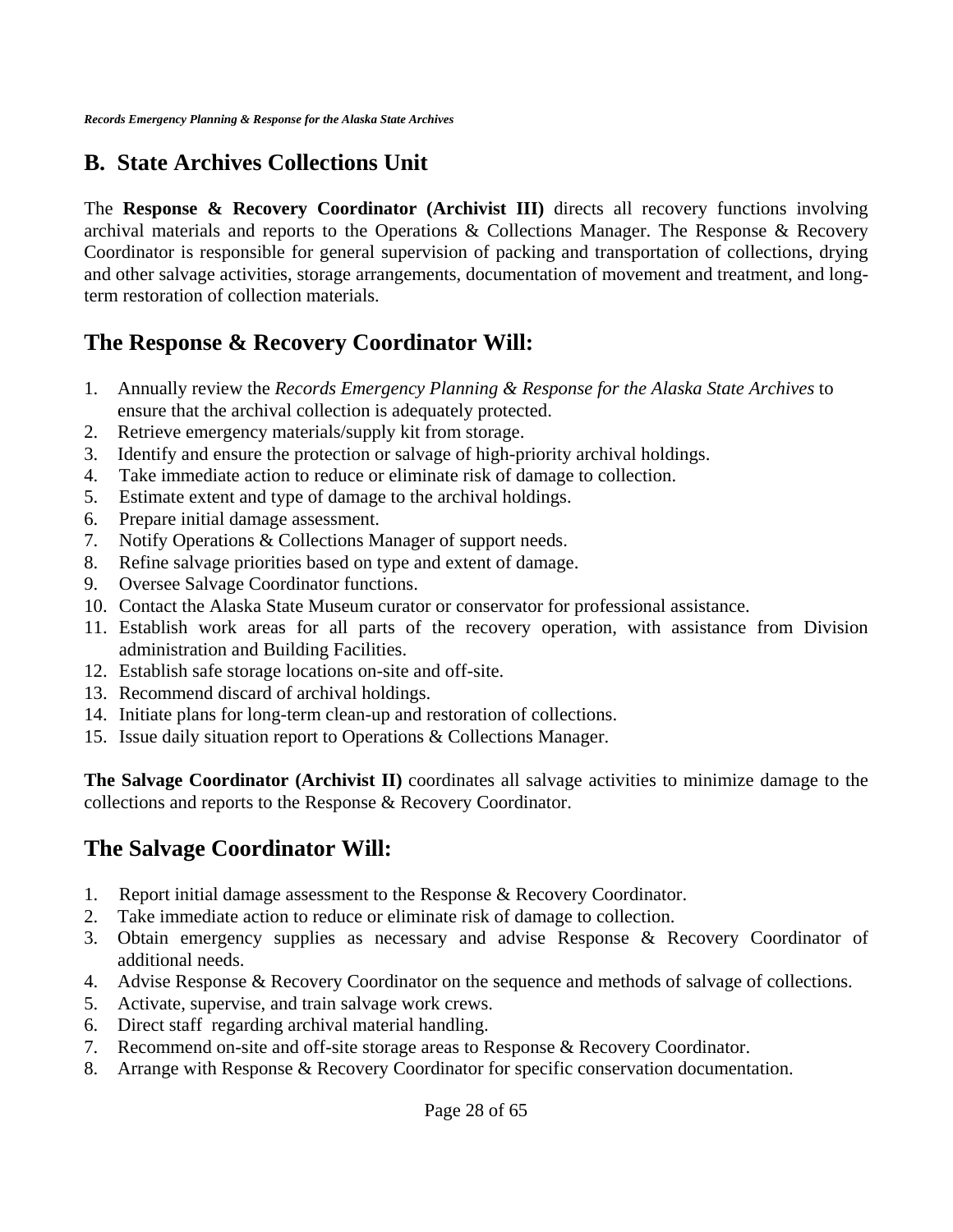## **C. DEED IT Staff**

The DEED IT staff are responsible for the protection and recovery of the State Archives' server files and applications, backup tapes, and personal computers. The IT staff facilitate business resumption of essential functions and report to the Operations & Collections Manager.

### **The DEED IT Staff Will:**

- 1. Oversee routine daily system backups and provide off-site storage of weekly backups.
- 2. Supervise or contract for salvage/restoration of computer equipment, software, and files.
- 3. Plan and manage the relocation of computer equipment, files, etc. to off-site facilities.

### **STAFFING CHART**



*Figure 1. Organization Chart for a Small Scale Disaster Recovery Operation at the State Archives.*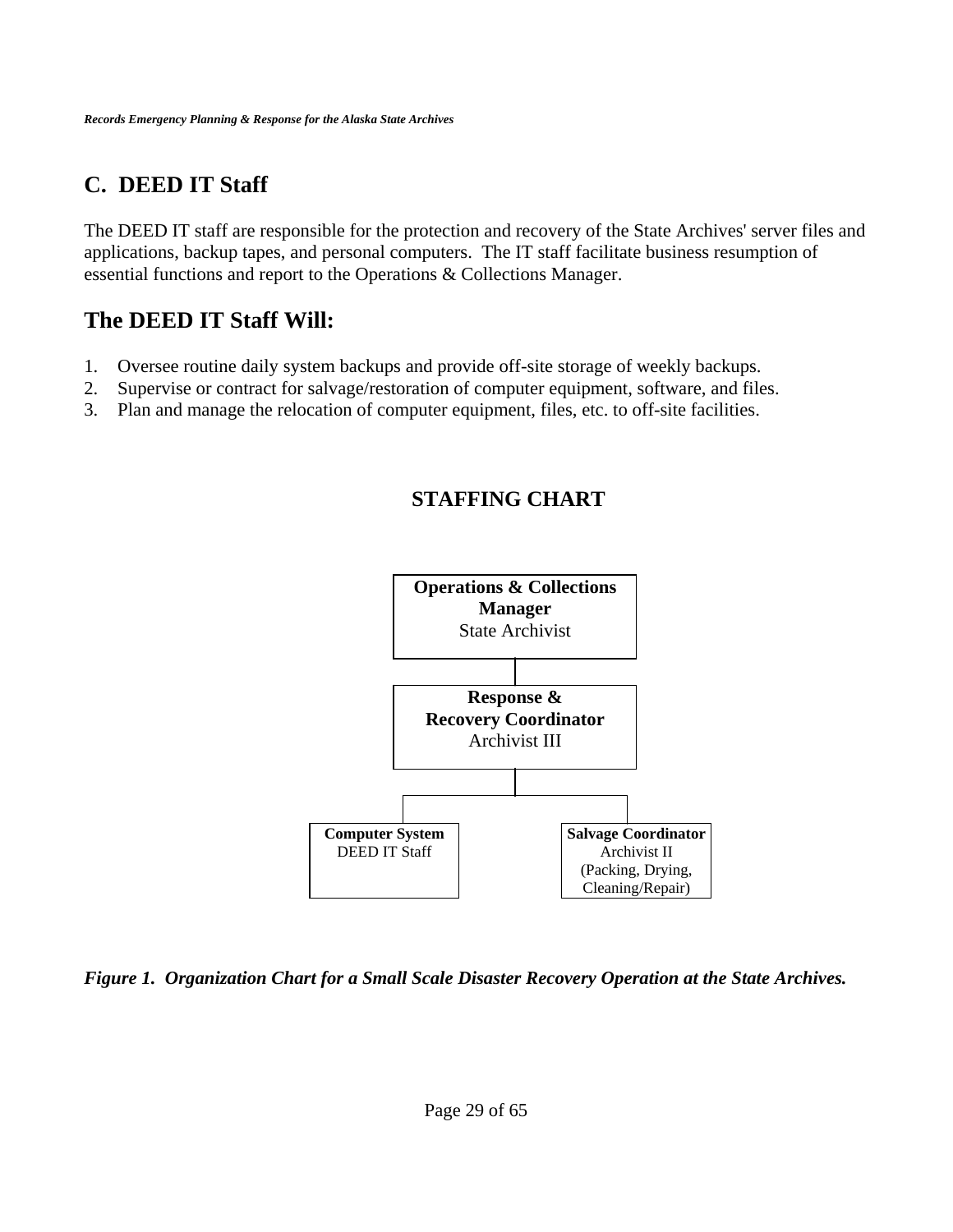# **Appendix A2: Staff List**

*(Personal data available from State Archivist)* 

•Linda Thibodeau, Director •Division of Libraries, Archives & Museums •465-2911

•Glenn Cook, Operations & Collections Manager •State Archivist •465-2275

• Larry Hibpshman, Response & Recovery Coordinator • Archivist III •465-2241

• Tatyana Stepanova, Salvage Coordinator • Archivist II •465-2270

•Laura Wood •Archivist II •465-2230

•D. Dawson, CRM •State Records Manager •465-2276

•Abigail Focht • Library Assistant I •465-2270

•Chris Hieb •Records Analyst II •465-2245

•Wayne Norlund • Library Assistant II •465-2230

•Stan Hubbard, Micrographics Supervisor •465-2274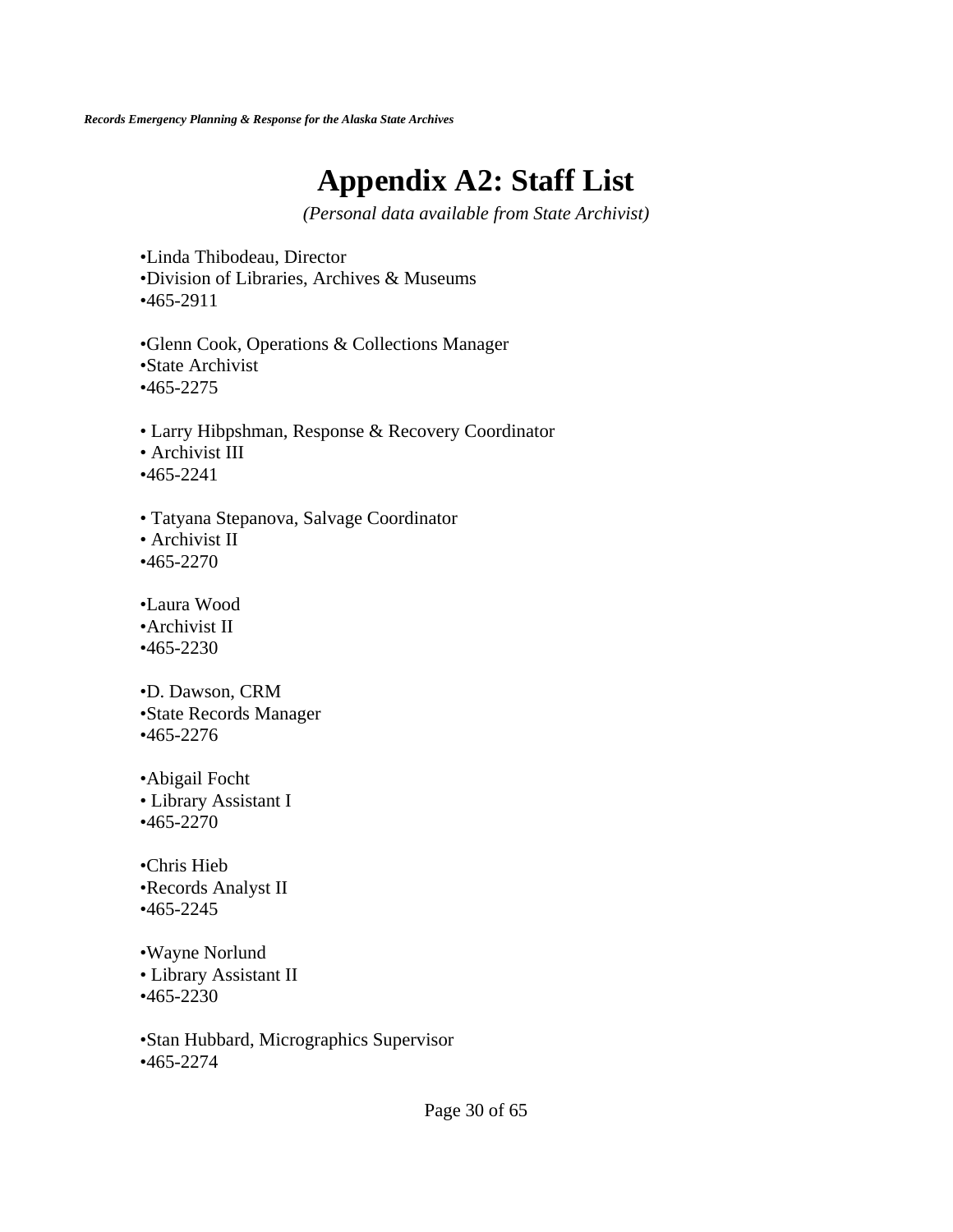# **Appendix B1: Emergency Supply Stockpile**

### **Scope & Purpose of the Supplies**

Quick response can make the difference between a minor annoyance and a costly event. Having an emergency stockpile on hand can be a great help, so that staff can immediately respond rather than spending valuable time gathering supplies from the Department of Education & Early Development or in local stores. Refer also to the *Emergency Supply Stockpile (Appendix B1).*

Since the emergency stockpile is essential in preparing for small-scale events, the State Archives administers a stockpile that will provide two to four weeks worth of recovery supplies.

### **Storing the Stockpile**

The stockpile supplies are stored and sealed in waterproof containers on the dock.

### **Inventory**

The supplies will be inventoried annually to determine that all materials are present and in good condition. Batteries and duct tape have a limited shelf life and may need to be replaced at regular intervals.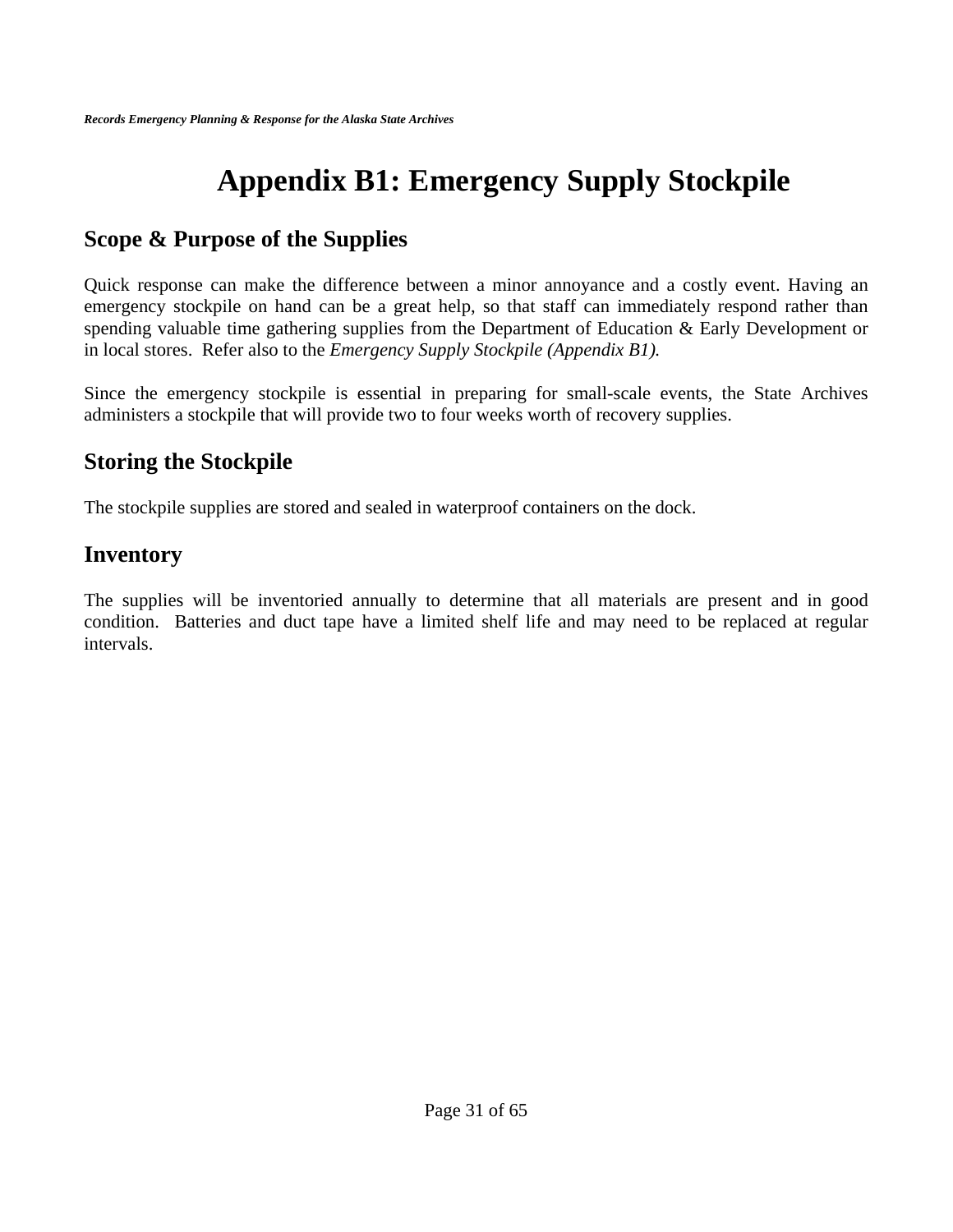# **Appendix B1: Emergency Supply Stockpile**

Supplies the State Archives may have on hand to mitigate any emergency:

| <b>OPERATIONAL</b><br><b>SUPPLIES</b><br>**Item** | Quantity<br><b>Needed</b> | Quantity<br><b>Present</b> | <b>Date</b><br><b>Checked</b> |
|---------------------------------------------------|---------------------------|----------------------------|-------------------------------|
| <b>Clipboards</b>                                 | 5                         |                            |                               |
| <b>Extension cords:</b><br>50-foot, grounded      | 5                         |                            |                               |
| <b>Flashlights</b>                                | 5                         |                            |                               |
| <b>Garbage bags</b>                               | 5 boxes                   |                            |                               |
| Labels: adhesive                                  | 5 boxes                   |                            |                               |
| Light sticks: chemical                            | 100                       |                            |                               |
| Lights (shop) $\&$ bulbs                          | 5                         |                            |                               |
| <b>Markers: waterproof</b>                        | 5 boxes                   |                            |                               |
| Note pads                                         | 1 carton                  |                            |                               |
| Paper towels or<br>handi-wipes                    | 1 carton                  |                            |                               |
| Pens & pencils                                    | $1$ box                   |                            |                               |
| <b>Scissors</b>                                   | 5                         |                            |                               |
| <b>Tape: duct</b>                                 | 25 rolls                  |                            |                               |
| Tape: nylon                                       | 25 rolls                  |                            |                               |
| <b>Tape: masking</b>                              | 25 rolls                  |                            |                               |
| <b>Tape dispenser:</b><br>heavy-duty              | 5                         |                            |                               |
| <b>Utility knives/blades</b>                      | 5                         |                            |                               |
| <b>Aprons: disposable</b>                         | 25                        |                            |                               |

Page 32 of 65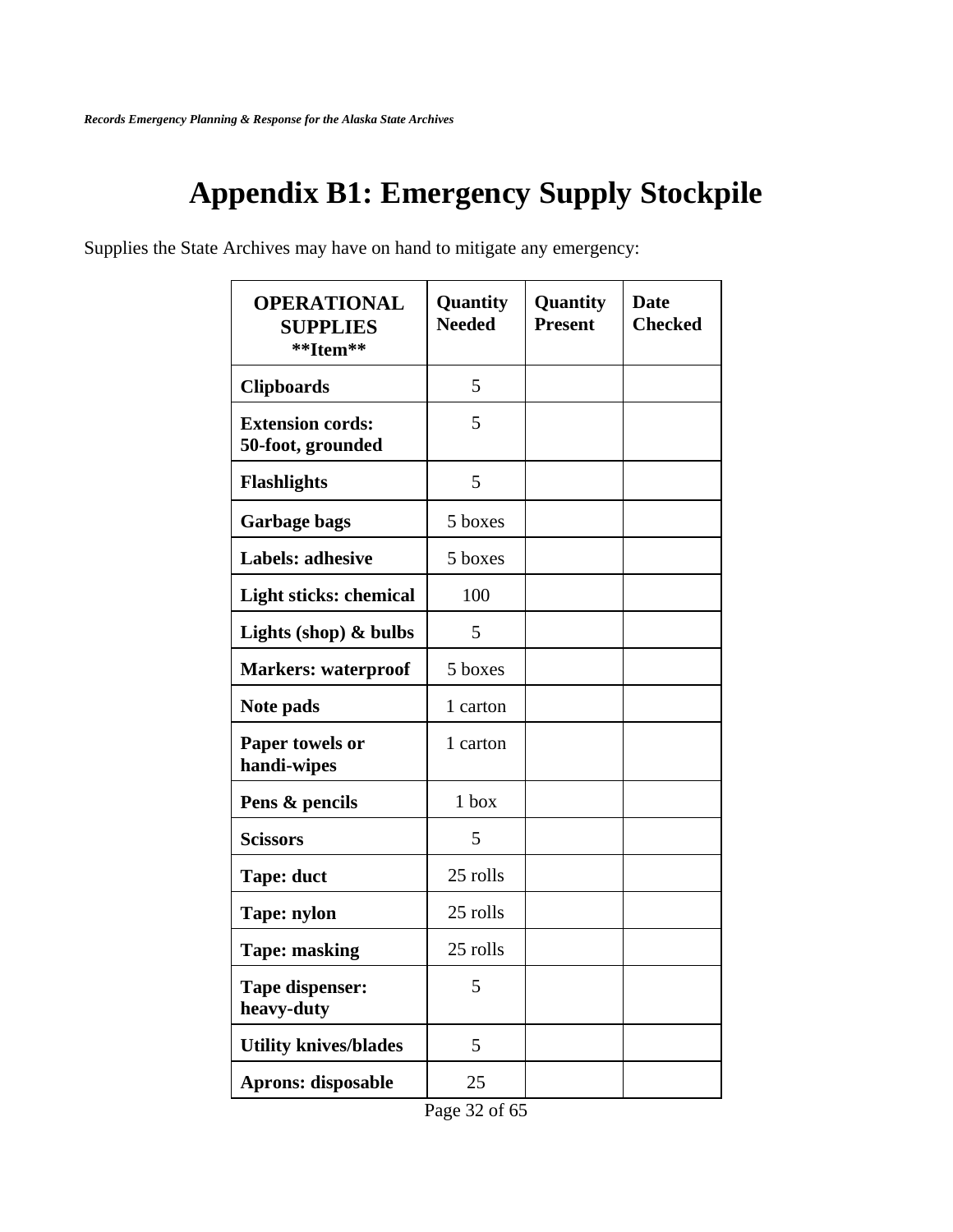| <b>OPERATIONAL</b><br><b>SUPPLIES</b><br>$*$ <sup>*</sup> Item** | Quantity<br><b>Needed</b> | Quantity<br><b>Present</b> | Date<br><b>Checked</b> |
|------------------------------------------------------------------|---------------------------|----------------------------|------------------------|
| <b>Blankets: non-wool</b>                                        |                           |                            |                        |
| <b>First aid kits</b>                                            |                           |                            |                        |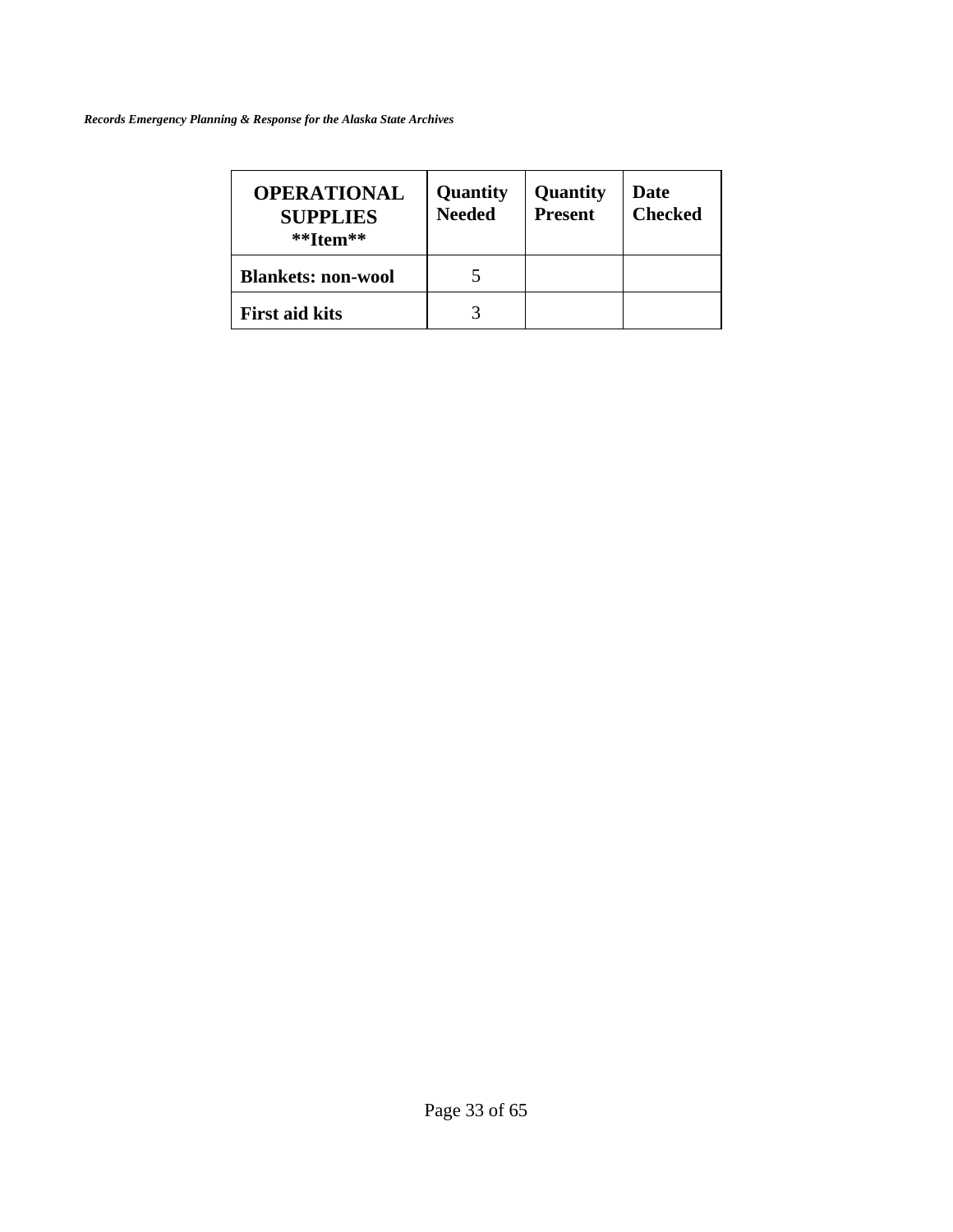| <b>INDIVIDUAL</b><br><b>SUPPLIES</b><br>**Item**                               | Quantity<br><b>Needed</b> | Quantity<br><b>Present</b> | Date<br><b>Checked</b> |
|--------------------------------------------------------------------------------|---------------------------|----------------------------|------------------------|
| Nonperishable food                                                             | 10 cartons                |                            |                        |
| <b>Gloves: latex or rubber</b>                                                 | 25                        |                            |                        |
| Goggles: liquid-tight<br>& safety                                              | 10                        |                            |                        |
| <b>Masks</b>                                                                   | 5 packs                   |                            |                        |
| Plastic plates, cups, &<br>utensils                                            | 1 carton<br>ea.           |                            |                        |
| <b>Protective clothing</b><br>(e.g., rubber aprons,<br><b>Tyvek coveralls)</b> | 25                        |                            |                        |
| <b>Respirators</b>                                                             | 10                        |                            |                        |

| <b>SALVAGE</b><br><b>SUPPLIES</b><br>**Item**        | <b>Quantity</b><br><b>Needed</b> | Quantity<br><b>Present</b> | <b>Date</b><br><b>Checked</b> |
|------------------------------------------------------|----------------------------------|----------------------------|-------------------------------|
| <b>Alcohol</b>                                       | 5 bottles                        |                            |                               |
| <b>Blotter paper: white</b>                          | 50 sheets                        |                            |                               |
| <b>Boxes: cardboard</b>                              | 100                              |                            |                               |
| <b>Boxes: polyethylene</b>                           | 50                               |                            |                               |
| Buckets (5 gal, for<br>rinsing)                      | 5                                |                            |                               |
| <b>Clothesline</b> (nylon or<br>30-lb. monofilament) | 100 feet                         |                            |                               |
| <b>Clothespins: plastic</b>                          | 100                              |                            |                               |
| <b>Dehumidifiers</b>                                 | 1                                |                            |                               |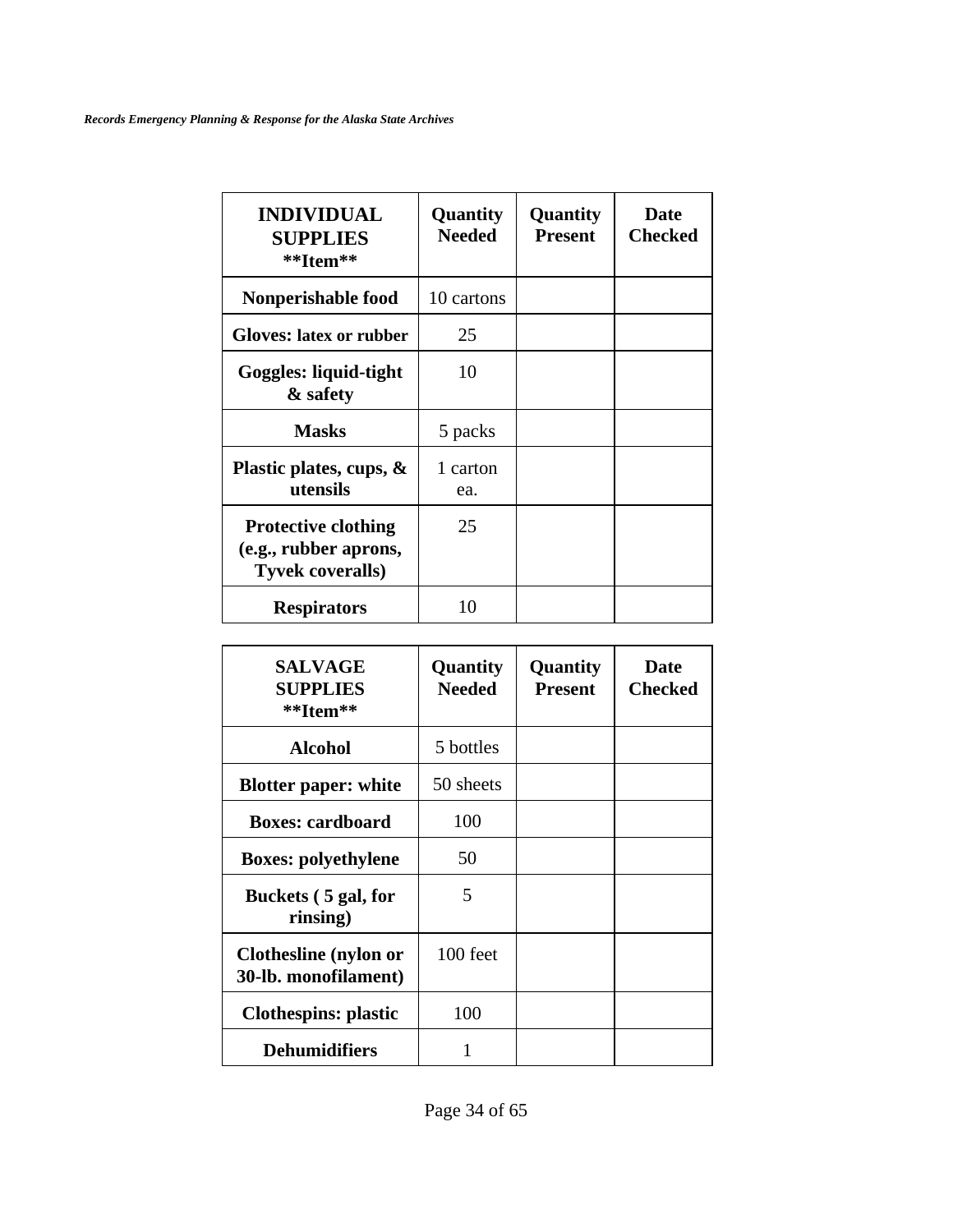| <b>SALVAGE</b><br><b>SUPPLIES</b><br>**Item**                       | <b>Quantity</b><br><b>Needed</b> | Quantity<br><b>Present</b> | Date<br><b>Checked</b> |
|---------------------------------------------------------------------|----------------------------------|----------------------------|------------------------|
| Fans                                                                | 1                                |                            |                        |
| Freezer bags: 1-gal.                                                | 50                               |                            |                        |
| Freezer/waxed paper                                                 | 3 rolls                          |                            |                        |
| Garbage cans: plastic,<br>30- to 50-gal.                            | 5                                |                            |                        |
| <b>Interleaving paper</b><br>(paper towels or<br>uninked newsprint) | 500                              |                            |                        |
| Mylar sheets: $3$ -mil, $12" \times 15"$                            | 500                              |                            |                        |
| <b>Photo trays/shallow</b><br>dish pans (for rinsing)               | 3                                |                            |                        |
| Tables: 6-ft., folding                                              | 3                                |                            |                        |

| <b>SITE CLEAN-UP &amp;</b><br><b>REHABILITATION</b><br>**Item** | Quantity<br><b>Needed</b> | Quantity<br><b>Present</b> | <b>Date</b><br><b>Checked</b> |
|-----------------------------------------------------------------|---------------------------|----------------------------|-------------------------------|
| <b>Bleach</b>                                                   | 5 gal.                    |                            |                               |
| <b>Brooms/squeegees</b>                                         | 5                         |                            |                               |
| Mr. Clean                                                       | 5                         |                            |                               |
| <b>Disinfectant</b>                                             | 5                         |                            |                               |
| <b>Fungicide</b>                                                | 5                         |                            |                               |
| <b>Mops/buckets</b>                                             | 5                         |                            |                               |
| <b>Sponges: cleaning</b>                                        | 5                         |                            |                               |
| <b>Wet/dry vacuums</b>                                          |                           |                            |                               |
| <b>Work gloves</b>                                              | 10 pair                   |                            |                               |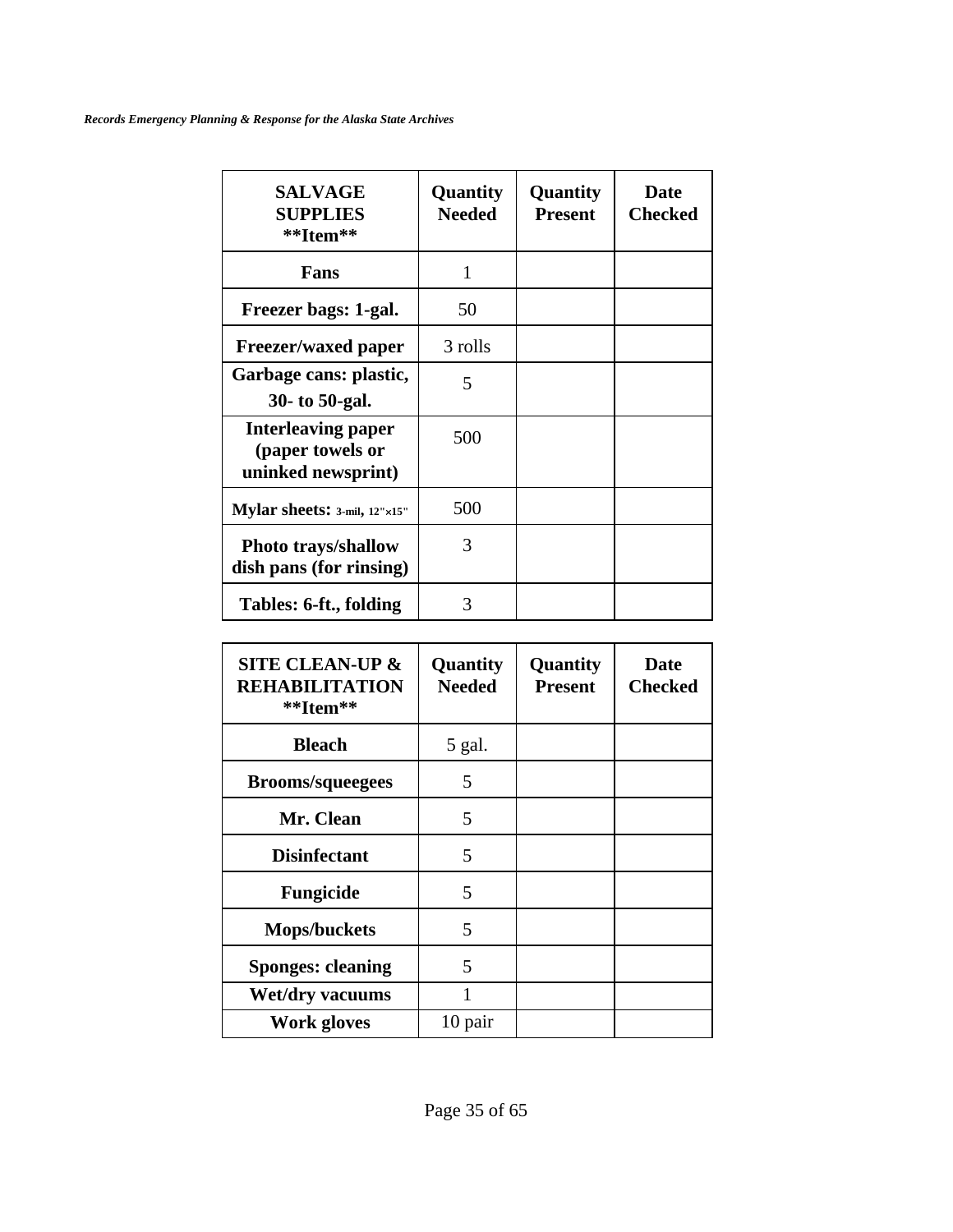# **Appendix B2: Suppliers & Service Providers**

### **Supplies**

A key part of disaster preparedness is the identification of emergency contacts, service providers, suppliers, and other resources vital in disaster recovery. This section lists the types of supplies that might be needed in a disaster, and provides some information about the types needed and, in some cases, the types of suppliers from which they can be acquired.

- **Alcohol**: Used to remove mold from covers of books, but does not kill mold. Denatured and isopropyl alcohol are least toxic and most readily available. Alcohol should not be used on rare archival objects.
- **Art supply stores**: Source of blotter paper and some other specialized supplies.
- **Bleach**: Dilute water with 10% bleach to serve as a disinfectant. Never use on archival materials, and be sure to ventilate the area.
- **Book press**: Used for pressing dry or nearly-dry bound volumes and papers to reduce cockling and distortion of pages. Available from conservation suppliers.
- **Bread trays**: Used for stacking manuscripts, maps, oversized documents, works of art on paper, and other loose documents for transport and air-drying.
- **Containers, cardboard**: Used for packing archival materials.
- **Containers, plastic**: Used for packing collection materials.
- **Dehumidifiers, portable:** Used to reduce humidity in small, enclosed spaces to facilitate drying.
- **Dish pans**: Used for rinsing photographic materials, computer diskettes, and other small items.
- **Disinfectant:** Used to clean shelves and other surfaces, especially following water damage. Brand name cleaners such as Lysol are available. An economical option is bleach used in a 10% solution with water.
- **Dry ice**: May be used to keep materials cool during transport or while awaiting transport. Available from chemical suppliers. Handle carefully, and never with bare hands, as it can cause injury to unprotected skin.
- **Fans, industrial**: Used to increase air circulation, particularly in spaces where holdings are being dried, as air movement increases evaporation and reduces the risk of mold.
- **Fungicide**: Used to treat mold-infested materials and spaces.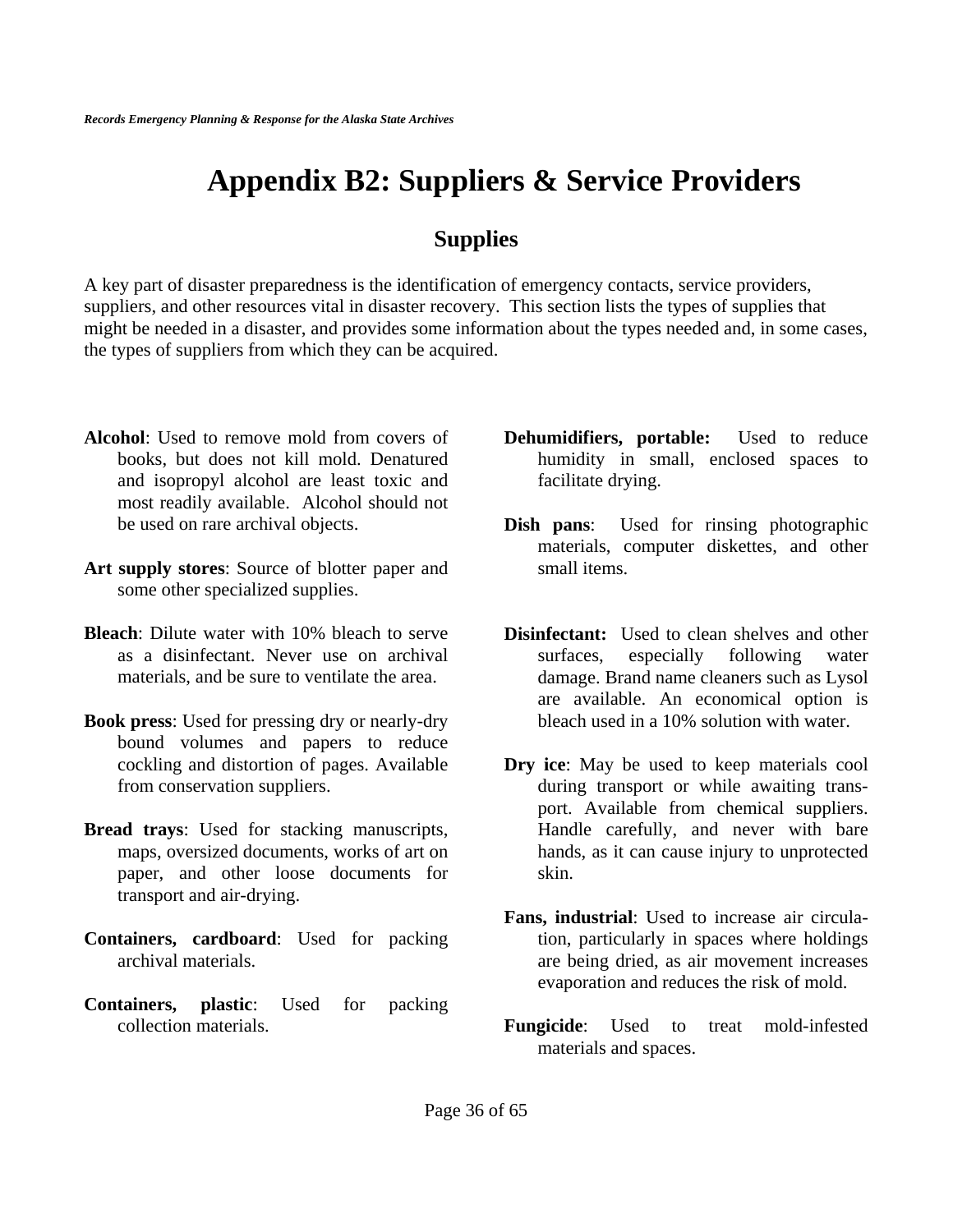- **Garbage bags**: Prevents moldy materials from spreading spores.
- **Garbage cans, plastic:** Used for cleaning or rinsing dirty materials, for storing and transporting materials and supplies, and hauling debris. Tight-fitting lids are preferable.
- **Generator, portable**: May be used to provide temporary power.
- **Generator, heavy-duty**: Provides power adequate to operate chillers and provide electricity. Coordinate with Building Facilities.
- **Gloves, work**: Used for protection during recovery processes and heavy lifting.
- **Goggles, safety**: Liquid-tight goggles should be available when working when working with chemicals.
- **Hoses, garden**: Used for cleaning dirt/mud from material, and may have applications in site clean-up.
- **Humidity/temperature monitors** (includes hygrometer, hygrothermometer, hygrothermograph, psychrometer): Monitors temperature and humidity levels, to ensure that they are sufficiently low. Hygrothermographs provide a constant recording of temperature and relative humidity over time.
- **Labels, adhesive**: May be used for labeling boxes and other general purposes.
- **Light sticks, chemical**: Plastic tubes containing nonflammable, non-toxic chemicals that provide temporary, low-level light when the

tubes are bent or shaken. Will emit light for 30 minutes to 12 hours, depending on the type. Long-lasting, low-intensity light sticks are useful for marking pathways and identifying obstacles in dark recovery sites. They have a shelf life of about four years.

- **Lighting, portable/shop**: Provides lighting for work crews when normal power and lights are unavailable.
- **Moisture meter**: Measures the humidity inside an object. Different types are available, including some that are electronic psychrometers with a special sensing probe. Flat or *sword* probes may be inserted between pages of a volume or papers in a file, then the device provides a read-out of the humidity. The devices are helpful in monitoring progress during drying, especially air-drying.
- **Mylar**: Individual sheets for separating wet paper documents. Available from conservation suppliers.
- **Newsprint, uninked**: Used for interleaving wet materials to increase evaporation. Roll ends may also be available from *Juneau Empire* for a minimal charge.
- **Office supplies**: Clip boards, note pads, markers, labels, scissors, utility knives, etc. necessary in recovery operations.
- **Pallets, wooden**: Packed boxes may be stacked on pallets to facilitate transport.
- Paper, blotter: Used in drying loose paper materials. White blotter paper is preferred.
- **Paper, freezer or waxed:** Used to separate individual volumes prior to freezing.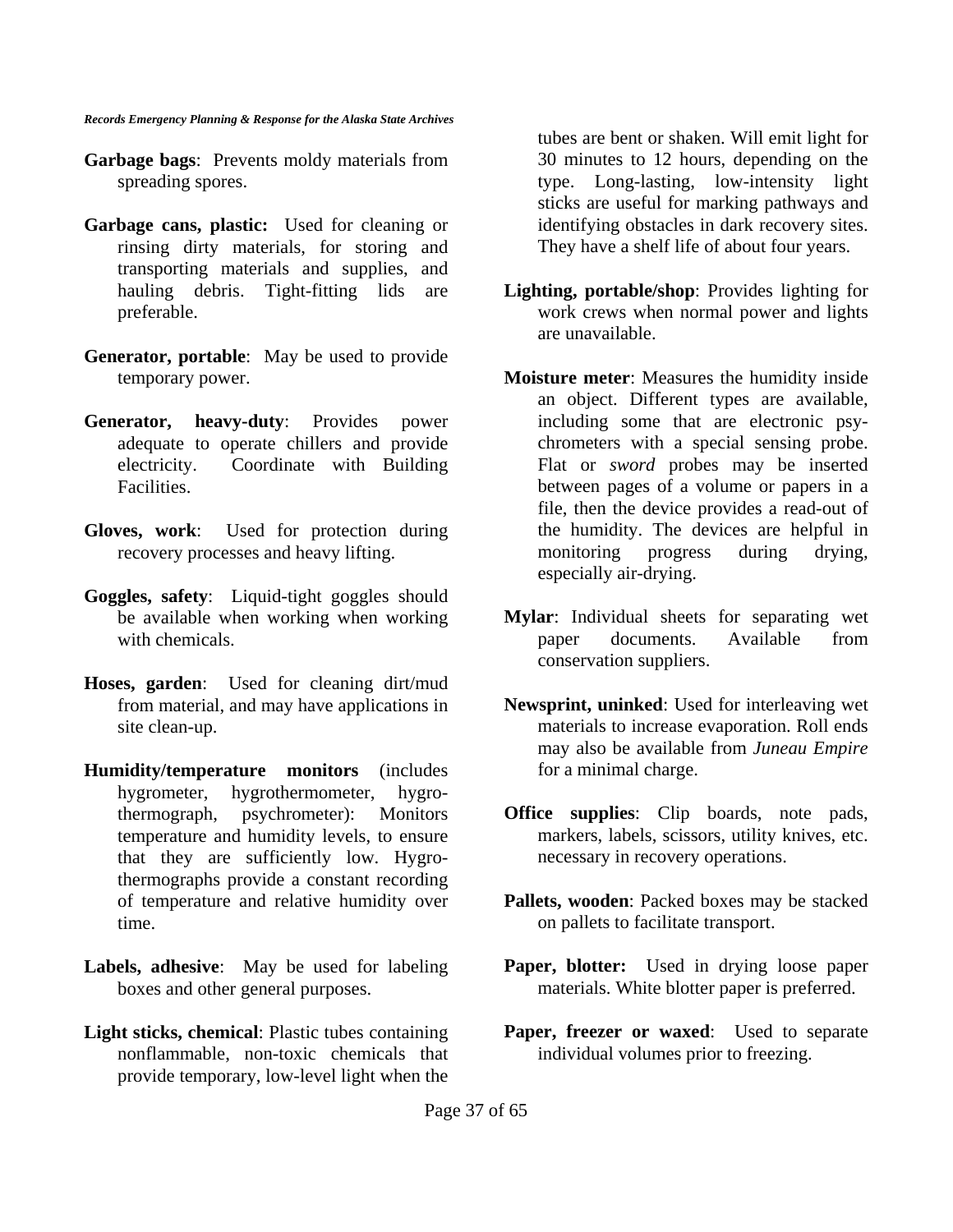- **Paper towels**: Used for general cleaning. May also be used to interleave bound volumes during air-drying.
- **Photo processing trays:** Used for rinsing photographic materials, computer diskettes, and other small items; shallow dish pans serve the same purpose.
- **Plastic (polyethylene) sheeting, clear**: Used for a variety of purposes: to protect shelves, cabinets, furniture, and equipment from continuing threat of water; as temporary window covering; etc. (6-mil or 4-mil).
- **Respirators**: Used when mold or other biological contaminants are present.
- **Saw horses**: Can be used with plywood boards to serve as temporary tables.
- **Shovel**: Used for clean-up and debris removal.
- **Sponges, natural latex** -- Used for removing dirt and soot from archival materials, especially for edges of bound volumes. 100% pure latex sponges contain no chemicals or residues.
- **Squeegee broom**: May be used for removing water from floors.
- **Tables, folding**: May be needed for temporary work space or for air-drying operations. May be borrowed from churches, civic organizations, schools, etc.
- **Tape**: Duct tape, filament tape and tape dispensers for sealing boxes, affixing plastic sheeting over cabinets and shelves, and for various other uses.
- **Wet-dry vacuum**: Used to remove small quantities of standing water.

### **Services**

This section lists the types of services that might be needed in a disaster. Refer also to *National Suppliers & Service Providers*

**Architect**: Building restoration.

.

**Carpenter**: Building restoration.

- **Chemist**: Provides expert advice in case of biological contamination, especially in a mold outbreak.
- **Conservator:** Provides advice on stabilization and salvage; performs conservation treatments on affected items including books, paper, electronic media, photographic materials, textiles, etc.

**Contractor, building**: Building restoration.

- **Curator:** One who has the care and superintendence of something, e.g. a museum.
- **Data processing hot/cold site**: Necessary in the event critical automation functions cannot be executed.
- **Data recovery service**: Performs restoration of data on magnetic or optical media.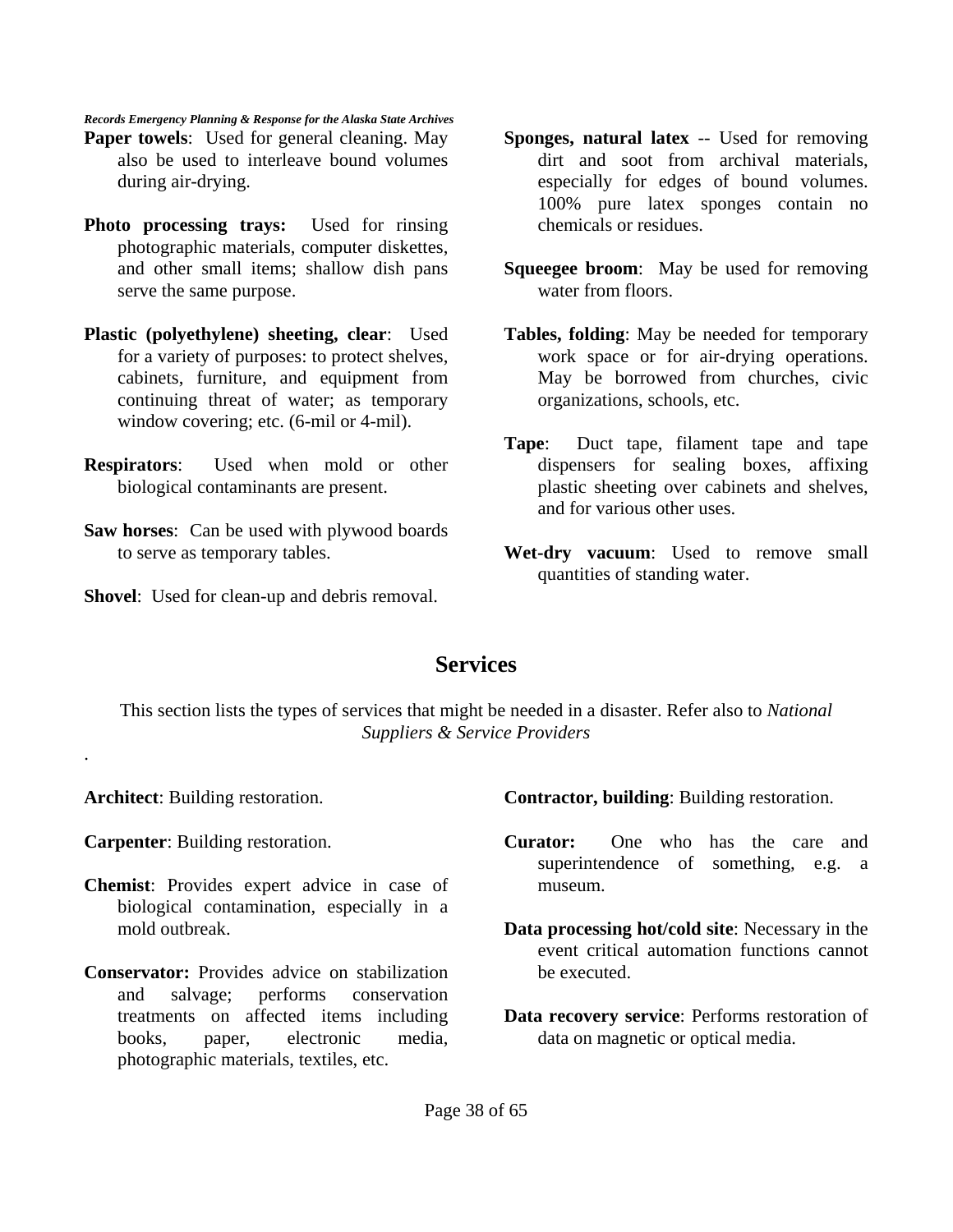*Records Emergency Planning & Response for the Alaska State Archives* **Dehumidification service**: Provide portable dehumidification equipment that can dry out buildings, furnishings, and collections on-site.

**Electrician**: Building restoration.

- **Engineer (construction, civil, mechanical)**: May assist with building restoration.
- **Exterminator**: Treats insect or rodent impacted sites.
- **Fire alarm system:** Includes detectors, alarms, systems.
- **Fire restoration**: Companies that provide smoke odor removal for buildings and furnishings. A few also deodorize and clean affected materials in the collection. Some will trim soot-damaged records.
- **Fire sprinkler system service company**: Conducts maintenance and tests.
- **Freeze-drying service**: Provides vacuum (thermal) drying or vacuum freeze-drying of collections. It is important to know which method each vendor uses.
- **Freezer space**: May be used for temporary storage of collections. Freezing mitigates mold risk and prevents further swelling and distortion of paper-based materials.
- **Fumigation service**: Treats mold infested materials, furnishings, etc.

**Glazier**: Window replacement and repair.

**Health & Social Services/Environmental Conservation Departments**: Assists with clean-up in case of a toxic, biological, chemical, or other contaminant-related disaster.

- **Information Technology Staff**: Provide consultation regarding information systems: including, restoration of equipment, recovery of software, and data files.
- **Janitorial Service**: May assist with building clean-up.
- **Lawyer**: An assistant attorney general may be needed in case of disputes with various contractors. Advises on liability issues.
- **Locksmith**: May assist with building rehabilitation.
- **Magnetic media restoration**: Recovers and duplicates magnetic media including computer tapes, audio cassettes, videotapes, etc.
- **Microform restoration**: Cleans and duplicates microform materials.
- **Mycologist**: Assists in identifying source of mold outbreak and may assist in recommending treatments and evaluating fumigation services.

**Plumber**: Building rehabilitation.

- **Preservation Specialist**: Provides consultation services regarding all elements of recovery operations.
- **Relocation/Moving Company**: May be needed if operations must be moved to another location.
- **Risk Manager:** May be consulted if problems develop with the insurance company.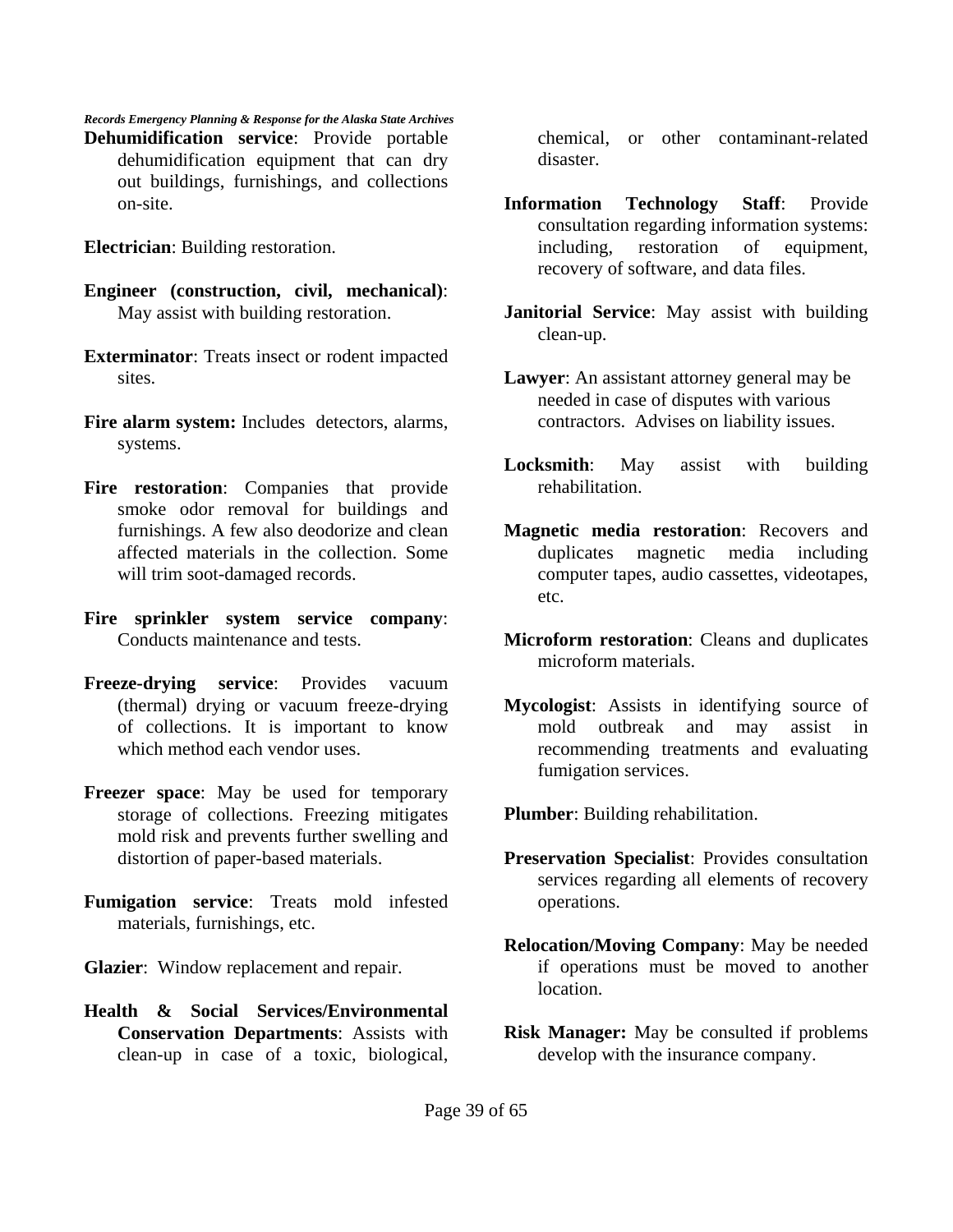**Roofer**: Building rehabilitation.

- **Security/guard service**: May be needed if supplemental security is needed, particularly in cases where doors, windows, and security systems are damaged.
- **Space, drying**: Off-site area in which drying operations can be carried out.
- **Space, office/storage**: Off-site space in which routine office functions can be carried out or in which unaffected materials can be housed if the building is unsuitable.
- **Trucking service, refrigerated**: Provides transportation of materials to off-site storage space, freezer facilities, restoration services, etc. especially regarding mold risk.
- **Videotape restoration**: Cleans, stabilizes, and duplicates damaged videotape materials.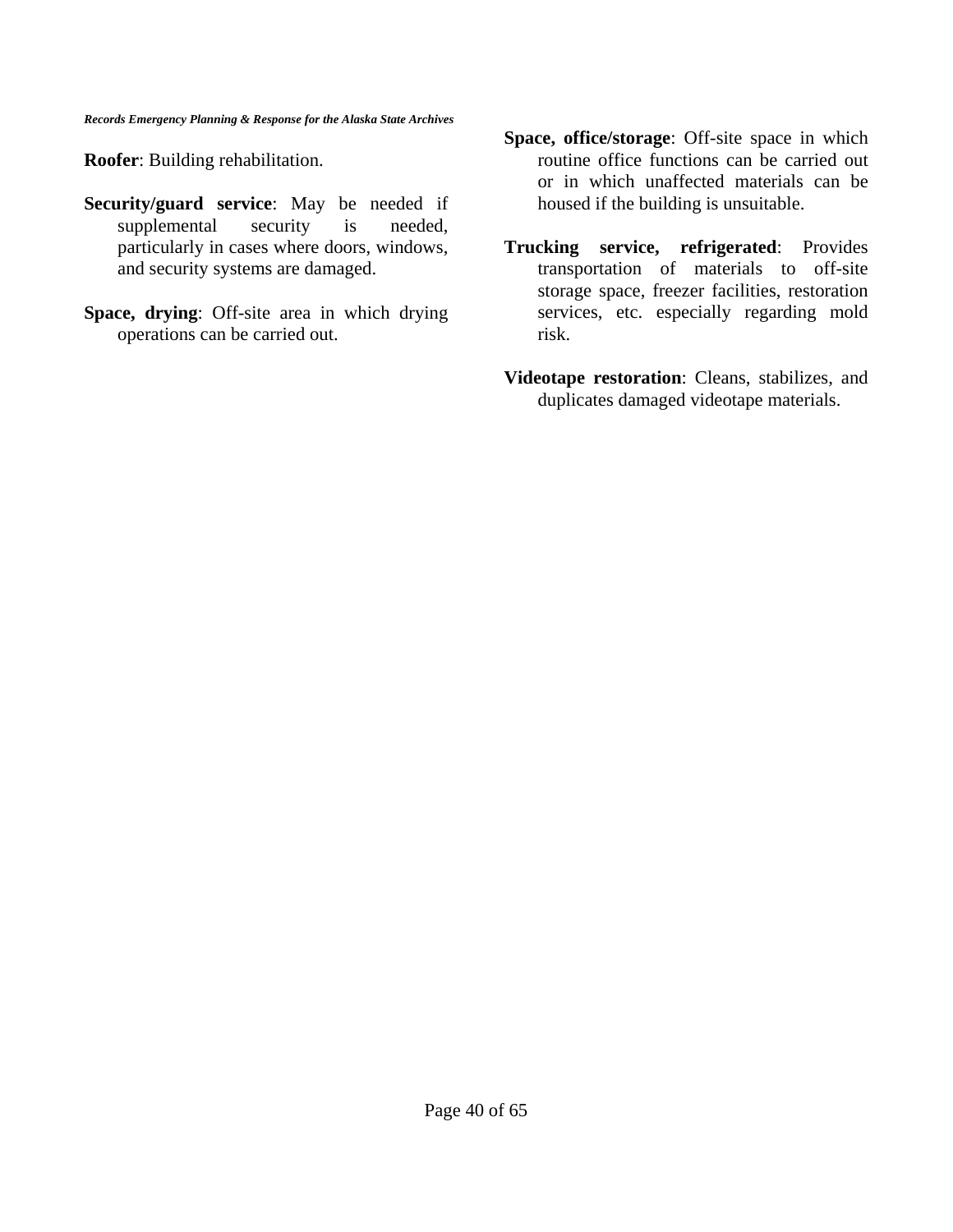### **National Suppliers & Service Providers**

The following list includes companies that provide specialized services and information that may be useful in carrying out disaster recovery activities. Each entry includes the company's name, mailing address, telephone number (if no web address) and internet address.

Traditional archival suppliers carry many basic disaster recovery supplies such as mylar, blotting paper, etc. Consult the following companies' websites: Gaylord, Light Impressions, and University Products, Inc.

| <b>Alaska Marine Lines</b>               | transportation | <b>Association of Records Managers</b> |                                            | trade                 |
|------------------------------------------|----------------|----------------------------------------|--------------------------------------------|-----------------------|
| Juneau, AK<br>aml.lynden.com             |                | & Administrators Int'l<br>arma.org     |                                            | association           |
| AK Division of Homeland Security &       |                | <b>BMS</b>                             | Catastrophe                                | <b>Global</b>         |
| <b>Emergency Management</b>              | disaster       | disaster                               |                                            |                       |
| Ft. Richardson, AK 99505-5750            | services       | <b>Commerical</b>                      |                                            | <b>Services</b>       |
| ak-prepared.com                          |                | services                               |                                            |                       |
|                                          |                | Fort Worth, TX                         |                                            |                       |
| <b>Alaska</b><br><b>State</b>            | <b>Museum</b>  | bmscat.com                             |                                            |                       |
| conservation                             |                |                                        |                                            |                       |
| <b>Staff Curators</b>                    | consulting     | <b>Belfor USA</b>                      |                                            | disaster recovery     |
| Juneau, AK 99801                         |                | Fort Worth, TX                         |                                            | environmental control |
| museums.state.ak.us/                     |                | usbelfor.com                           |                                            | mold removal          |
| <b>Aldrich Chemical Company, Inc.</b>    | masks          | <b>Blackmon-Mooring Steamatic</b>      |                                            |                       |
| Milwaukee, WI                            |                | Fort Worth, TX                         |                                            | disaster recovery     |
| sigma-aldrich.com                        |                | bmscat.com                             |                                            | fire & water          |
| <b>American Freeze-Dry</b>               | disaster       | <b>Computer Forensic Services</b>      |                                            | salvage of            |
| Runnemede, NJ                            | services       | Northbrook, IL                         |                                            | computer media        |
| americanfreezedry.com                    |                | lwgconsulting.com                      |                                            |                       |
| <b>American National Red Cross</b>       | disaster       | <b>Conservation Online</b>             |                                            | conservation          |
| Washington, DC 20006<br>redcross.org     | services       |                                        | palimpsest.stanford.edu/bytopic/disasters/ |                       |
|                                          |                | <b>Detex Corporation</b>               |                                            | life safety &         |
| <b>AIIM--Association for Information</b> | trade          | <b>New</b>                             | Braunfels,                                 | TX                    |
| & Image Management                       | association    | security                               |                                            |                       |
| aim.org                                  |                | detex.com                              |                                            |                       |
|                                          |                | <b>Disaster</b>                        | <b>Recovery</b>                            | <b>Journal</b>        |
|                                          |                | disaster                               |                                            |                       |
|                                          |                | drj.com                                |                                            | recovery              |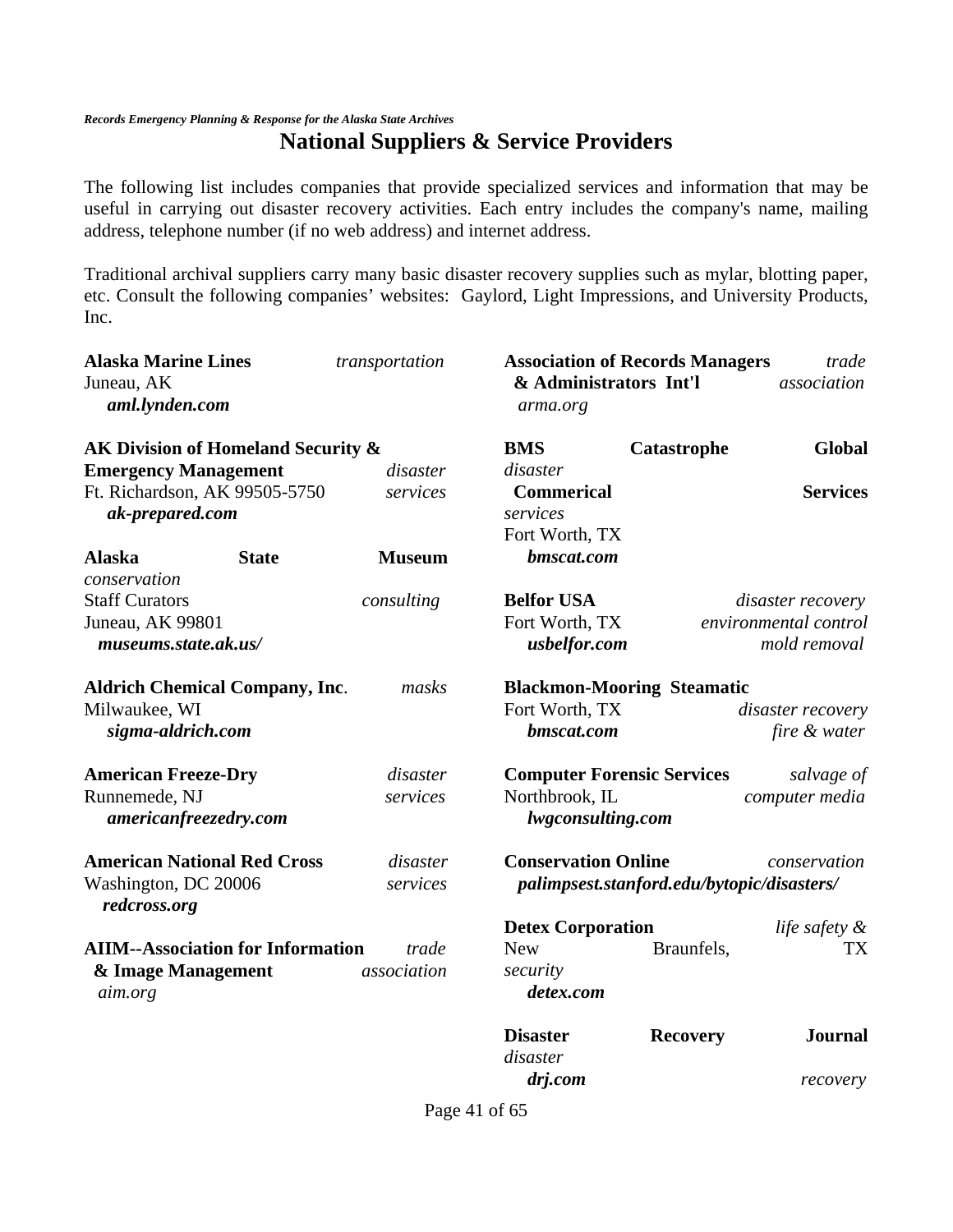| Records Emergency Planning & Response for the Alaska State Archives<br><b>Disaster Recovery Services, Inc.</b> |                     |
|----------------------------------------------------------------------------------------------------------------|---------------------|
| Fort Worth, TX                                                                                                 | comprehensive       |
| drs.net                                                                                                        | recovery            |
| services                                                                                                       |                     |
| <b>Document</b>                                                                                                | <b>Reprocessors</b> |
| comprehensive                                                                                                  |                     |
| San Francisco, CA                                                                                              | recovery            |
| services                                                                                                       |                     |
| documentreprocessors.com                                                                                       |                     |
| <b>DriveSavers Data Recovery</b>                                                                               | data                |
| Novato, CA                                                                                                     | recovery            |
| driversavers.com                                                                                               |                     |
| Dust Free, Inc.                                                                                                | indoor air          |
| Royse City, TX                                                                                                 | solutions           |
| dustfree.com                                                                                                   |                     |
| <b>Eastman Kodak Company</b>                                                                                   | reprocessing of     |
| kodak.com                                                                                                      | Kodak film          |
| <b>Enviro-Air Control Corp.</b>                                                                                | refrigerated        |
| Houston, TX                                                                                                    |                     |
| dehumidification                                                                                               |                     |
| surfacefinishing.com                                                                                           | equipment           |
| <b>Environmental Protection Agency consulting</b>                                                              |                     |
| epa.gov/records                                                                                                | services            |
| <b>Excalibur</b>                                                                                               | salvage of          |
| Data Recovery Division                                                                                         | computer media      |
| North Billerica, MA                                                                                            |                     |
| excaliburdatarecovery.com                                                                                      |                     |
| <b>Federal Emergency</b>                                                                                       | consulting          |
| <b>Management Agency (FEMA)</b>                                                                                | services            |
| Washington, DC                                                                                                 |                     |
| fema.gov                                                                                                       |                     |
| <b>Film Technology Company</b>                                                                                 | motion              |
| Los Angeles, CA                                                                                                | <i>picture film</i> |
| filmtech.com                                                                                                   | restoration         |

| Foundation<br>conservation                                                                                | of | the | American                                                                         |
|-----------------------------------------------------------------------------------------------------------|----|-----|----------------------------------------------------------------------------------|
| <b>Institute for Conservation</b><br>Washington, DC 20006<br>aic.Stanford.edu/faic                        |    |     |                                                                                  |
| <b>Future Packing &amp; Preservation</b> preservation<br>Covina, CA<br>futurepkg.com                      |    |     |                                                                                  |
| <b>Getty Conservation Institute</b><br>Los Angeles, CA<br>getty.edu/conservation                          |    |     | conservation<br>preservation                                                     |
| Halotron, Inc.<br>Las Vegas, NV<br>halotron-inc.com                                                       |    |     | disaster<br>recovery<br>environmental control                                    |
| <b>Knox Company</b><br>Irvine,<br>recovery                                                                |    |     | disaster<br>CA                                                                   |
| knoxbox.com<br><b>Lab Safety Supply</b><br>Janesville, WI<br>labsafety.com                                |    |     | environmental control<br>protective clothing<br>safety supplies<br>water sensors |
| <b>Light Impressions</b><br>Brea, CA<br>lightimpressionsdirect.com                                        |    |     | conservation supplies                                                            |
| <b>Munters</b><br>Norcross, GA<br>muntersamerica.com                                                      |    |     | restoration<br>services                                                          |
| National Archives & Records Administration<br><b>Conservation Lab</b><br>College Park, MD<br>archives.gov |    |     | information                                                                      |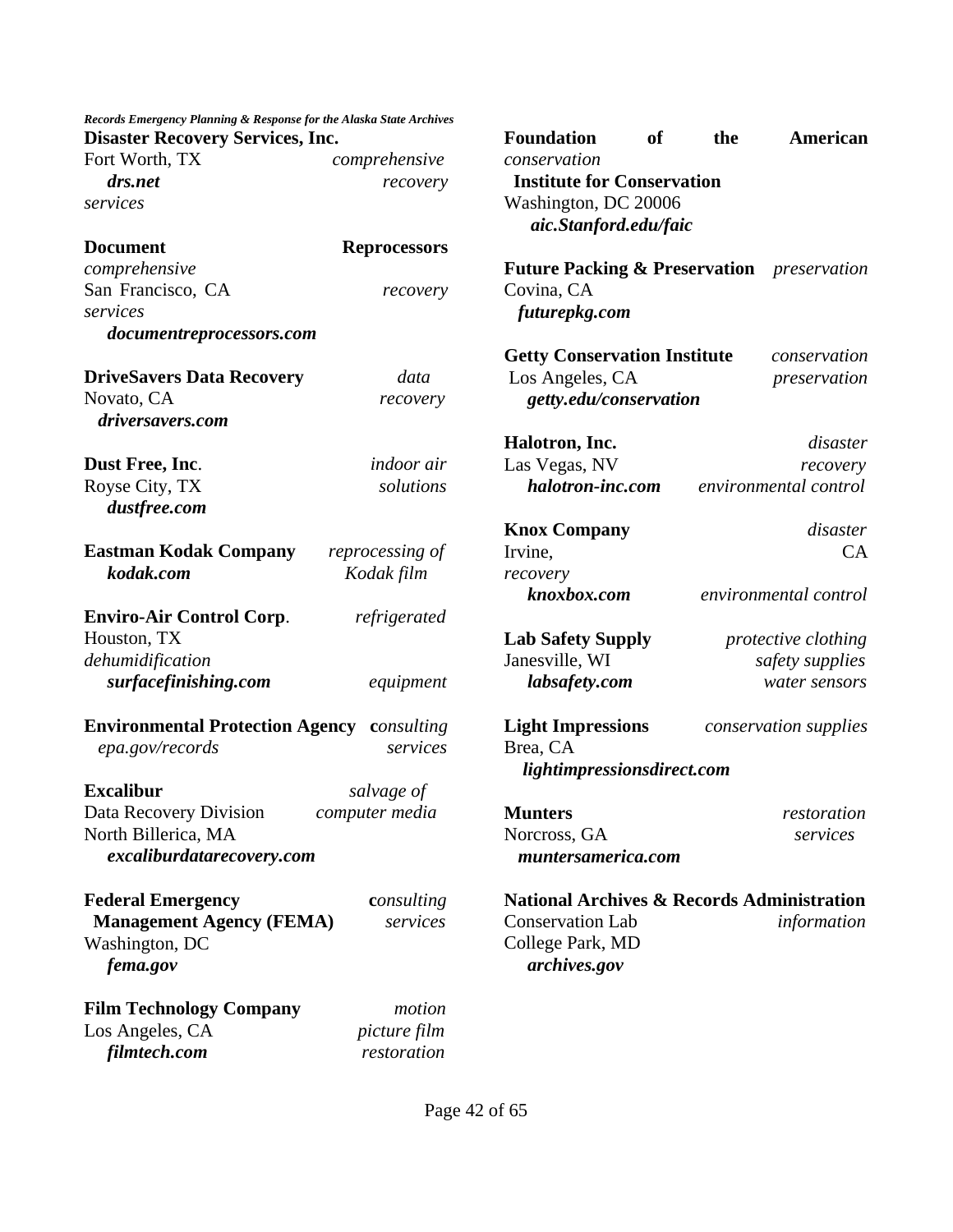| <b>National</b><br><b>Emergency</b>                  | <b>Response</b>                         | &        |                                                                |              |
|------------------------------------------------------|-----------------------------------------|----------|----------------------------------------------------------------|--------------|
| consulting                                           |                                         |          | <b>Tyco Electronics Corporation</b>                            | thermal      |
| <b>Rescue Training Center</b>                        |                                         | services | Menlo Park, CA                                                 | sensing      |
| College Station, TX 77840<br>teexweb.tamu.edu/nerrtc |                                         |          | tycothermal.com                                                |              |
|                                                      |                                         |          | <b>Safety Supply America</b>                                   | conservation |
| <b>National Fire Protection Assn.</b>                | information                             |          | Tustin, CA                                                     | supplies     |
| Quincy, MA<br>nfpa.org                               | on fire safety standards<br>& practices |          | safetysupplyamerica.com                                        |              |
| <b>National Trust for Historic Preservation</b>      |                                         |          | <b>Society of American Archivists</b><br><i>archivists.org</i> | consultation |
| Washington, DC                                       |                                         |          |                                                                |              |
| <i>preservationnation.org</i>                        |                                         |          | <b>University Products, Inc.</b>                               | conservation |
|                                                      |                                         |          | Holyoke, MA                                                    | supplies     |
| <b>Nuclear Information &amp; Records</b>             | consulting                              |          | universityproducts.com                                         |              |
| <b>Management Association</b><br>nirma.org           | services                                |          |                                                                |              |
| Pest Control Services, Inc.                          | consultation                            |          |                                                                |              |
| Lansdowne, PA                                        | on pest control                         |          |                                                                |              |
| termitesonly.com                                     | & fumigation                            |          |                                                                |              |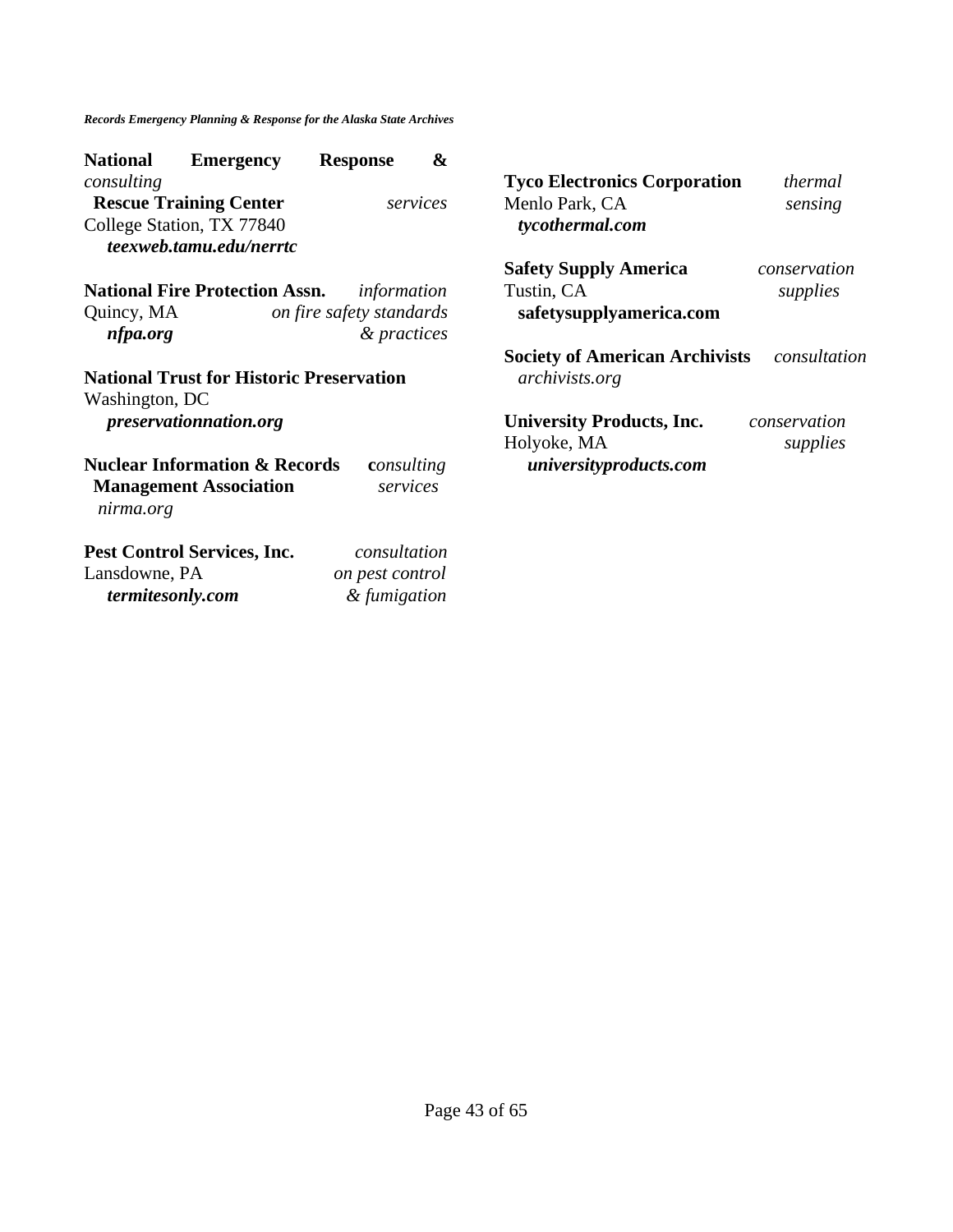# **Appendix C: Evacuation & Emergency Procedures**

Use these instructions during emergency evacuations for the protection and safety of building occupants.

### **Evacuation When Fire Alarm Sounds**

Notice to evacuate is indicated by the fire alarm system, which warns State Archives' building occupants of imminent danger. When fire alarm sounds, follow these steps:

- 1. Evacuate to the nearest safe exit immediately. Walk rapidly; do not run.
- 2. Do not panic others. Do not use the elevator.
- 3. Turn off all lights and close all doors, if possible. Do not lock doors.
- 4. Before opening doors, feel the door and if it is hot, do not open it--choose an alternate route. If you are in an area filled with smoke, take short breaths, breathe through your nose, crawl along the floor where the air is cooler and place a (damp) handkerchief over your mouth and nose. If forced to make a dash through smoke or flame, hold your breath.
- 5. Assemble at Centennial Hall and check in with the State Archivist or appointed delegate.
- 6. If safe to remain in the building, the State Archivist will locate the reason for the alarm while the fire department is en route.
- 7. State Archivist will escort the fire department to the location of the problem.

After evacuating the building, personnel will assemble at Centennial Hall for a head count. Once the fire department verifies that the building is safe to re-enter, the State Archivist will notify staff.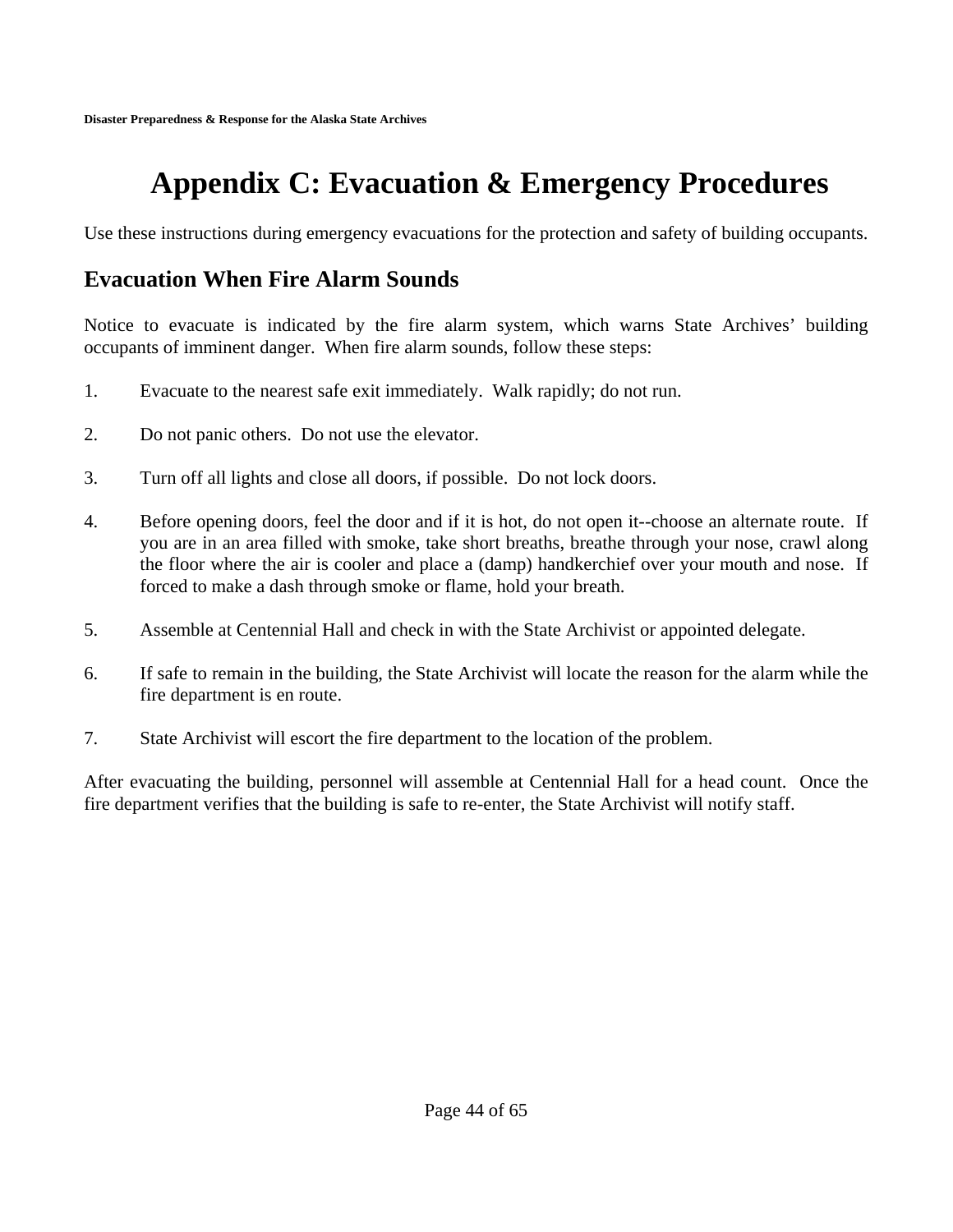# **Appendix D: Emergencies--Bomb Threat**

- 1. Upon receipt of a telephone threat, try to keep the caller on the line. Remain cool, calm and collected.
- 2. Obtain as much relevant information as possible (refer to the *Bomb Threat Report Form* on the following page).
- 3. After the caller hangs up immediately dial **911** and provide requested data. Then, notify the State Archivist , Division Director, and Building Facilities.
- 4. Pull **FIRE ALARM** and follow evacuation procedures (refer to *Appendix C*).
- 5. All staff must scan their office areas prior to departing the building for unusual packages or unfamiliar or unidentified items. Report findings to the State Archivist.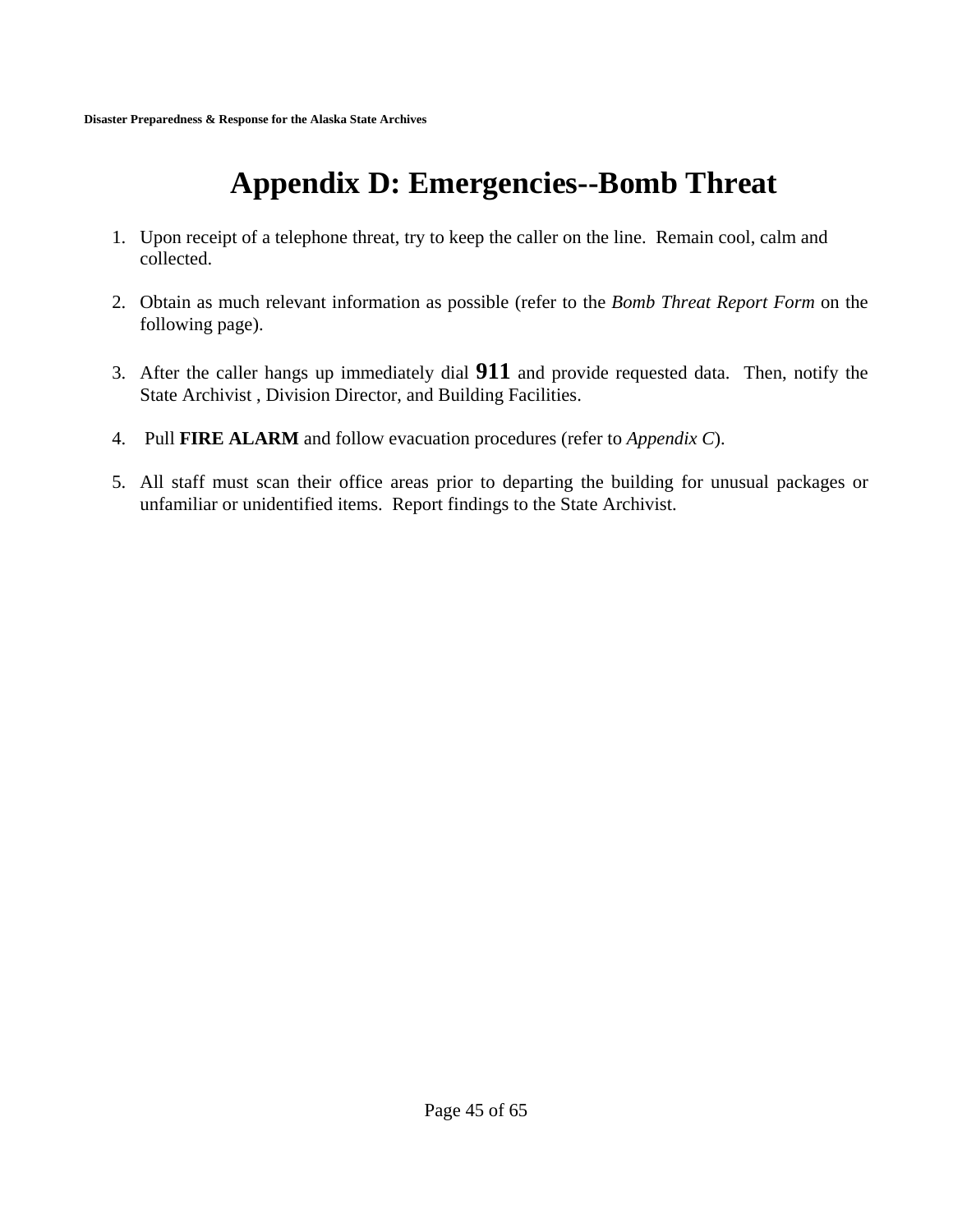# **Appendix D: Bomb Threat Report Form**

| Date:       | Staff receiving the call:<br>Exact words of caller: |                                                                 | Time: AM/PM            |                                            |                                                                                                                       |         |            |      |
|-------------|-----------------------------------------------------|-----------------------------------------------------------------|------------------------|--------------------------------------------|-----------------------------------------------------------------------------------------------------------------------|---------|------------|------|
|             |                                                     |                                                                 |                        |                                            |                                                                                                                       |         |            |      |
|             |                                                     | Ask the caller the following questions:                         |                        |                                            |                                                                                                                       |         |            |      |
|             |                                                     | a. Who placed the bomb?                                         |                        |                                            |                                                                                                                       |         |            |      |
|             |                                                     | b. What does it look like?                                      | $\mathbf{\odot}$ round | $\overline{Q}$ square                      | $\bigcirc$ Other                                                                                                      |         |            |      |
|             |                                                     |                                                                 | $\bigcirc$ package     | O briefcase                                |                                                                                                                       |         |            |      |
| $c_{\cdot}$ |                                                     |                                                                 |                        |                                            | What kind of bomb is it?                                                                                              |         |            |      |
|             |                                                     | d. What will cause it to explode?                               |                        |                                            | <u> 1989 - Johann Stein, mars and de Branch and de Branch and de Branch and de Branch and de Branch and de Branch</u> |         |            |      |
| e.          | What is your name?                                  |                                                                 |                        |                                            | <u> 1980 - Johann Stoff, deutscher Stoff, der Stoff, der Stoff, der Stoff, der Stoff, der Stoff, der Stoff, der S</u> |         |            |      |
| f.          |                                                     |                                                                 |                        |                                            | When is it going to explode?                                                                                          |         |            |      |
| g.          | Where is the bomb?                                  |                                                                 |                        |                                            |                                                                                                                       |         |            |      |
|             | h. Why was it placed?                               |                                                                 |                        |                                            |                                                                                                                       |         |            |      |
|             |                                                     | Other information to aid in the investigation and search:       |                        |                                            |                                                                                                                       |         |            |      |
|             |                                                     | a. Voice characteristics of the caller                          |                        |                                            |                                                                                                                       |         |            |      |
|             | $\mathbf{\odot}$ male                               | O female                                                        | $\mathbf{\odot}$ young | $\bigcirc$ middle age                      | $\bigcirc$ high pitch $\bigcirc$ deep                                                                                 |         |            |      |
|             | $\overline{Q}$ soft                                 | $\bigcirc$ raspy                                                | $\bigcirc$ loud        | O intoxicated                              | $\mathsf{Q}$ calm                                                                                                     | O angry |            |      |
|             |                                                     | $\overline{Q}$ crying $\overline{Q}$ normal                     | $\bigcirc$ laughing    | $\bigcirc$ disguised                       | O old                                                                                                                 |         |            |      |
|             | b. Speech:                                          |                                                                 |                        |                                            |                                                                                                                       |         |            |      |
|             | $\bigcirc$ fast                                     | $\bigcirc$ stutter                                              | $\bigcirc$ slow        | $\bigcirc$ nasal                           | O distinct                                                                                                            |         | O slurred  |      |
|             | O foul                                              | $\bigcirc$ lisp                                                 |                        | $\bigcirc$ incoherent $\bigcirc$ distorted | Otaped message                                                                                                        |         | $\bigcirc$ | well |
|             | spoken                                              |                                                                 |                        |                                            |                                                                                                                       |         |            |      |
|             |                                                     | c. Note background noise, unusual sounds, or other information: |                        |                                            |                                                                                                                       |         |            |      |

\_\_\_\_\_\_\_\_\_\_\_\_\_\_\_\_\_\_\_\_\_\_\_\_\_\_\_\_\_\_\_\_\_\_\_\_\_\_\_\_\_\_\_\_\_\_\_\_\_\_\_\_\_\_\_\_\_\_\_\_\_\_\_\_\_\_\_\_\_\_\_\_\_\_\_\_\_\_\_\_\_\_\_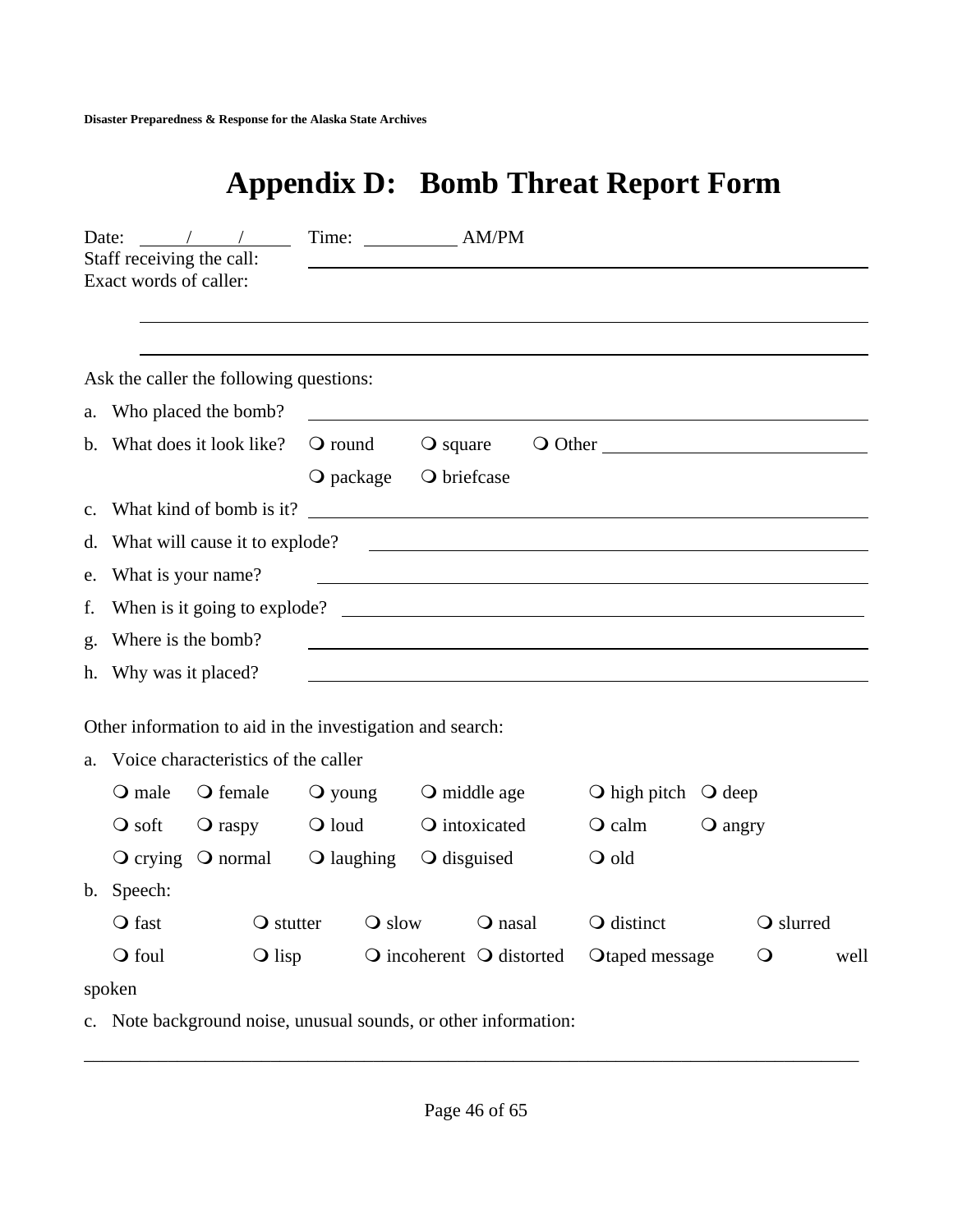## **Appendix E: Emergencies--Fire**

- 1. When you discover a fire…**PULL FIRE ALARM!**
- 2. Dial **911** and provide the information requested.
- 3. If in no imminent personal danger—use fire extinguisher to help control small fires. When in doubt or potential personal danger, leave the building.

Follow emergency evacuation procedures.

## **Appendix F: Fire Safety**

### **Liaison & Training**

Regular dialogue between the State Archives and the Juneau Fire Department promotes the overall goal of fire safety.

Fire develops in four stages:

- 1. Chemical products only. The first stage of combustion is a chemical reaction in which a carbon-based material (fuel, such as wood or paper) mixes with oxygen and is heated to a point where flammable vapors are produced. At this point, there are no visible signs or smells. This stage may last from a few minutes to several hours.
- 2. Smoke.
- 3. Flame.
- 4. Heat. Temperatures may quickly reach 1,800°F (1,000°C). Within only three to five minutes, the temperature may be high enough to *flash*, igniting all adjacent combustibles.

Detectors are inspected/tested at the recommended frequency and by appropriate methods. These inspections not only verify that each detector is present in its location, but also that its power source is valid (e.g., that batteries are operative) and that it is functioning at optimal sensitivity. Currently inspections are performed by Detec.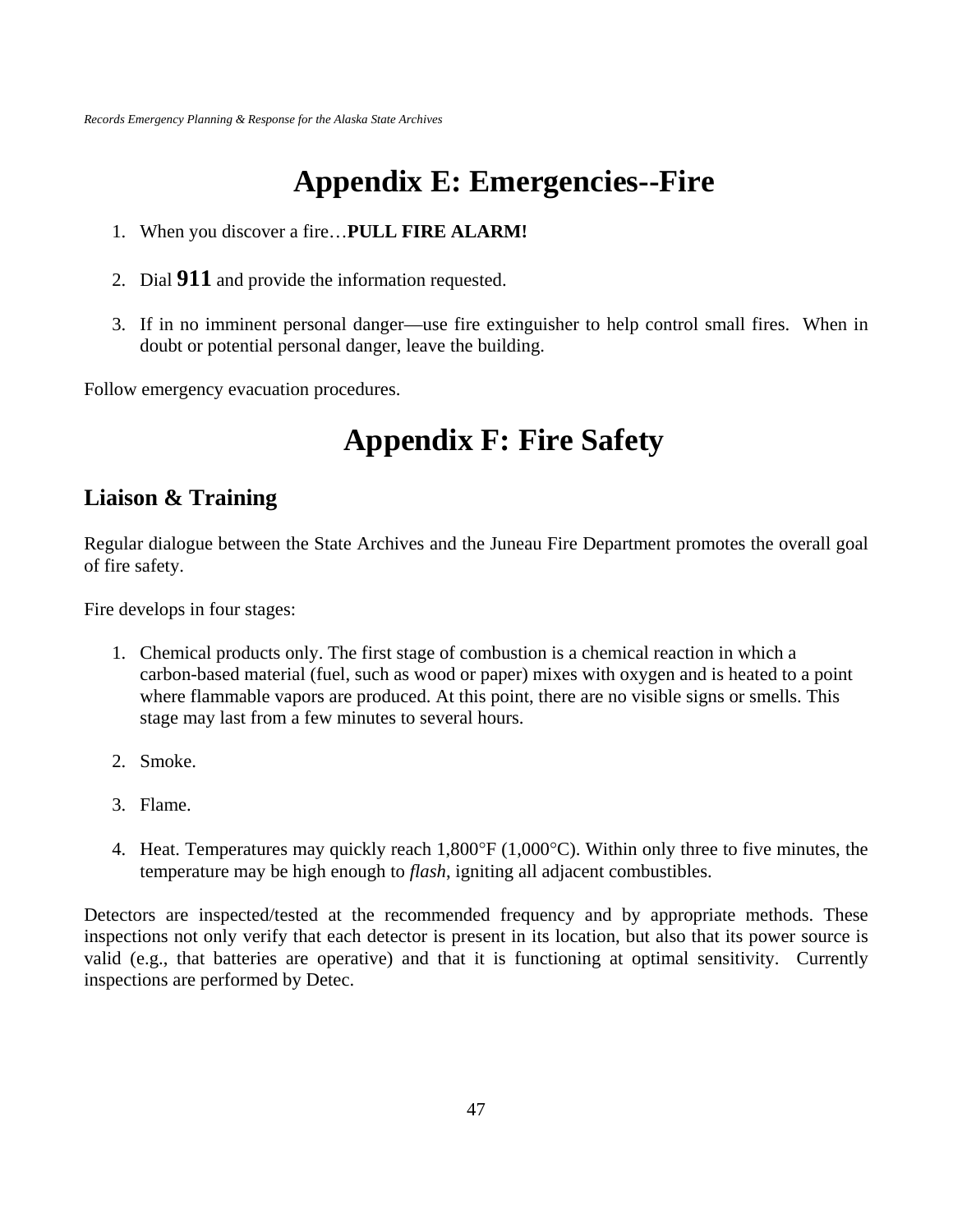## **Fire Suppression**

The State Archives is protected by portable extinguishers and an automatic sprinkler system.

**Portable Extinguishers:** Six onsite portable Dry Chemical (ABC type) extinguishers are available for staff use. The extinguishers are located on the loading dock, near the first floor rear exit, adjacent the stack doors on the second floor, in the first floor *sun* room, and in the stack area (2). They are inspected/serviced regularly by Southeast Extinguisher Service. These inspections not only verify that each extinguisher is present in its location, but also that the pressure, volume, condition, etc. comply with all relevant codes. Type A rated extinguishers combat solid combustibles such as wood and paper; Type B for flammable liquids such as grease and oil; and, Type C for electrical fires. Staff should note that the chemical used in these extinguishers is very caustic and difficult to clean up. They can be used 5-12 feet from the fire base.

**Sprinkler System & Halon:** A water-based automatic sprinkler system with sprinkler heads is the most reliable, safe, and effective means of fire suppression and protects the non-stack first and second floor areas of the State Archives building. The stack and vault area is protected by an Ansul Halon 1301 system, a gaseous fire extinguishing substance. In the event of a fire, the suppression systems will operate according to technical specifications. When the sprinkler/Halon system discharges during working hours, staff will immediately vacate the building according to emergency evacuation procedures. The systems are inspected annually.

### **Staff Training**

It is recommended that archival staff be trained annually in the following for optimal response in the event of a fire:

- ¾ Protocols for notifying the Fire Department and in evacuation procedures (see *Appendix C*).
- $\triangleright$  Live, hands-on fire extinguisher operation training
- $\triangleright$  Sprinkler system operation
- $\triangleright$  Staff responsibilities when sprinkler system activated
- $\triangleright$  Operation of manual fire alarms

It is recommended in this manual that the *State Archivist* meet at least annually with the Fire Marshal or appropriate other Fire Department staff to ensure coordination of plans and to identify areas of concern.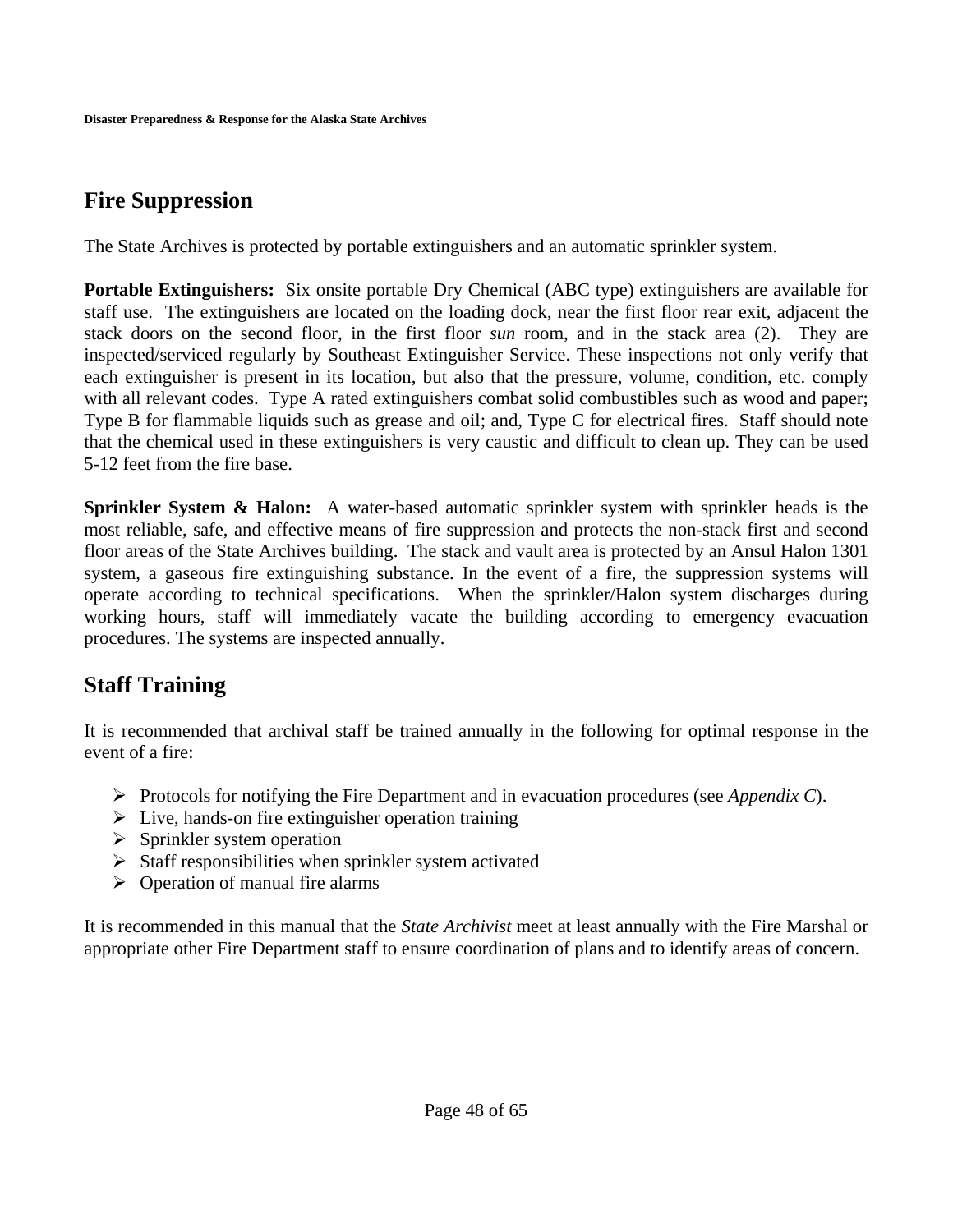## **Appendix G: Electronic Information Systems Backup & Recovery Plans**

Backup of systems, software, and data files is executed under the responsibility of the Department of Education & Early Development (DEED) IT staff.

### **Computer Backups**

- 1. The State Archives & Records information systems are backed up under guidance of the DEED IT staff. The backup protocol and schedules are as follows:
	- Records Analyst II/designee places backup tape in the Compaq ML370 @ 7:30 AM each day.
	- A full system back up is performed remotely @ 8 PM each night.
	- Tapes are stored in Row 1, Section 1 of the State Archives stack area.
	- Records Analyst II/designee transmits the Friday backup tape to the DEED IT staff, 801 W  $10^{th}$  each Monday AM.
	- The DEED IT staff administer backup policies and procedures.

In the event of a disaster, it may be necessary to operate information processing functions off-site in the State Office Building or other site to be determined. Official policy will be delineated by the Division Director.

### **Recovery**

In the event that computer system equipment, tapes, or other devices are damaged in a disaster, the DEED IT staff will be responsible for recovery operations.

# **Appendix H: Floor Plans**

Floor plans are on file with Building Facilities. This contact phone number is: **465-5689.**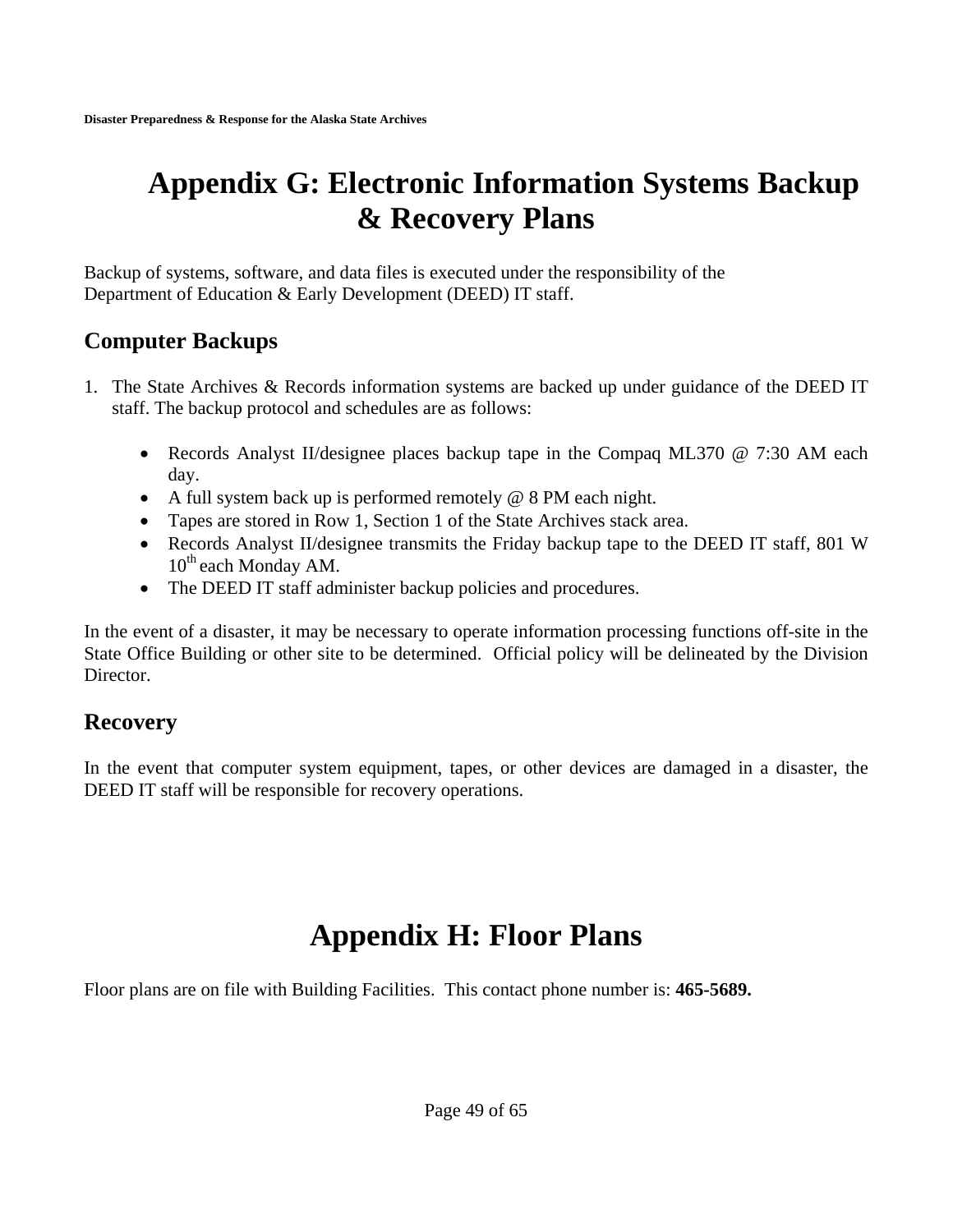**Disaster Preparedness & Response for the Alaska State Archives** 

# **Appendix I: Packout Form**

This form may be used in a salvage operation to create a list of boxes removed from the State Archives. Multiple copies of this packout form are stored with the emergency stockpile, since there may be no printer/photocopier access when disaster strikes.

| Box # | <b>Storage</b><br>Location                  | <b>Contents</b>                                   | Format                                | # of<br><b>Units</b>                               | <b>Damage</b>                         | <b>Salvage</b><br><b>Priority</b>                                              | <b>Destination</b>                                                                      |
|-------|---------------------------------------------|---------------------------------------------------|---------------------------------------|----------------------------------------------------|---------------------------------------|--------------------------------------------------------------------------------|-----------------------------------------------------------------------------------------|
|       | [area from which<br>records are<br>removed] | [range of<br>maps, boxes,<br>oversize<br>volumes] | [maps, boxes,<br>oversize<br>volumes] | [number of<br>maps, boxes,<br>oversize<br>volumes] | [wet/damp;<br>smoke or<br>soot; mold] | ${[\,\textit{e.g.},\,\textit{\#1},\,\textit{\#2},\,}$<br>or #3; A, B,<br>or C] | [area to which<br>records should be<br>transferred:<br>freezer, air dry,<br>freeze dry] |
|       |                                             |                                                   |                                       |                                                    |                                       |                                                                                |                                                                                         |
|       |                                             |                                                   |                                       |                                                    |                                       |                                                                                |                                                                                         |
|       |                                             |                                                   |                                       |                                                    |                                       |                                                                                |                                                                                         |
|       |                                             |                                                   |                                       |                                                    |                                       |                                                                                |                                                                                         |
|       |                                             |                                                   |                                       |                                                    |                                       |                                                                                |                                                                                         |
|       |                                             |                                                   |                                       |                                                    |                                       |                                                                                |                                                                                         |
|       |                                             |                                                   |                                       |                                                    |                                       |                                                                                |                                                                                         |
|       |                                             |                                                   |                                       |                                                    |                                       |                                                                                |                                                                                         |
|       |                                             |                                                   |                                       |                                                    |                                       |                                                                                |                                                                                         |
|       |                                             |                                                   |                                       |                                                    |                                       |                                                                                |                                                                                         |
|       |                                             |                                                   |                                       |                                                    |                                       |                                                                                |                                                                                         |
|       |                                             |                                                   |                                       |                                                    |                                       |                                                                                |                                                                                         |
|       |                                             |                                                   |                                       |                                                    |                                       |                                                                                |                                                                                         |
|       |                                             |                                                   |                                       |                                                    |                                       |                                                                                |                                                                                         |
|       |                                             |                                                   |                                       |                                                    |                                       |                                                                                |                                                                                         |
|       |                                             |                                                   |                                       |                                                    |                                       |                                                                                |                                                                                         |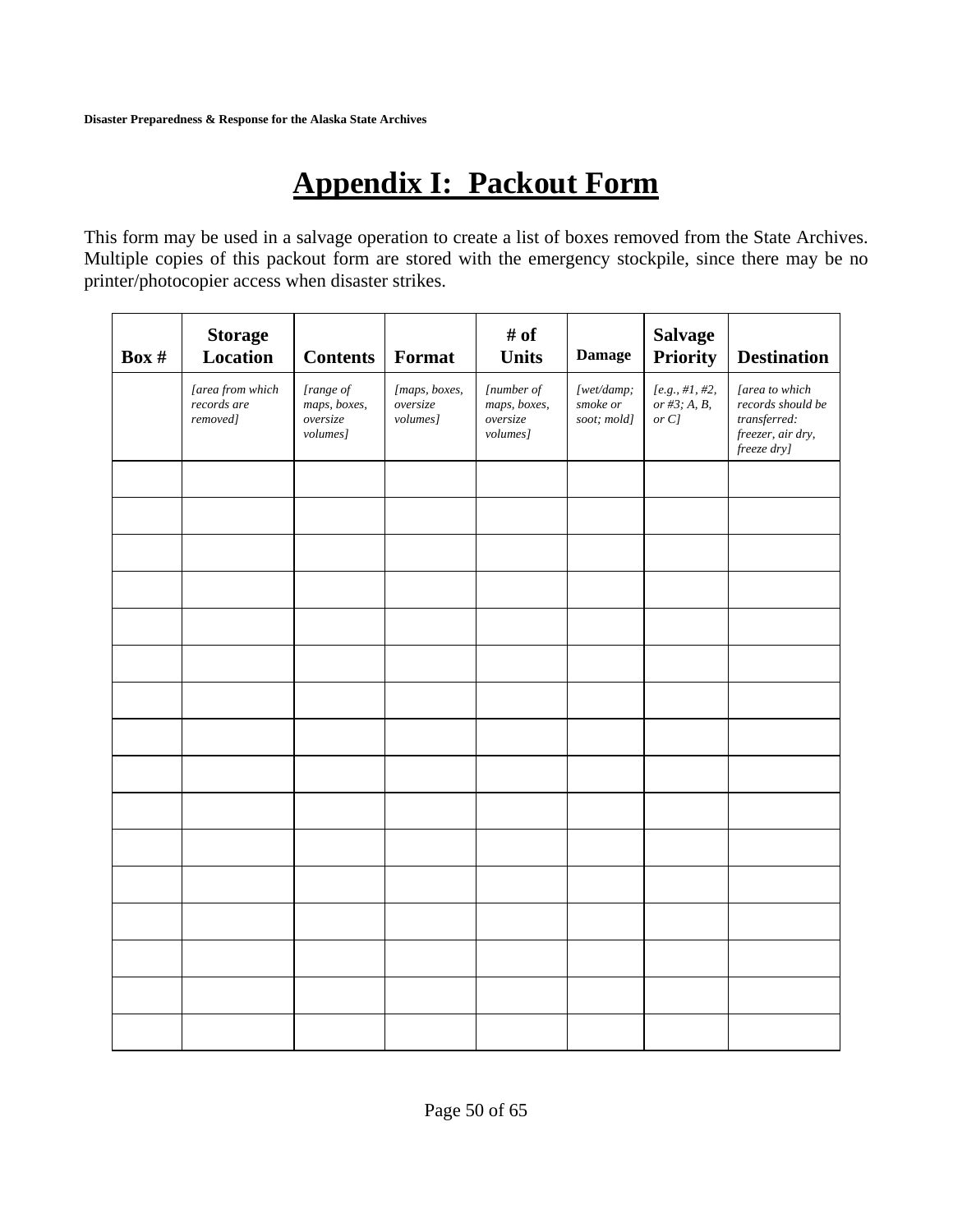# **Appendix J: Inspection Checklist**

The inspection checklist may be used as part of a comprehensive disaster preparedness program. Staff can conduct periodic inspections and information-gathering activities to reduce the State Archives' vulnerability to disaster. Building Facilities has certain systems responsibilities that are not included on this checklist.

The *Emergency Action Plan* (page 7) notes when, by whom, and how inspections are done*.* 

| <b>General Preparedness</b>                                    | OK? | <b>Needs Action</b><br>(Describe) | <b>Action Complete</b><br>(Date & Initial) |
|----------------------------------------------------------------|-----|-----------------------------------|--------------------------------------------|
| Disaster plan written/updated                                  |     |                                   |                                            |
| Emergency supply kit created $&$<br>inventoried                |     |                                   |                                            |
| All shut-off valves, breaker switches,<br>etc. clearly labeled |     |                                   |                                            |
| Staff have keys to janitorial closets                          |     |                                   |                                            |
| <b>Windows</b>                                                 | OK? | <b>Needs Action</b><br>(Describe) | <b>Action Complete</b><br>(Date & Initial) |
| Window frames $\&$ sills in good<br>condition                  |     |                                   |                                            |
| Caulking & window seals sound                                  |     |                                   |                                            |
| No cracked or broken windows                                   |     |                                   |                                            |
| <b>Fire Safety</b>                                             | OK? | <b>Needs Action</b><br>(Describe) | <b>Action Complete</b><br>(Date & Initial) |
| Fire Marshall conducts annual visit                            |     |                                   |                                            |
| Appropriate extinguishers present,<br>inspected on schedule    |     |                                   |                                            |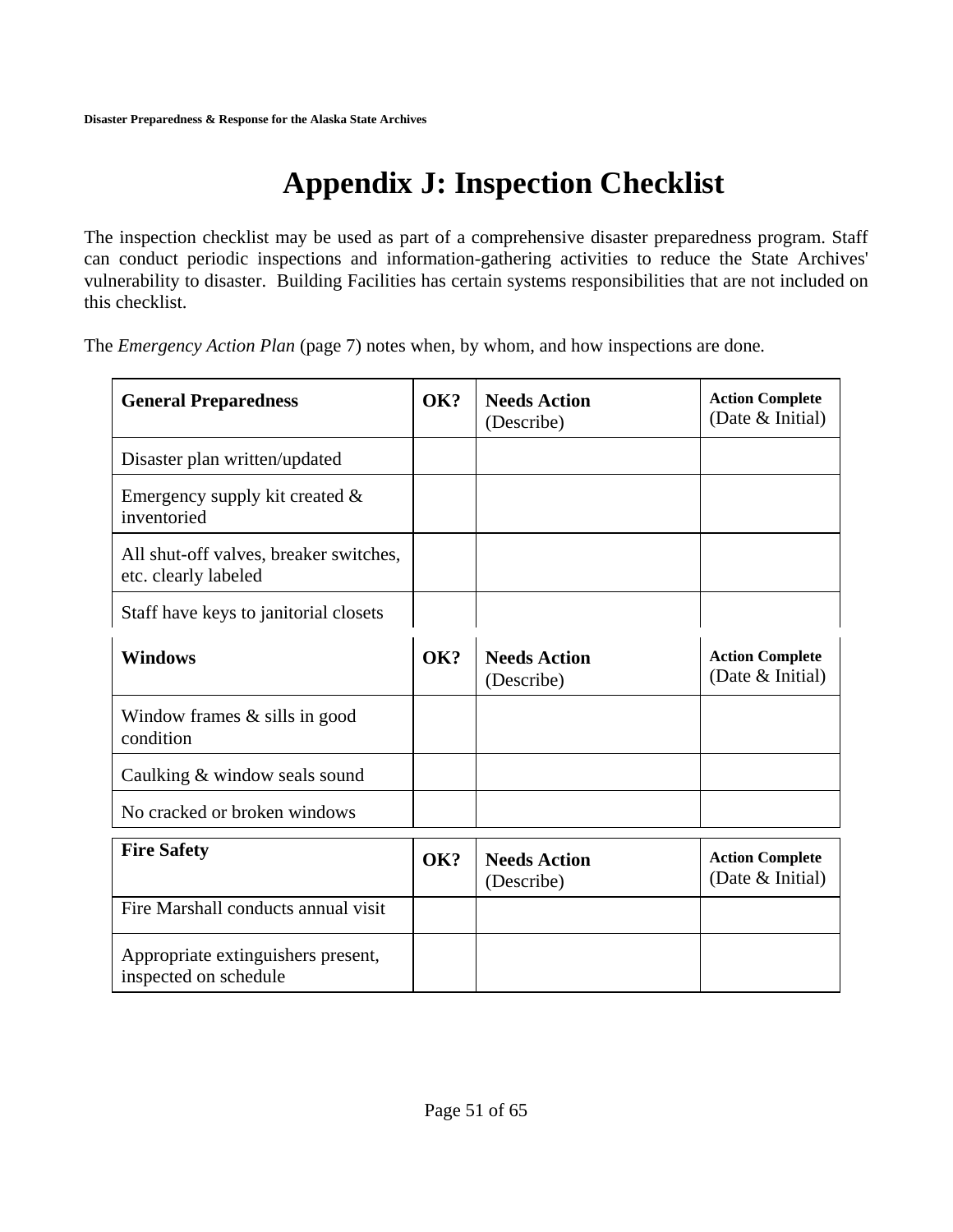#### **Disaster Preparedness & Response for the Alaska State Archives**

| <b>Fire Safety</b>                                                       | OK? | <b>Needs Action</b><br>(Describe) | <b>Action Complete</b><br>(Date & Initial)   |
|--------------------------------------------------------------------------|-----|-----------------------------------|----------------------------------------------|
| Sprinkler suppression system<br>operating                                |     |                                   |                                              |
| Suppression system tested according<br>to manufacturer's recommendations |     |                                   |                                              |
| <b>Protection from Water Damage</b>                                      | OK? | <b>Needs Action</b><br>(Describe) | <b>Action Complete</b><br>(Date $& Initial)$ |
| No water sources (pipes/plumbing,<br>etc.) located above collection      |     |                                   |                                              |
| Storage areas checked weekly for<br>leaks, seepage, etc.                 |     |                                   |                                              |
| No leakage or seepage through walls                                      |     |                                   |                                              |
| Valuable & fragile materials stored<br>in protective enclosures          |     |                                   |                                              |
| <b>Security</b>                                                          | OK? | <b>Needs Action</b><br>(Describe) | <b>Action Complete</b><br>(Date & Initial)   |
| Building exterior well lighted                                           |     |                                   |                                              |
| Locks and alarms on all doors                                            |     |                                   |                                              |
| Intrusion detectors & alarms present<br>and monitored 24 hours day       |     |                                   |                                              |
| Locks re-keyed $&$ vault combinations<br>changed regularly               |     |                                   |                                              |
| Keys collected from staff upon<br>termination                            |     |                                   |                                              |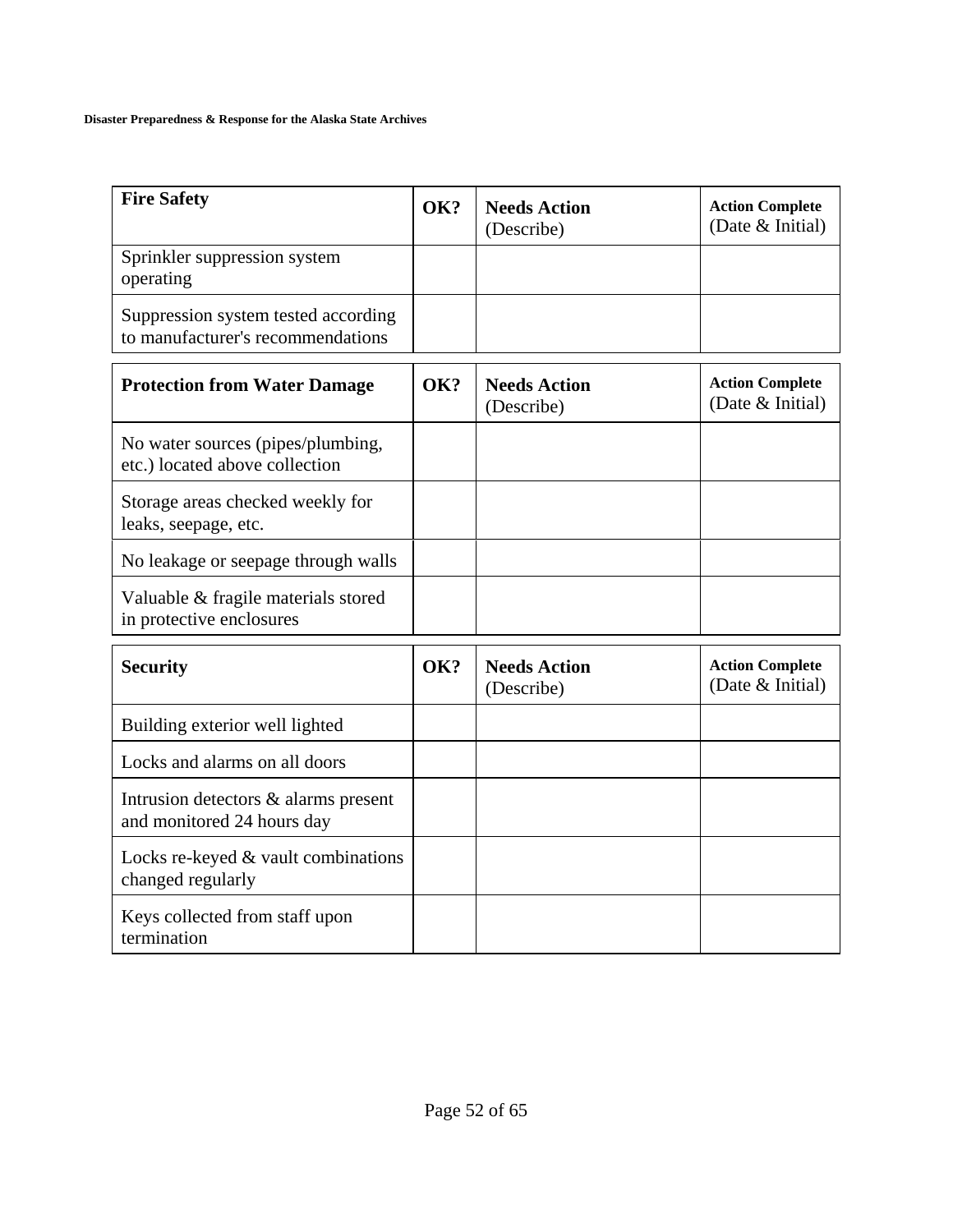#### **Disaster Preparedness & Response for the Alaska State Archives**

| Housekeeping                                                      | OK? | <b>Needs Action</b><br>(Describe) | <b>Action Complete</b><br>(Date $& Initial)$ |
|-------------------------------------------------------------------|-----|-----------------------------------|----------------------------------------------|
| Cleaning supplies $\&$ other flammable<br>materials stored safely |     |                                   |                                              |
| Trash removed nightly from the<br>building                        |     |                                   |                                              |
| Food & drink prohibited and<br>prohibition enforced               |     |                                   |                                              |
| Pest management strategies in place<br>and effective              |     |                                   |                                              |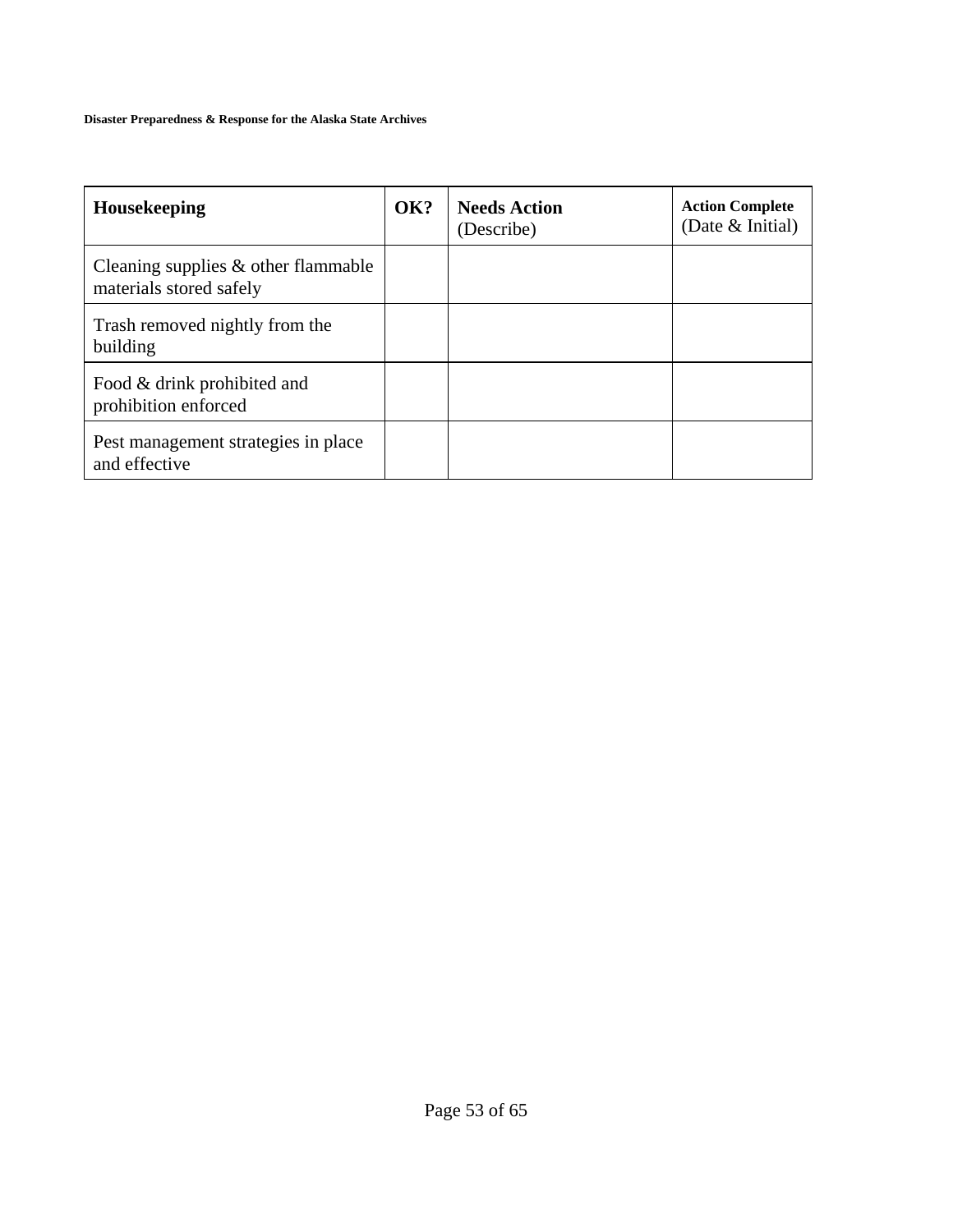# **Appendix K: Salvage Procedures DRYING WET BOOKS & RECORDS**

There are currently six ways to dry wet books and records. Seek advice from a conservator or preservation specialist experienced in disaster recovery before determining the best course of action.

It is important to understand that no drying method restores materials. They will never be in better condition than prior to the event. If time must be taken to make critical decisions, records should be frozen to reduce physical distortion and the risk of mold.

Paramount is the safety of the staff, which should wear protective latex gloves and long sleeves. If mold is present, wear a respirator. Some mold species are toxic (e.g., black mold, a neurotoxin); if any adverse health effects are observed, contact a doctor and/or mycologist. When cleaning items infected with dry mold, ensure the mold spores are drawn away from you, (e.g., using a vacuum cleaner.) Staff must wash hands with hot water and soap thoroughly after handling materials with mold.

### **1. Air-Drying**

Air-drying involves drying records at room temperature (below 65 degrees F) with an optimal relative humidity of 60%. It is the oldest and most common method of dealing with wet books and records and can be employed for one item or many, *but is most suitable for small numbers of damp or slightly wet books and documents*. Air-drying is extremely labor-intensive; it can occupy a great deal of space, and it can result in badly distorted bindings and documents. It is seldom successful for drying bound volumes on coated paper. Typically materials are spread out into stacks no more than a quarter to a half inch high; or, interleaved with, absorbent papers. In some instances, materials may be dried under restraint in a stack of weighted blotters.

Air-drying provides security and privacy controls if done in the State Archives' building and allows separation of materials that require special handling such as photographs, parchment, magnetic media, etc. It also provides for the direct monitoring of the original order and intellectual control of the materials. This method requires a meticulous system for tracking items during the drying process. It is also labor-, space-, and materials-sensitive, particularly in terms of the absorbent paper used.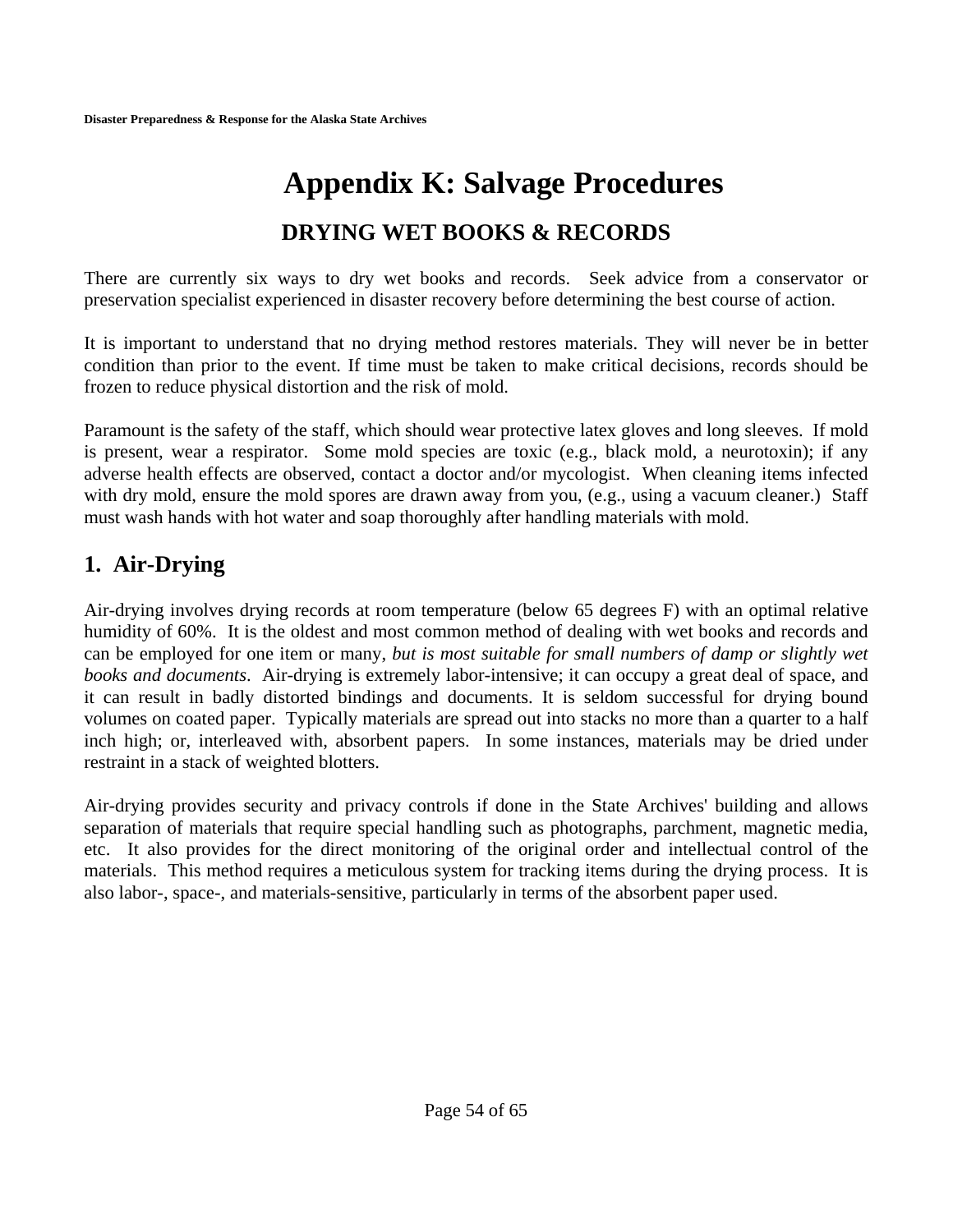### **2. Dehumidification**

This is the newest method to gain credibility in the archival world, although it has been used for many years to dry out buildings and the holds of ships. Large commercial dehumidifiers are brought into the facility with all collections, equipment, and furnishings left in place. Temperature and humidity can be carefully controlled to specifications. This technique is successful for damp or moderately wet books, even those with coated paper, as long as the process is initiated before swelling and adhesion have taken place. The number of items that can be treated with dehumidification is limited only by the amount of equipment available and the expertise of the equipment operators. This method has the advantage of leaving the materials in place on the shelves and in storage boxes, eliminating the costly, timeconsuming step of moving them to a freezer or vacuum chamber.

### **3. Freezer Drying**

Books and records that are only damp or moderately wet may be dried successfully in a self-defrosting blast freezer if left there long enough. Materials should be placed in the freezer as soon as possible after becoming wet. Books will dry best if their bindings are supported firmly to inhibit initial swelling. The equipment should have the capacity to freeze very quickly, and temperatures must be below -10°F to reduce distortion and to expedite drying. Documents may be placed in the freezer in stacks or may be spread out for faster drying. This method will take from several weeks to several months, depending upon the temperature of the freezer and the extent of the water damage; leaves of coated paper may adhere to one another.

### **4. Vacuum Thermal Drying**

Vacuum thermal drying is similar to vacuum freeze-drying in the kind of chamber used, but different in that cycles of warm to hot air are used. Wet or frozen books and records may be dried in a vacuum thermal drying chamber into which they are placed. The vacuum is drawn, and heat is introduced. Drying typically occurs at temperatures above 100°F, but always above 32°F. This means that the materials stay wet while they dry. It is an acceptable manner of drying wet records, but often produces extreme distortion in books, and almost always causes adhesion of coated paper. For large quantities of materials, it is easier than air-drying and almost always more cost-effective. However, extensive rebinding or recasing of books should be expected. This method is a solution for materials that have suffered extensive water damage. Given the elevated temperature used in drying, the records may have to be photocopied, microfilmed, or reformatted in another manner for preservation purposes.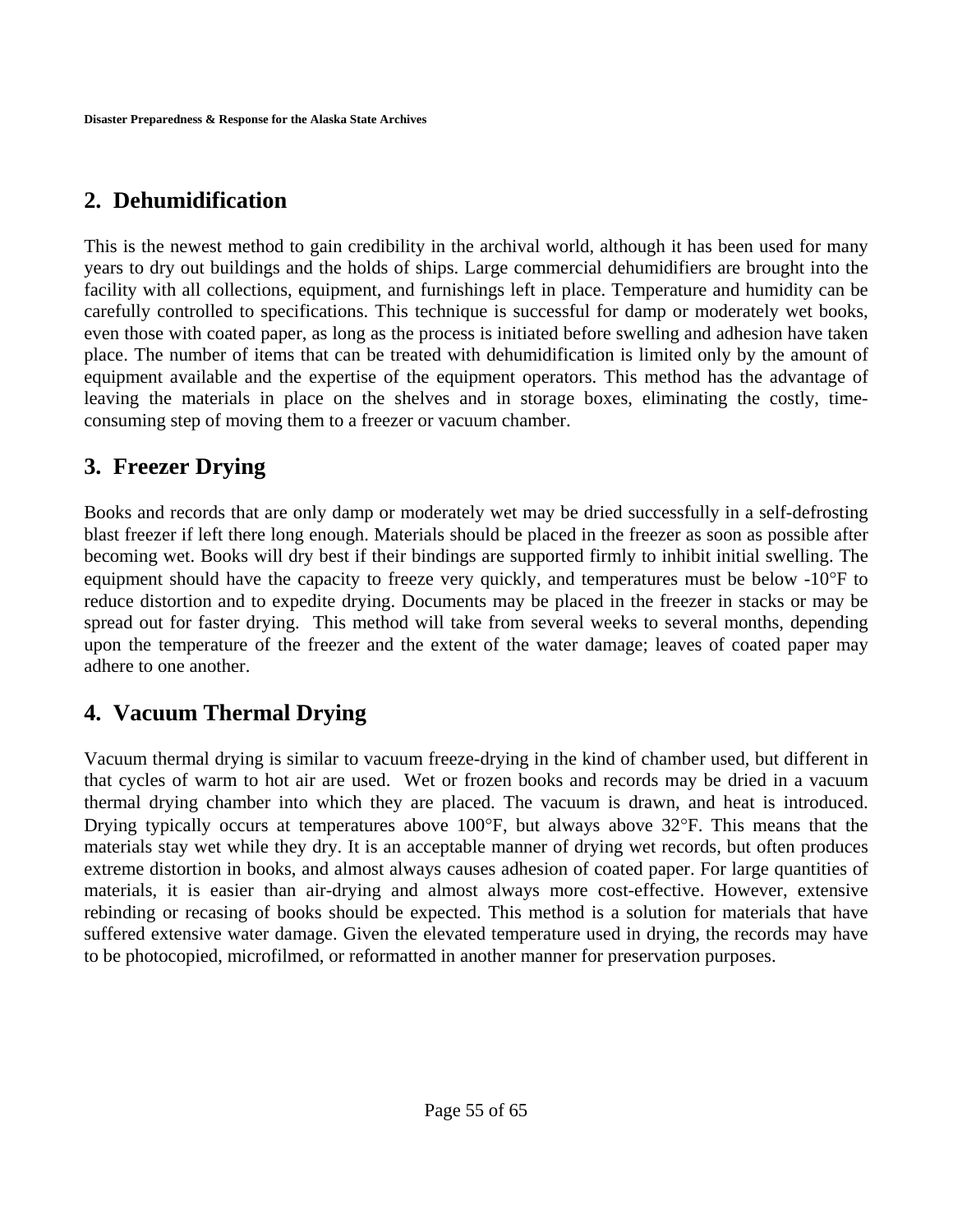### **5. Vacuum Freeze-Drying**

This process utilizes sophisticated equipment and is suitable for large numbers of very wet books and records, as well as for coated paper. Books and records must be frozen, and then are placed in a vacuum chamber and dried *at temperatures below 32*°*F*. Sublimation occurs and ice crystals vaporize without melting—water passes from a frozen state to a vaporous state without passing through a liquid phase. There is no additional swelling or distortion of materials. Rare and unique materials can be dried successfully by vacuum freeze-drying, but leathers and vellums may not survive. Photographs should not be dried this way unless no other possibility exists. Consult a photograph conservator. If only a few documents are dried, vacuum freeze-drying can expensive.

### **6. Vacuum Thermal Freeze-Drying**

This technique is similar to vacuum freeze-drying in that a vacuum is used along with controlled heat to vaporize the water, but this method also has a patented procedure to compress the materials into shape. It is more expensive per cubic foot than vacuum freeze-drying.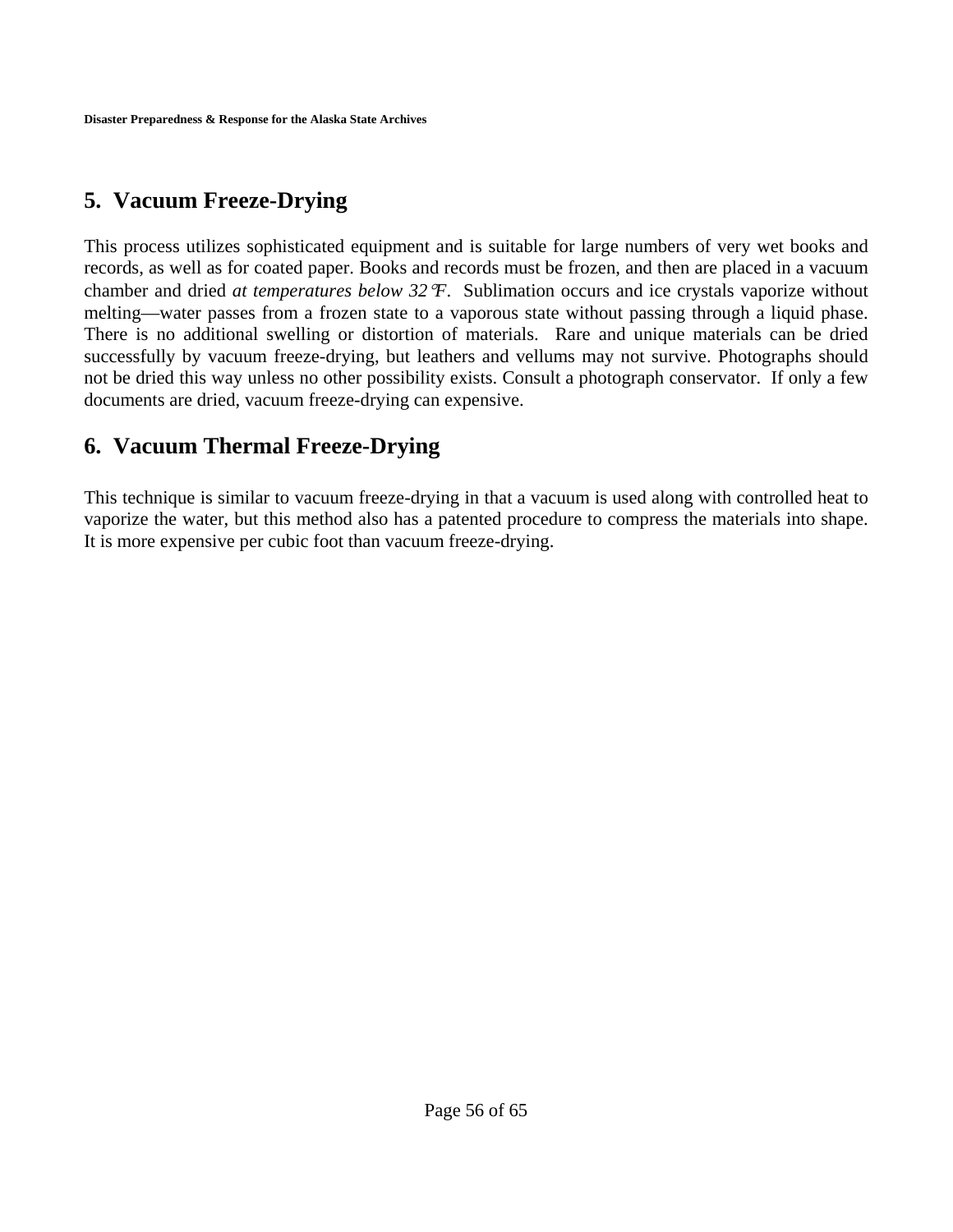### **How to Air-Dry Wet Records**

Wet records may be air-dried if care is taken to follow guidelines suggested by preservation experts. The technique is most suitable for small numbers of records that are damp or water-damaged only around the edges. If there are hundreds of single pages, or if the water damage is severe, other methods of drying will be more satisfactory and cost effective. Stacks of documents on coated, or shiny, paper must be separated immediately to prevent adhesion, or they must be frozen to await a later drying decision. Care must be taken with water-soluble inks as well. Records with running or blurred inks should be frozen immediately to preserve the written record. After the items are dry, conservators can be contacted for advice and assistance.

If records must be air-dried, the following steps will help achieve satisfactory results. Wet paper is extremely fragile and easily torn or damaged, so care must be exercised. Once wet, records will never look the same, and at least some cockling or distortion should be expected.

- 1. Secure a clean, dry environment where the temperature and humidity are as low as possible. The temperature must be below 70°F and the humidity below 50%, or mold will probably develop and distortion will be extreme.
- 2. Keep the air moving at all times using fans in the drying area. This will accelerate the drying process and discourage the growth of mold.
- 3. Single leaves can be placed on tables, floors, and other flat surfaces, protected if necessary by paper towels or clean, uninked newsprint. Alternatively, clotheslines may be strung close together (6-foot lengths spaced 1-inch apart) and lightweight records/photographs may be laid out or clothespinned.
- 4. If records are printed on coated paper, they must be tediously separated from one another to prevent them from sticking together. Place a piece of polyester film (such as Mylar) on the stack of records. Rub it gently down on the top document. Then slowly lift the film while at the same time peeling off the top sheet. Hang the polyester film up to dry on the clothesline using clothespins. As the document dries, it will separate from the surface of the film. Before it falls, remove it and allow it to finish drying on a flat surface.
- 5. Once dry, records may be rehoused in clean folders and boxes. Or they may be photocopied or reformatted onto microfilm. Dried records will always occupy more space than ones that have not been water damaged.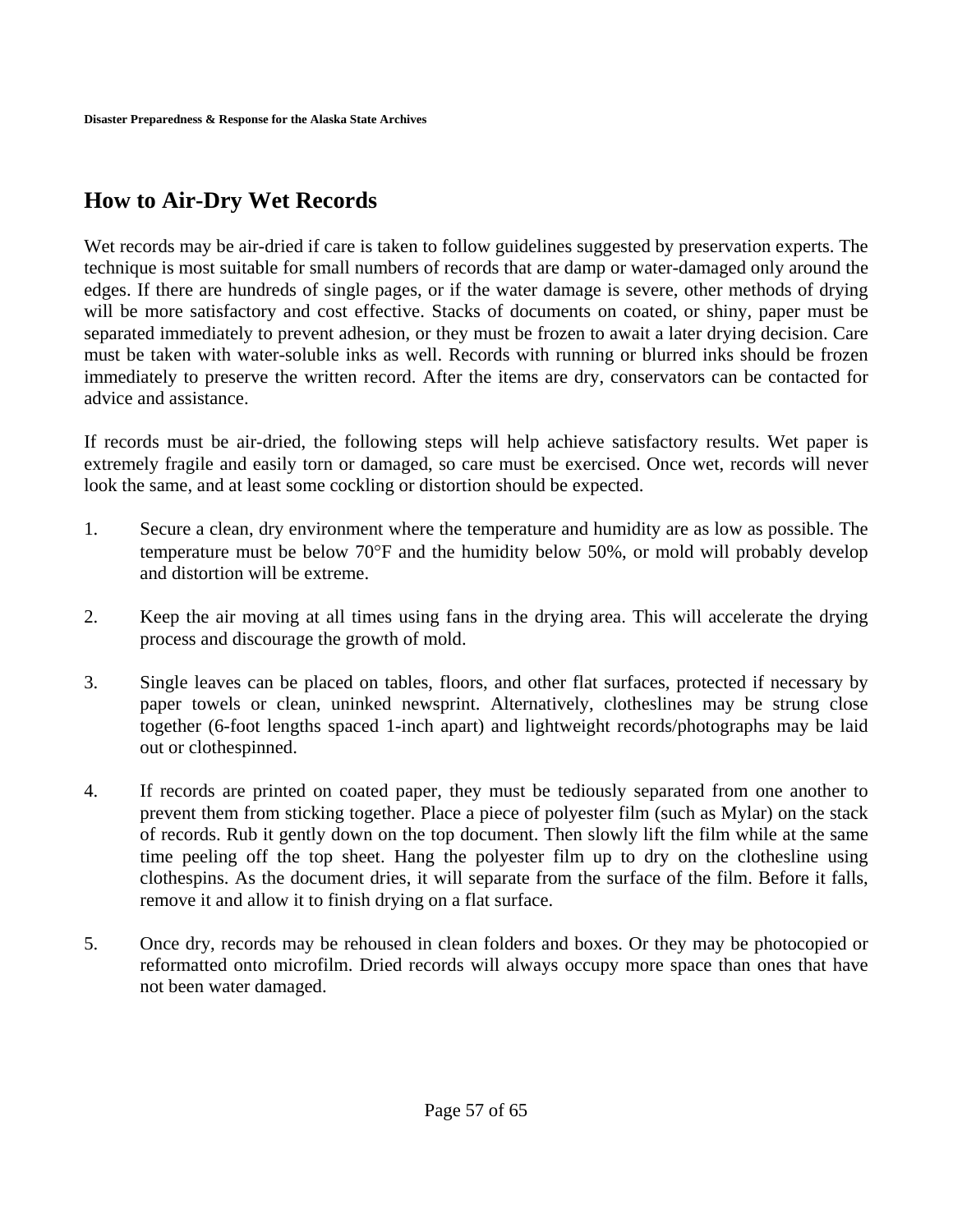### **How to Air-Dry Bound Volumes**

Air-drying is most appropriate for books that are only damp or wet in places, such as along the edges. Books that are soaking wet should be vacuum freeze-dried to minimize cockling of leaves and distortion of bindings. Books containing coated paper should be frozen while still wet and vacuum freeze-dried. Books with running or blurred inks should be frozen immediately, then vacuum freeze-dried.

- 1. Refer to steps 1 and 2 of the previous section.
- 2. Volumes can be dried on any flat surface, but tables make far easier work. Cover the tables with plastic or uninked newsprint.
- 3. Interleave with paper towels or clean, uninked newsprint at least every 50 pages; turn pages carefully to avoid tearing them. Be careful not to interleave too much, or the spine will become concave and the volume distorted. Complete the interleaving by placing clean blotter paper inside the front and back covers. Stand the volume on its head, fan it open, and place it on several sheets of absorbent paper. Change the interleaving frequently. Turn the volume over each time it is interleaved.
- 4. When volumes are dry but still cool to the touch, they should be closed and laid flat on a table or other horizontal surface, gently formed into the normal shape, with convex spine and concave front edge (if that was their original shape) and held in place with a light weight. *Do not stack* drying volumes on top of each other. In no case should they be returned to shelves until thoroughly dry; otherwise mold may develop, particularly along the inner margins.
- 5. Dampness will persist for some time in the inner margins, along the spine, and between boards and flyleaves. You may use a moisture meter to determine whether the paper is dry. Normal dry paper generally has about 7% moisture content. Check often for mold growth while books are drying.
- 6. If the edges are only slightly wet, interleaving is not required. Stand the volume on end and fan it open slightly in the path of a flow of air (as from a fan). To minimize distortion of the edges, lay volumes flat under light pressure (e.g., a book press or paper-covered bricks) just before drying is complete.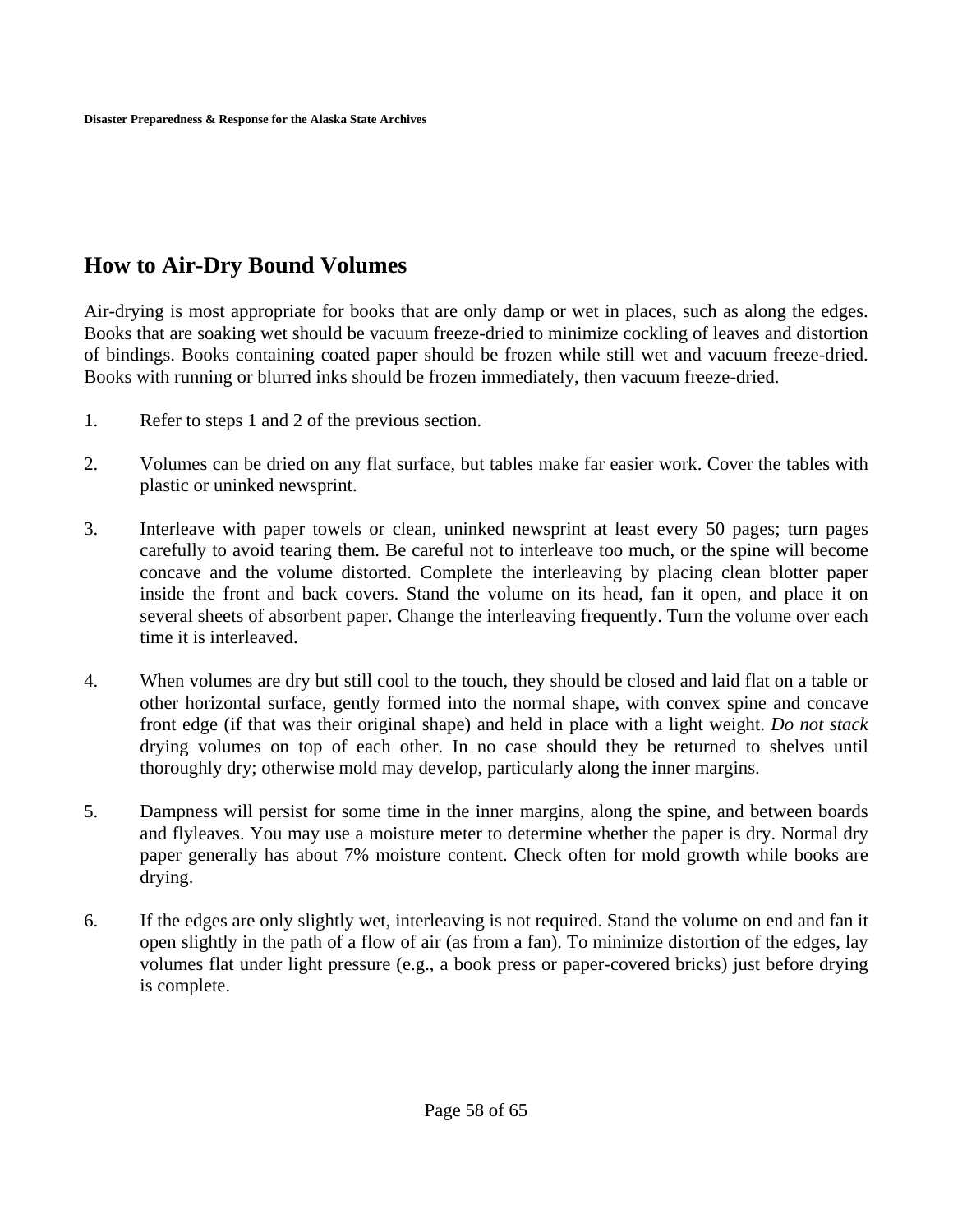## **EMERGENCY SALVAGE OF PHOTOGRAPHS**

Photographs, both negatives and prints, involve a wide variety of material types and encompass a long history of technological innovation. Some historical photographs are very sensitive to water damage and may not be recoverable. Most prints, negatives and color slides, however, can be air-dried; the emulsion (picture/image) side should be face up. Some photographic processes can withstand immersion in water for a day or more, whereas others would be permanently disfigured or even destroyed by a couple of minutes of exposure. In general, wet photographs should be air-dried or frozen as quickly as possible. Once they are stabilized by either of these methods, there is time to decide what course of action to pursue. Glass plate and cased photographs should not be vacuum freeze-dried.

Ideally, salvage should occur under expert or conservator supervision. A conservator can minimize damage to a collection if s/he can direct the salvage and treat the collection immediately after the damage has occurred. Time is of the essence: the longer the period of time between the emergency and salvage, the greater amount of permanent damage that will occur.

### **Minimum Immersion Time**

Photographs in water will quickly deteriorate: images can separate from mounts, emulsions can dissolve or stick together, and staining can occur. Mold can grow within 48 hours at 60% RH and 70°F, and it often causes permanent staining and other damage to photographs. For these reasons photographs need to be dried as quickly as possible. If photographs cannot be dried promptly, they should be frozen.

## **Salvage Priorities for Wet Photographs**

 In general, films (plastic-base materials) are more stable than prints (paper-base materials); therefore, prints should be salvaged first. Important exceptions include deteriorated nitrate and safety films, which are extremely susceptible to water damage.

Some photographic processes will not survive immersion. Photographs made by the following processes should be salvaged first: ambrotypes, tintypes, collodion wet plate negatives, gelatin dry plate negatives, lantern slides, deteriorated nitrate or safety film, autochromes, carbon prints, woodburytypes, deteriorated or unhardened gelatin prints and color materials.

Photographs that are more stable in water include: daguerreotypes, salted paper prints, albumen prints, collodion prints, platinum prints and cyanotypes.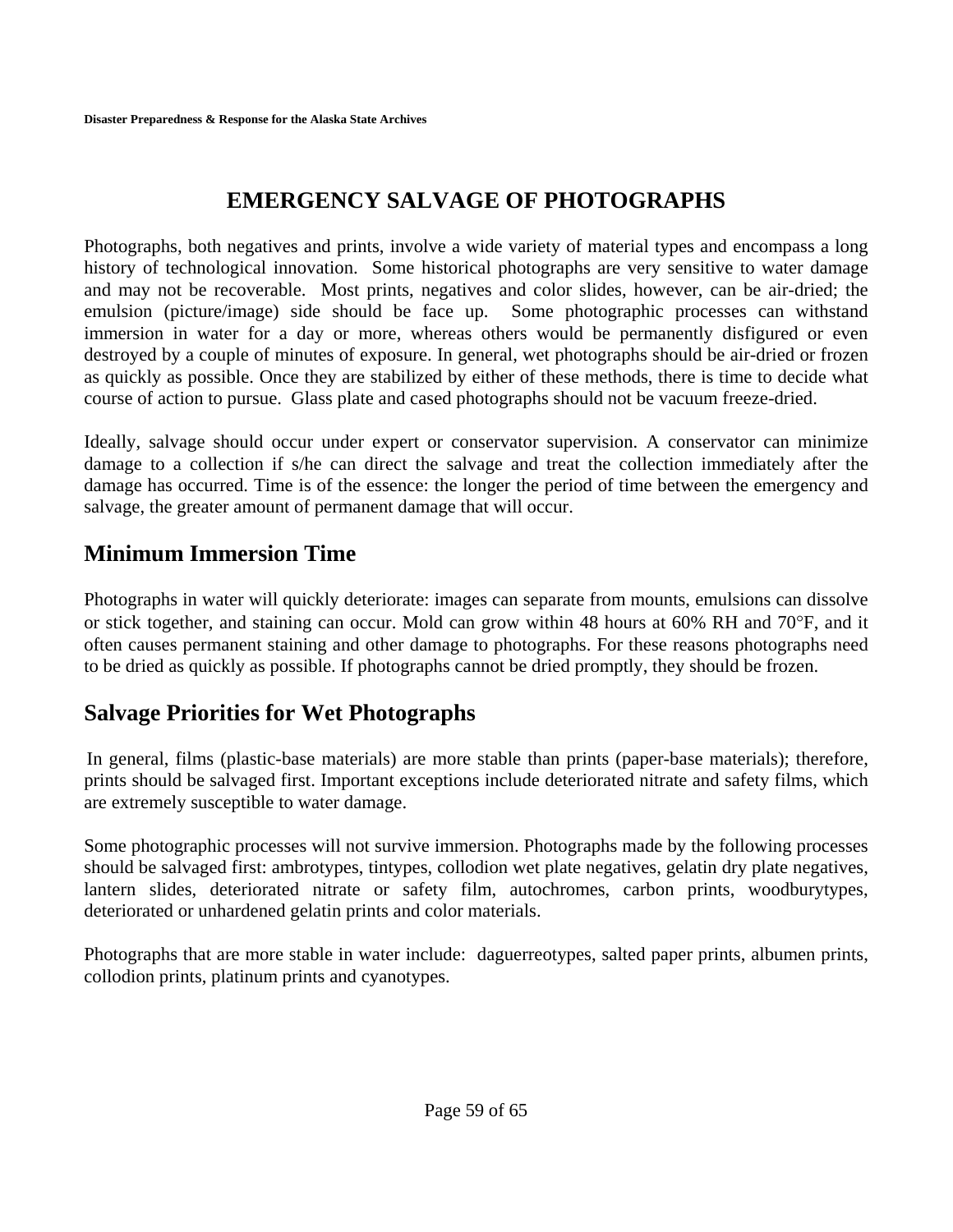## **Air-Drying Photographs**

If personnel, space, and time are available, photographs can be air-dried.

- Separate photographs from their enclosures, frames, and from each other. If the surface is not cracked or flaking, and the photographs have soot or mud on the surface, you may be able to rinse them in a tray of cool, clear water while they are still wet.
- Dry photographs image side up on clean blotters for at lest one hour.
- If the emulsion or surface of the photograph is tacky, interleave it between sheets of spun-bond polyester to prevent disturbance of the surface during drying.
- Place the polyester and photographs between blotters to create a stack. Change blotters when they become damp. Remove photographs when they are completely dry.
- Put a flat sheet of Plexiglas or other heavy-weight flat material (e.g., plastic wrapped telephone books or bricks) on top of the stack.
- If the photographs are stuck together or adhered to glass, set them aside for freezing and consultation with a conservator.

### **Freezing Photographs**

If immediate air-drying of photographs is not possible or if photographs are stuck together, freeze them. Place the photographs in small plastic bags before freezing, several to a bag. If possible, interleave photographs before freezing with a non-woven polyester material or wax paper. This will make them easier to separate when they are eventually treated.

### **Drying Frozen Photographs**

Frozen photographs may be thawed and then air-dried. As a group of photographs thaws, individual photographs can be carefully peeled from the group and placed face up on a clean, absorbent surface to air-dry. Vacuum thermal drying, where the frozen material is thawed and dried in a vacuum, is not recommended for photographs. Gelatin photographs undergoing this procedure have a tendency to stick together. Wet collodion glass plates must **never** be freeze-dried; they will not survive. This is also true for all similar collodion processes such as ambrotypes, collodion lantern slides, and tintypes.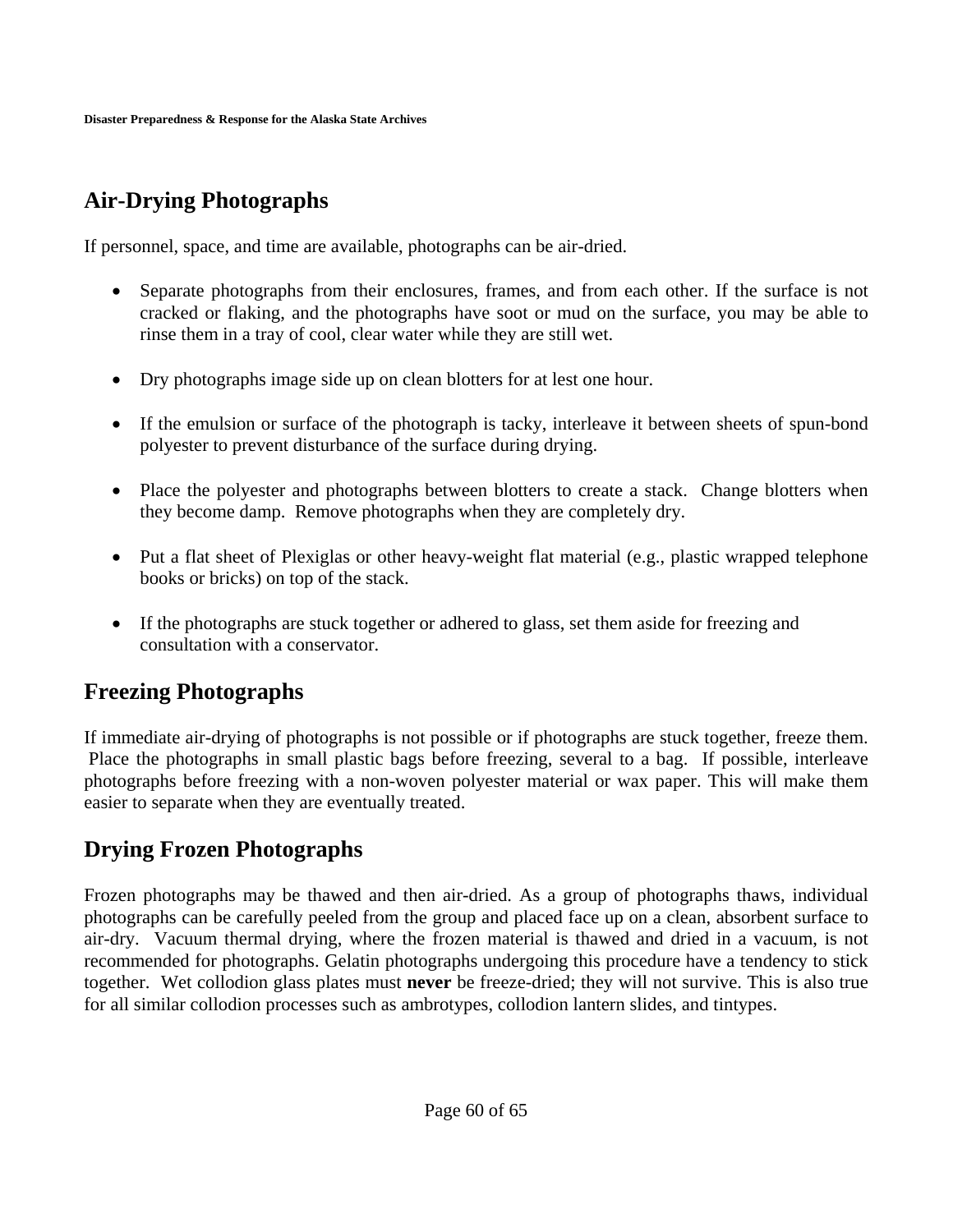## **SALVAGE PROCEDURES: MICROFORMS**

Microforms subject to water damage will be professionally cleaned and dried by the Central Microfilm Laboratory within 48-60 hours. In most cases, the film will not be used again. Instead, a duplicate copy will be generated and damaged film discarded.

### **Salvage Priority**

- 1. Color microforms are most vulnerable. Valuable content film should receive highest priority.
- 2. Silver-gelatin and other emulsion film, while relatively stable, should generally be salvaged next.
- 3. Diazo and vesicular films are most stable and should generally be salvaged last.

### **Procedures for Roll Microfilm**

If the film is a duplicate and replacements are readily available, do not attempt salvage. If salvage is required, follow these steps:

- 1. Fasten a rubber band around the box so the box, label, and roll will remain together.
- 2. If the film is dirty/muddy, place film in a 5-gallon bucket filled with clean, cold water. Agitate gently to remove major dirt deposits.
- 3. Drain off water. Replace with fresh water that is clean (preferably distilled) and cool until ready for packing to the Central Microfilm Laboratory.
- 4. Pack wet or damp reels of film in boxes lined with three layers of heavy duty plastic garbage bags (10-gallon size). Fasten each plastic bag separately and seal all boxes, marking them *WET FILM FOR REWASHING & DRYING.* Each box may contain 40-50 reels of 35mm film (about 80-100 reels of 16mm film) with a maximum weight of 35 pounds.
- 5. Prepare and enclose a packing list in the container, and retain a copy of it.
- 6. Transfer film to the Central Microfilm Lab.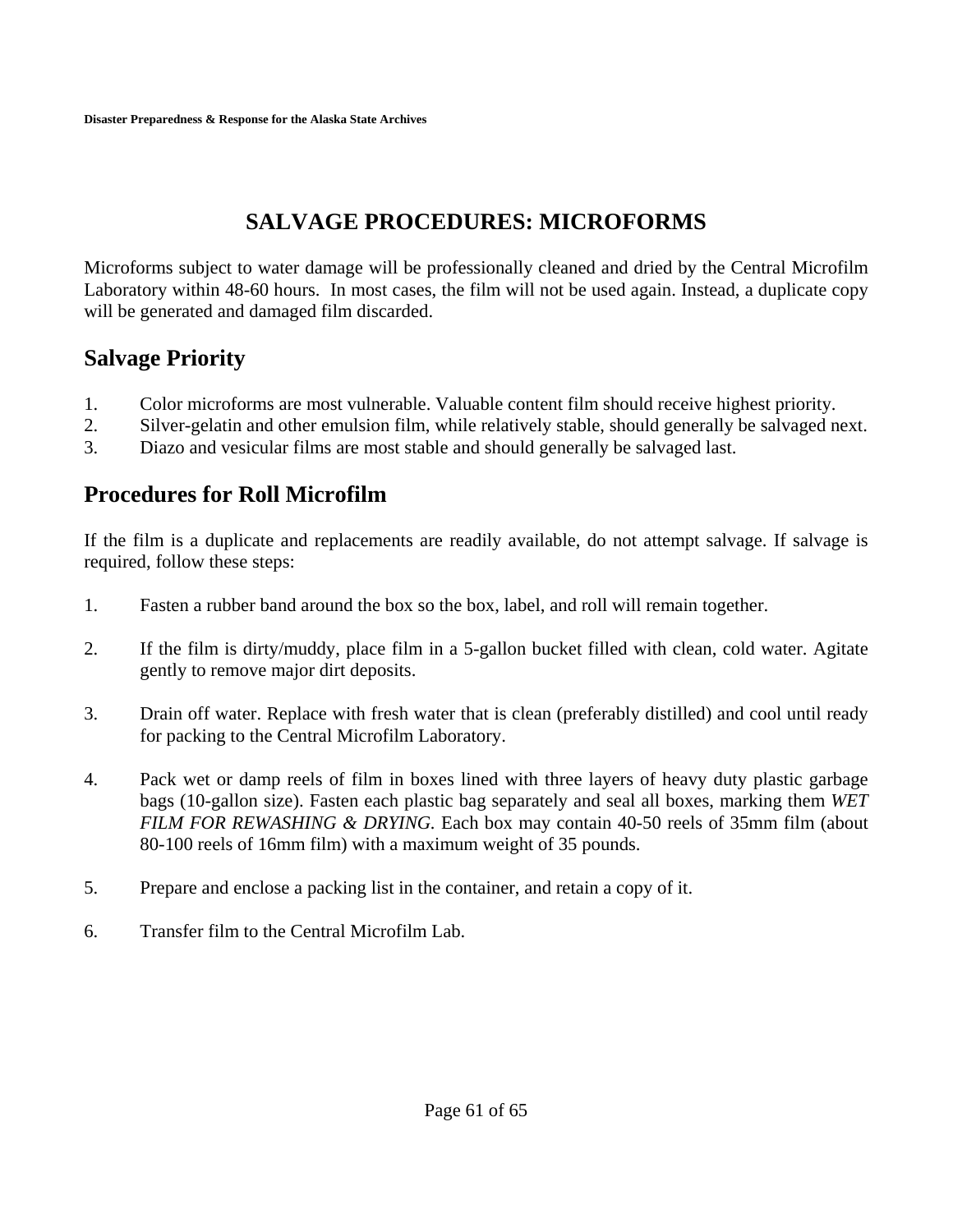## **Procedures for Microfiche**

If the microfiche is a duplicate and replacements are readily available, do not attempt salvage. If salvage is required, follow these steps:

- 1. Keep the fiche in clean, cool water until ready to salvage.
- 2. Set up small buckets, shallow dish pans, or photo trays with clean, cool water.
- 3. Dip the microfiche in the series of water baths to rinse off dirt, mud, or other debris.
- 4. Hang individual microfiche sheets on clothesline to dry. Be sure clothespin is attached to edge of sheet and does not contact the image area.

### **Freezing**

If film cannot be salvaged within about 60 hours, freeze it.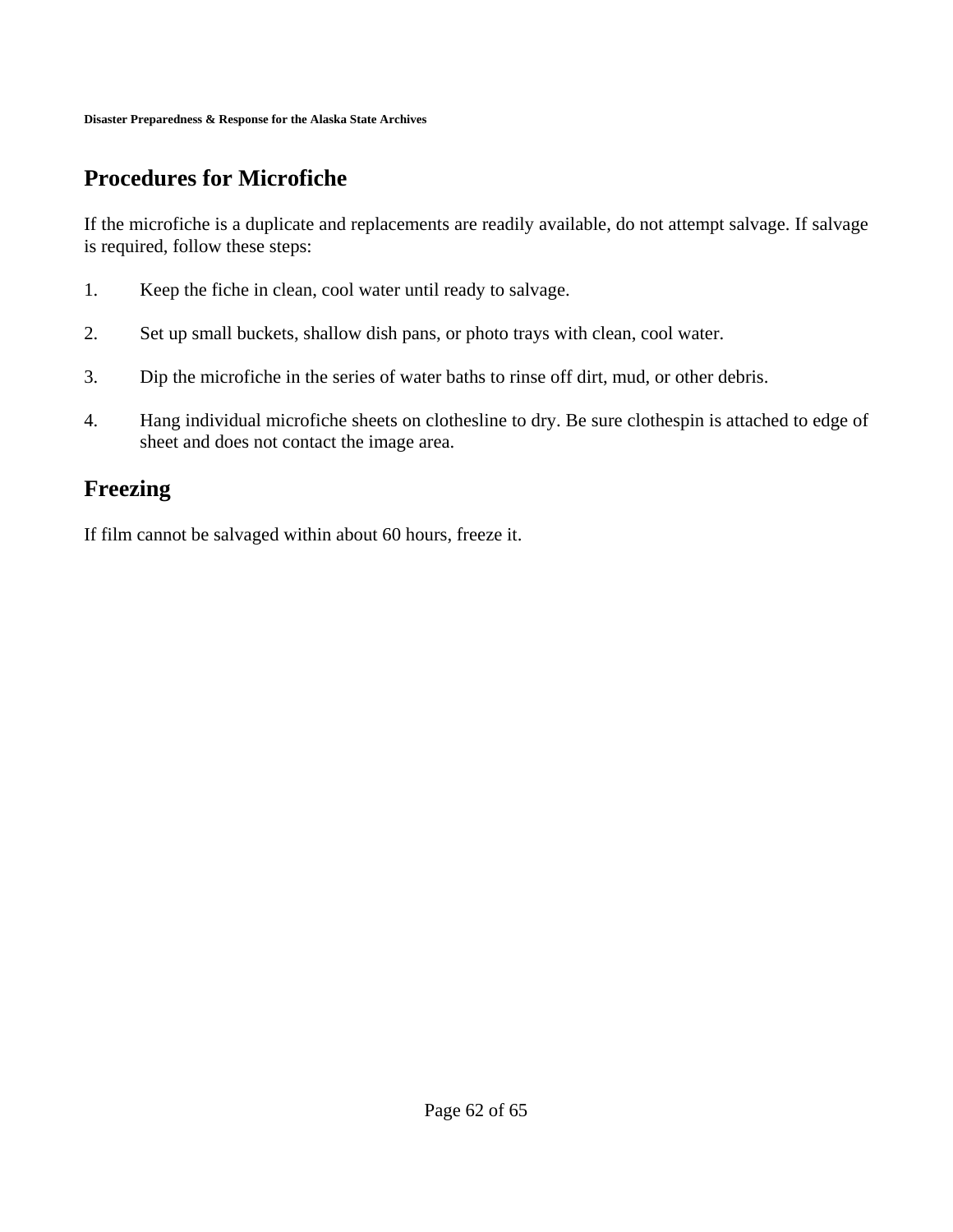## **SALVAGE PROCEDURES: COMPUTER MEDIA**

Salvaging lost data and files is attained by restoring from backup tapes. If the following salvage techniques described here are implemented, place the salvaged media in older equipment to avoid the potential of damaging newer, more costly hardware. If in doubt, always consult a data recovery specialist. *Appendix B2, Suppliers & Service Providers*, lists some of those companies.

## **CD-ROM & Optical Disk**

All types of disks are composed of several layers. Of these, the metal reflective layer is probably the most important and the most vulnerable to physical damage. Normally this layer is covered by a very thin protective coating. The metal reflective layer is usually unaffected by water unless it has been soaking for a week or longer.

If time and resources permit, immediate response can save the information on the disks.

- Remove the disk from its case or cartridge. Cases that are not damaged can be thoroughly cleaned with water or soap/water and re-used.
- Rinse the disk in clean, room-temperature tap water followed by distilled water.
- If any residue remains, gently wipe the disk surface with a wet, soft cotton tissue—not paper towels, as they are too abrasive. Wipe in a radial direction, not a circular direction, to remove the water and repeat rinse in clean, distilled water.
- After rinsing, gently blot off any excess water with a soft, lint-free tissue to prevent water spots during the drying.

Limit the time a disk is wet to minimize potential damage as it is optimal to recover disks immediately. If immediate recovery is impossible, rinse the disks in distilled water and store them in cool, clean water until they can be recovered. If the disks must be transported, seal them in zip-lock bags immersed in cold water in a portable cooler.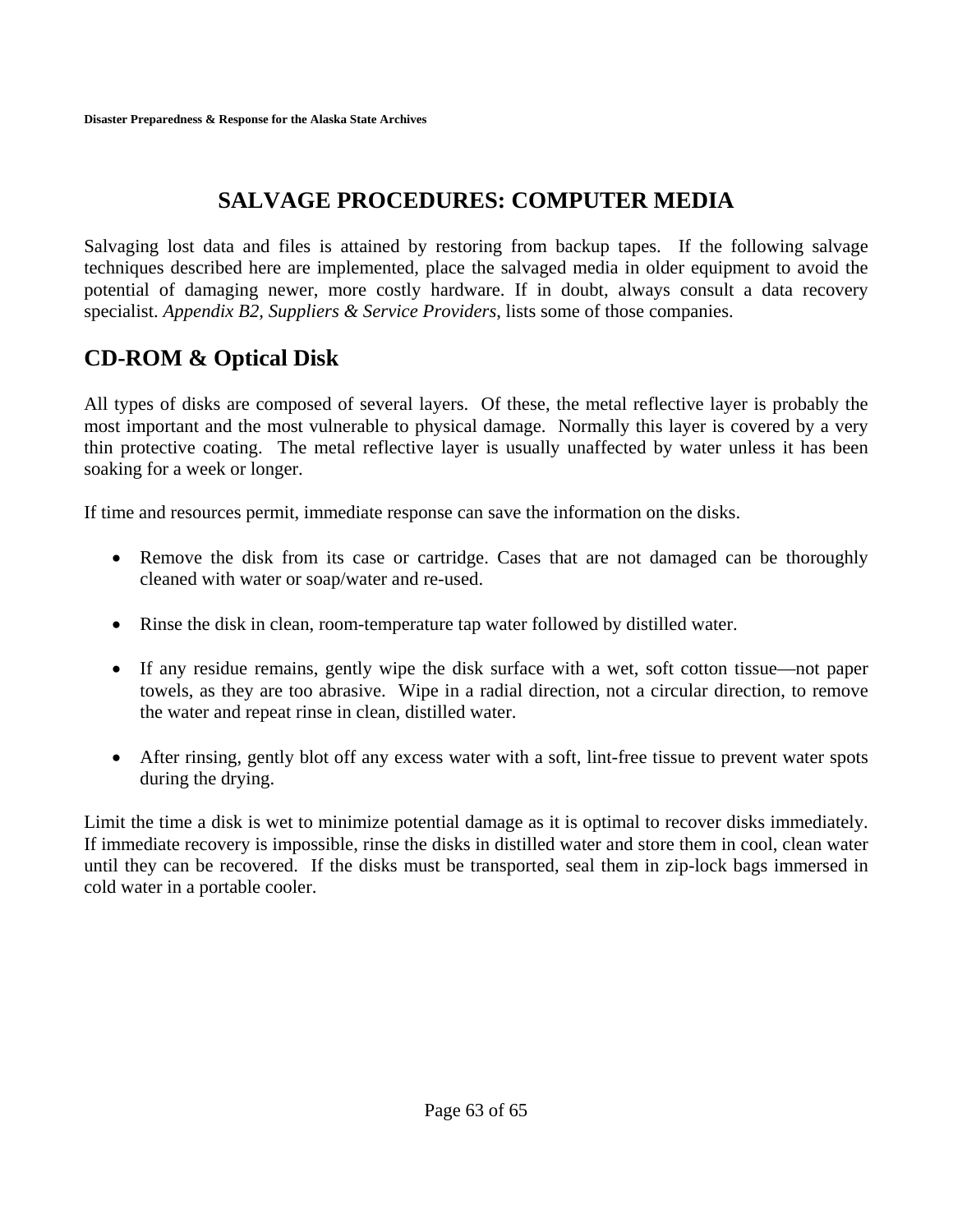## **Computer Hard Drives & Magnetic Tapes**

Computer hard drives have a large number of components, so of which are metal and susceptible to rust and oxidation; others are soft plastics and materials prone to mold.

- Remove hard drives from computers.
- Keep hard drives wet, sealed in plastic, and do not let them dry out.
- Transmit hard drives to a contactor as soon as possible for recovery.

Magnetic tapes are constructed of layers of water-resistant materials. Although water will not cause these layers to swell and break up (as would the layers in a photograph), tapes can still be damaged. Both the tape and the binder layer may be susceptible to degradation when exposed to water. A properly wound tape is less prone to water damage than a loosely would tape.

- Magnetic tape recovery should be highest priority if information is unable to be restored from *off-site* backups.
- Do not play or rewind a tape that is wet.
- Transmit magnetic tapes to a recovery specialist for salvage. Refer to companies listed in *Appendix B2, Suppliers & Service Providers*

## **Diskettes in Archival Storage**

The objective in salvaging diskettes is not to save the diskettes themselves, but to allow you to copy data from a wet disk to a new one.

- 1. Remove the disk from its plastic casing.
	- a. 3½" diskette: Gently pry up the metal *door* and remove the diskette inside. A spring will be visible, and it must be removed. The plastic disk will now be visible. Use a thin screwdriver to slide the end in slightly (do not touch the magnetic medium), and pry open each end to break the plastic seal that holds the two sides together.
- 2. Reach in (using clean hands or lint-free gloves) and gently remove the magnetic medium.
- 3. Gently rinse the magnetic medium in clean, cool water. Wipe with a lint-free cloth.